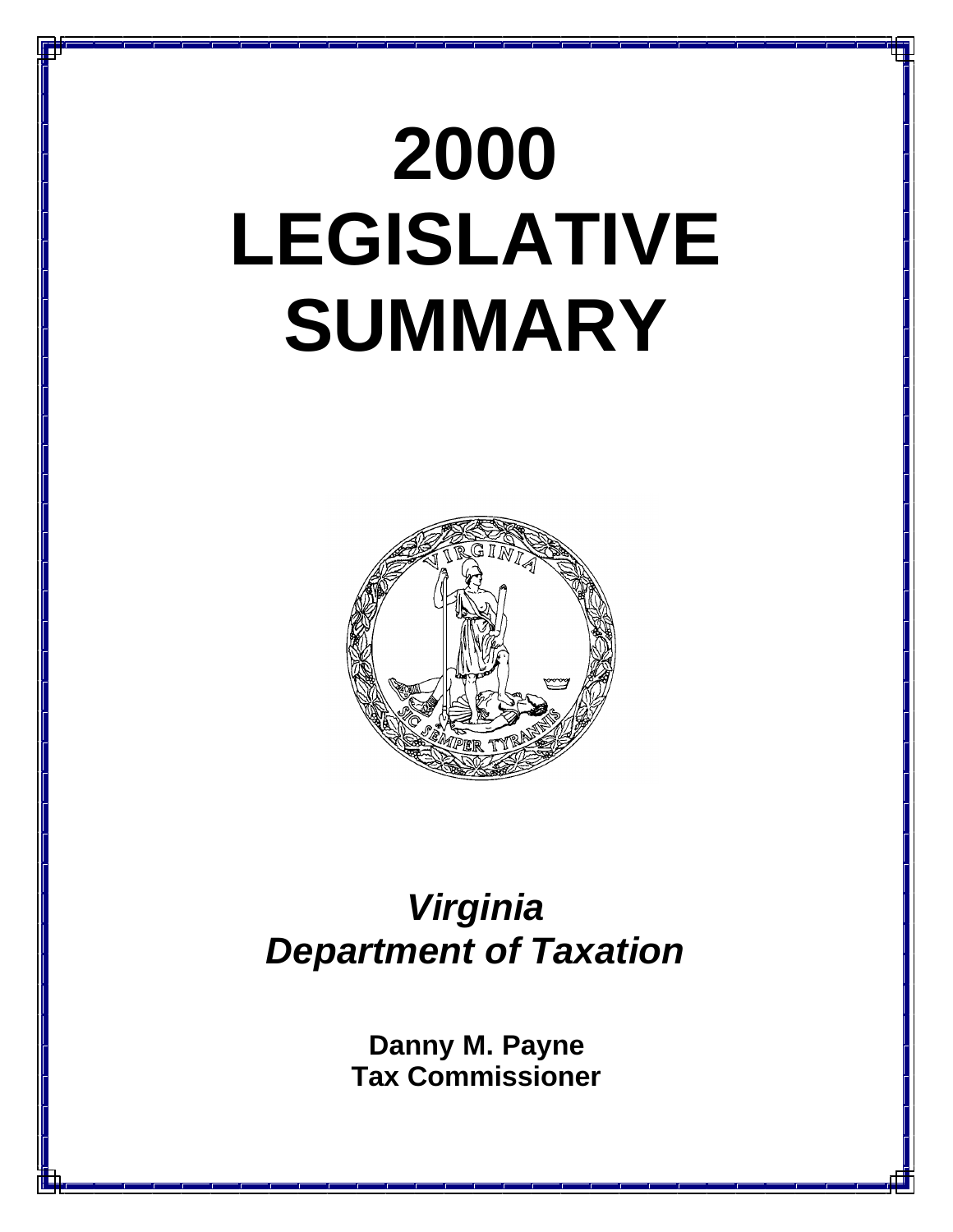The *Legislative Summary* is published by the Department of Taxation (TAX) as a convenient reference guide to state and local tax legislation enacted by the 2000 Session of the General Assembly. It includes a general description of enacted legislation affecting:

- ◆ State taxes administered by TAX, and
- ♦ Local taxes which TAX assists in the administration of or on which TAX renders advisory assistance.

The *Summary* also includes legislative studies in which TAX will be directly involved or acting in a technical support role. However, in general, legislation granting property tax exemptions, creating special taxing jurisdictions or affecting taxes administered by other state agencies is not included in the *Summary*.

The *Summary* is intended to provide a synopsis of enacted legislation and is for information purposes only. The *Summary* is not a substitute for the actual state law, local ordinances, and TAX regulations. Additional information on new legislation affecting state taxes may be obtained from TAX at the following telephone numbers:

| <b>Individual Income Tax</b>    | (804) 367-8031 |
|---------------------------------|----------------|
| <b>Corporation Income Tax</b>   | (804) 367-8037 |
| <b>Sales and Use Tax</b>        | (804) 367-8037 |
| <b>Employer Withholding Tax</b> | (804) 367-8037 |
| <b>Voice/TDD</b>                | (804) 367-8329 |

Additional information on new local tax legislation should be obtained from your local Commissioner of Revenue or Treasurer.

## **Virginia Department of Taxation June 2000**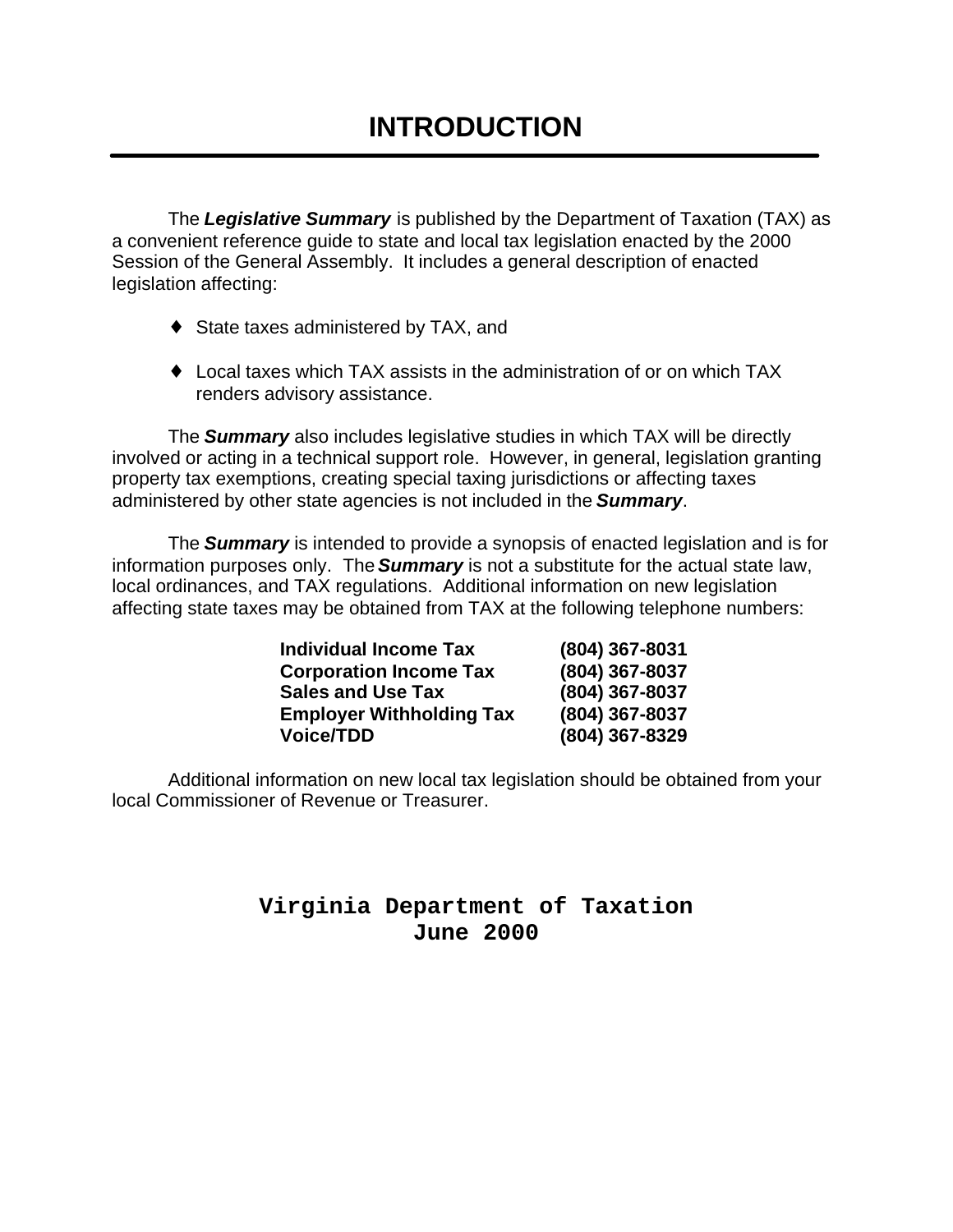## **TABLE OF CONTENTS**

| Corporations                                                       |  |
|--------------------------------------------------------------------|--|
|                                                                    |  |
| Coalfield Employment and Production Incentive Tax Credit3          |  |
|                                                                    |  |
|                                                                    |  |
|                                                                    |  |
|                                                                    |  |
| Credit for Technology Investments in Tobacco-Dependent Localities4 |  |
| <b>Credit for Research &amp; Development Expenses in</b>           |  |
|                                                                    |  |
|                                                                    |  |
| Subtraction for Income Received as a Result of Payment Made        |  |
|                                                                    |  |
| Sunset Date of the Neighborhood Assistance Act Program 5           |  |
|                                                                    |  |
|                                                                    |  |
|                                                                    |  |
| Individuals                                                        |  |
|                                                                    |  |
|                                                                    |  |
|                                                                    |  |
| Congressional Medal of Honor Recipient Military Pay Subtraction 8  |  |
|                                                                    |  |
|                                                                    |  |
|                                                                    |  |
|                                                                    |  |
|                                                                    |  |
|                                                                    |  |
| <b>Estates and Trusts</b>                                          |  |
| Income Tax Deduction for the Purchase of a Virginia Prepaid        |  |
|                                                                    |  |
|                                                                    |  |
| <b>Employer Withholding</b>                                        |  |
|                                                                    |  |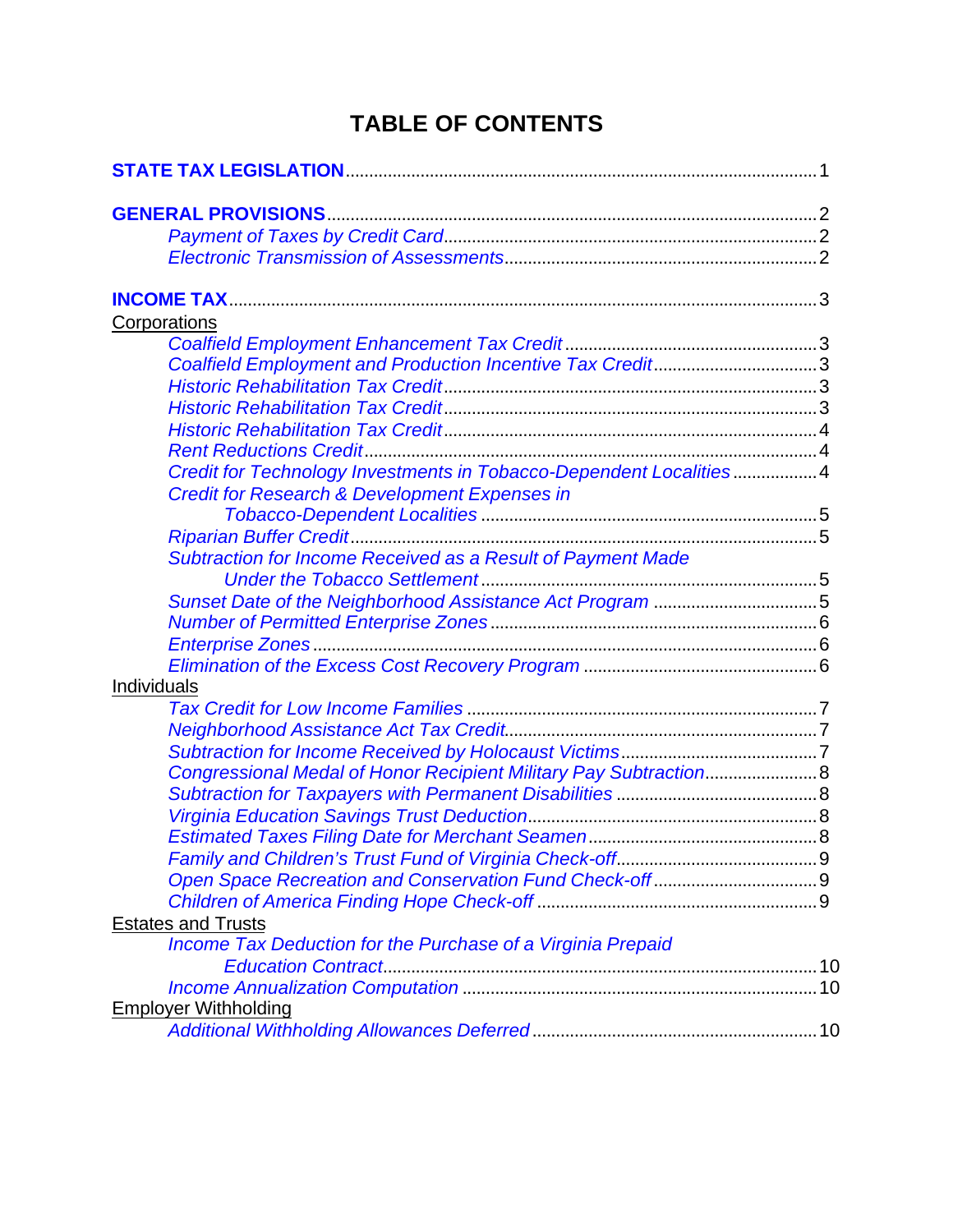| <b>Exemption for Materials Used in the Repair and Maintenance</b>        |  |
|--------------------------------------------------------------------------|--|
|                                                                          |  |
| Return of State Sales and Use Tax Generated by the Hampton               |  |
|                                                                          |  |
| Information Filing Requirement for Sales and Use Tax Exemptions 12       |  |
|                                                                          |  |
|                                                                          |  |
|                                                                          |  |
|                                                                          |  |
|                                                                          |  |
|                                                                          |  |
|                                                                          |  |
|                                                                          |  |
| Exemption for the Transfer of Aircraft, Watercraft, or Motor Vehicles to |  |
|                                                                          |  |
|                                                                          |  |
|                                                                          |  |
| <b>SCC Tax</b>                                                           |  |
|                                                                          |  |
|                                                                          |  |
|                                                                          |  |
|                                                                          |  |
|                                                                          |  |
|                                                                          |  |
|                                                                          |  |
| <b>Recordation Tax</b>                                                   |  |
|                                                                          |  |
| Exemption on the Transfer of Real Property to Beneficiaries of a         |  |
|                                                                          |  |
| <b>Minimum Tax on Telecommunications Companies</b>                       |  |
|                                                                          |  |
| Cigarette Tax                                                            |  |
|                                                                          |  |
|                                                                          |  |
|                                                                          |  |
|                                                                          |  |
|                                                                          |  |
| Prohibition from Imposing New Taxes on the Sale of Alcoholic Beverages30 |  |
|                                                                          |  |
|                                                                          |  |
|                                                                          |  |
|                                                                          |  |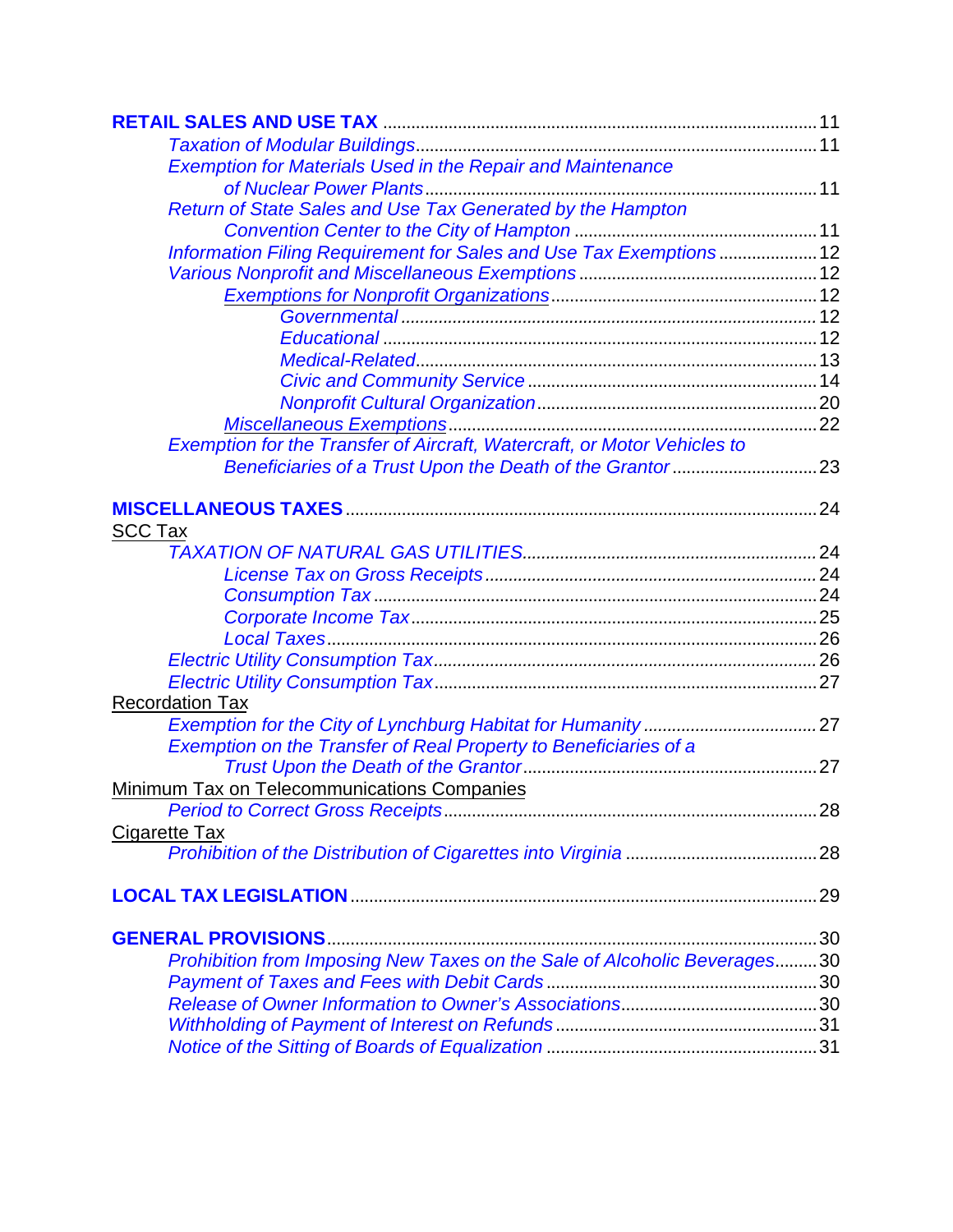| Tangible Personal Property Used to Provide Internet Services32            |  |
|---------------------------------------------------------------------------|--|
| Privately Owned Travel Trailers Used for Recreational Purposes32          |  |
| Privately Owned Motor Homes Used for Recreational Purposes32              |  |
| Tangible Personal Property Employed in a Trade or Business33              |  |
|                                                                           |  |
|                                                                           |  |
|                                                                           |  |
|                                                                           |  |
|                                                                           |  |
|                                                                           |  |
| Abatement of Local Real Estate Taxes on Damaged Buildings35               |  |
| Clarification of Taxation of Real Estate Dedicated to Agricultural,       |  |
|                                                                           |  |
|                                                                           |  |
| BUSINESS PROFESSIONAL AND OCCUPATIONAL LICENSE TAX 36                     |  |
|                                                                           |  |
|                                                                           |  |
| <b>Meals Tax</b>                                                          |  |
|                                                                           |  |
| <b>Transient Occupancy Tax</b>                                            |  |
|                                                                           |  |
| <b>Consumer Utility Tax</b>                                               |  |
| Imposition of Telecommunications Consumer Utility Tax in Towns38          |  |
| E-911 Tax                                                                 |  |
|                                                                           |  |
|                                                                           |  |
|                                                                           |  |
|                                                                           |  |
|                                                                           |  |
| HB 30 Item 266 d: Study of Sales and Use Taxation of Tangible Personal    |  |
| Property Purchased By Persons Providing Internet Services 41              |  |
|                                                                           |  |
| HB 30 Item 281 E: Unpaid Fines and Court Costs Pilot Program 41           |  |
| HB 30 Item 281 F: Study of Tax Exemptions, Credits, and Policy 41         |  |
|                                                                           |  |
| HJR 152: Study of the Feasibility of Changing the Remittance of the State |  |
|                                                                           |  |
| HJR 158 & SJ 150: Study of the Impact of Virginia's Sales & Use Tax on    |  |
|                                                                           |  |
| HJR 247: Continuing the Commission on the Condition and Future of         |  |
|                                                                           |  |
|                                                                           |  |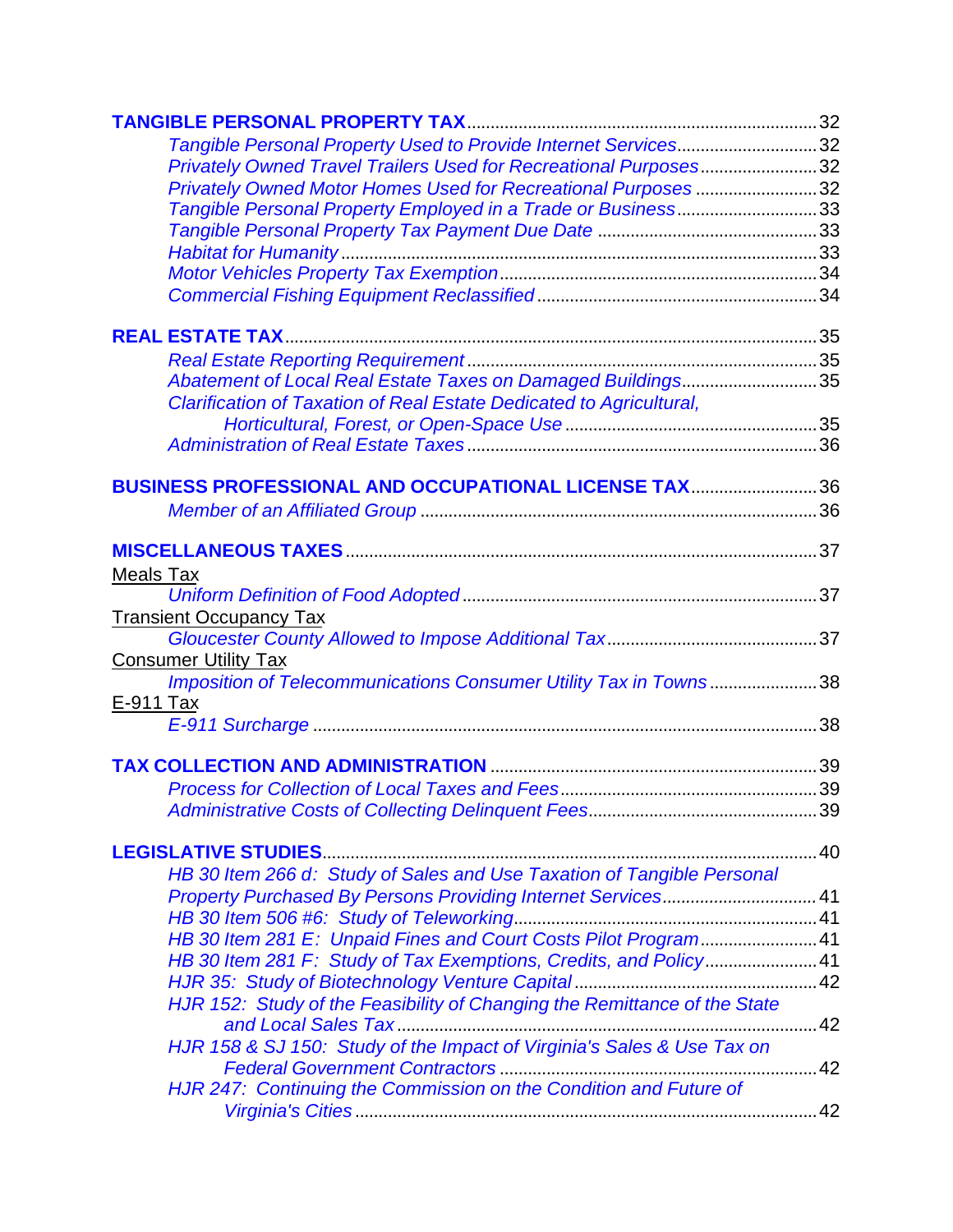|                | HJR 311: Study to Examine the Appropriate Role of the Sales and Use Tax                                                                        |     |
|----------------|------------------------------------------------------------------------------------------------------------------------------------------------|-----|
|                |                                                                                                                                                | 43  |
|                | HJR 314: Study of the Utility of a Sales and Use Tax Exemption for                                                                             |     |
|                |                                                                                                                                                | .43 |
|                | SJR 127: Study Of Personal Property Tax Relief Funding by                                                                                      |     |
|                | the Commonwealth.                                                                                                                              | 43  |
|                | SJR 146: Study of the Feasibility of Offering Tax Incentives to Technology<br>Companies as a Means to Create Employment Opportunities for      |     |
|                |                                                                                                                                                | 44  |
|                | SJR 177: Continues the Joint Subcommittee Studying Economic Incentives to<br>Promote the Growth and Competitiveness of Virginia's Shipbuilding |     |
|                | Industry                                                                                                                                       | 44  |
|                | SJR 219: Study of the Ongoing or Permanent Commercial Activities of                                                                            |     |
|                | <b>Not-For-Profit Organizations and the Effects of Such Activities</b>                                                                         |     |
|                |                                                                                                                                                | 44  |
| <b>INDEXES</b> |                                                                                                                                                | 45  |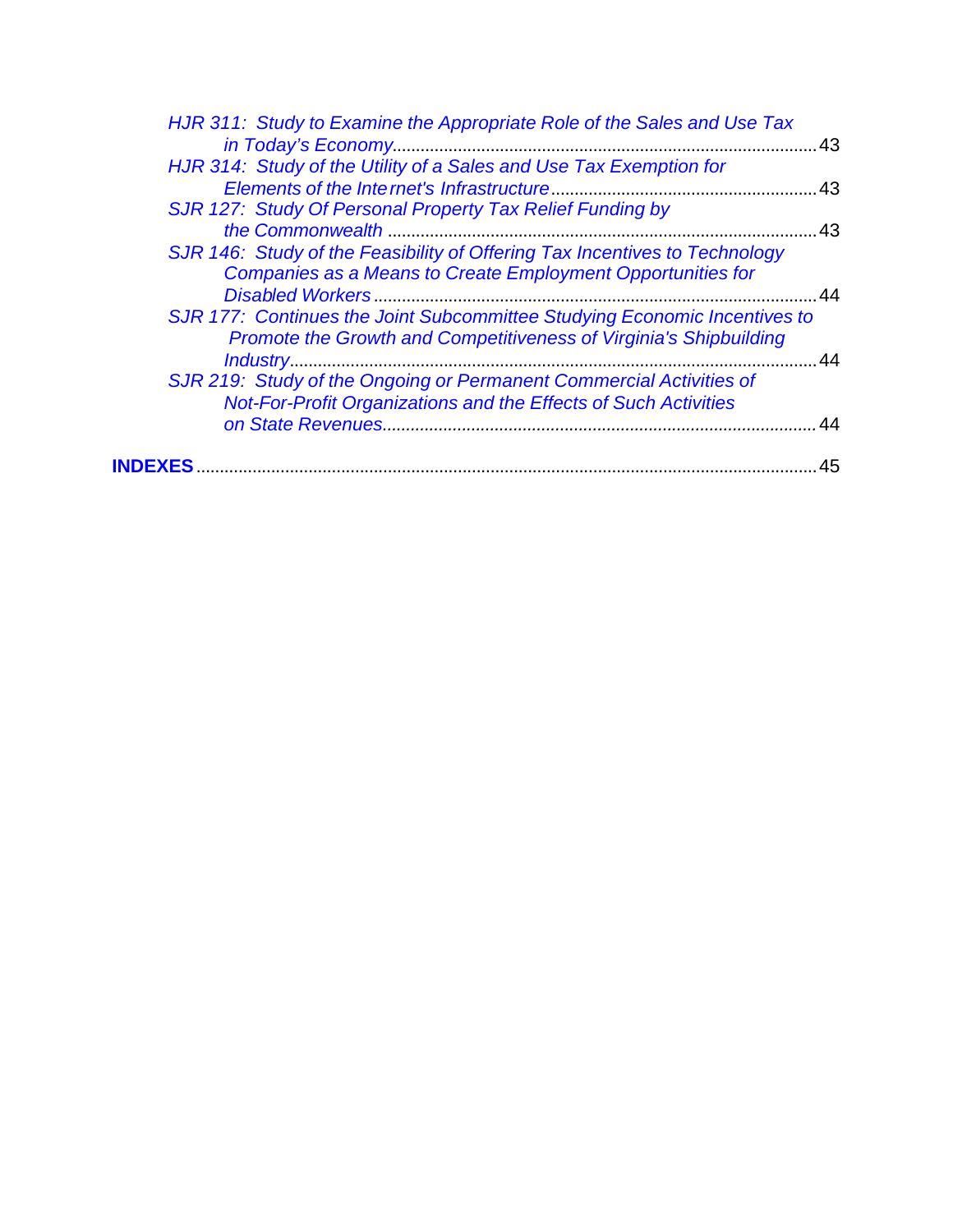## <span id="page-6-0"></span>**STATE TAX**

## **LEGISLATION**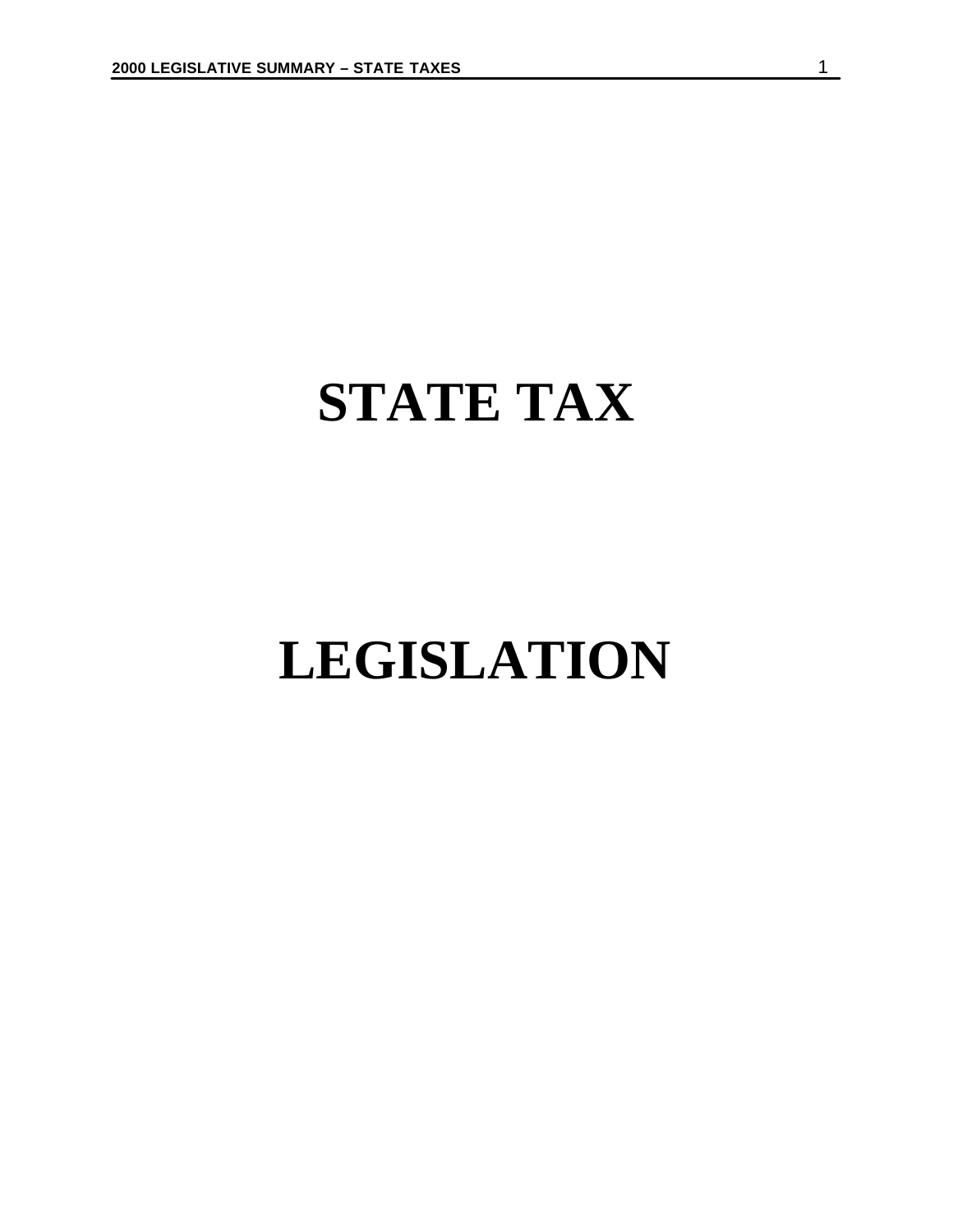## **GENERAL PROVISIONS**

## <span id="page-7-0"></span>*Payment of Taxes by Credit Card – Clarified*

House Bill 474 (Chapter 228) and Senate Bill 47 (Chapter 208) clarify current law to allow the Department of Taxation to expand the option of allowing taxpayers to pay taxes by credit card. While current law allows taxpayers to pay their taxes using credit cards, credit card companies do not allow the department to pass on service fees as required by current law. Under this legislation, the department can negotiate an arrangement with a third party vendor to allow taxpayers to use credit cards as a method to pay their taxes and the taxpayer would pay the vendor any service fee to use this service. Once the department contracts with the credit card companies, taxpayers will have an additional payment option to choose from when settling their tax liabilities.

**Effective Date:** July 1, 2000 **Code Section Amended:** § 58.1-13.1

#### *Electronic Transmission of Assessments – New*

House Bill 498 (Chapter 402) and Senate Bill 55 (Chapter 369) allow the Department of Taxation to transmit assessments to taxpayers by either facsimile transmission or electronic mail. This method would be subject to the written approval of the taxpayer in which the taxpayer designates the proper fax machine or electronic mail address which may receive the assessment.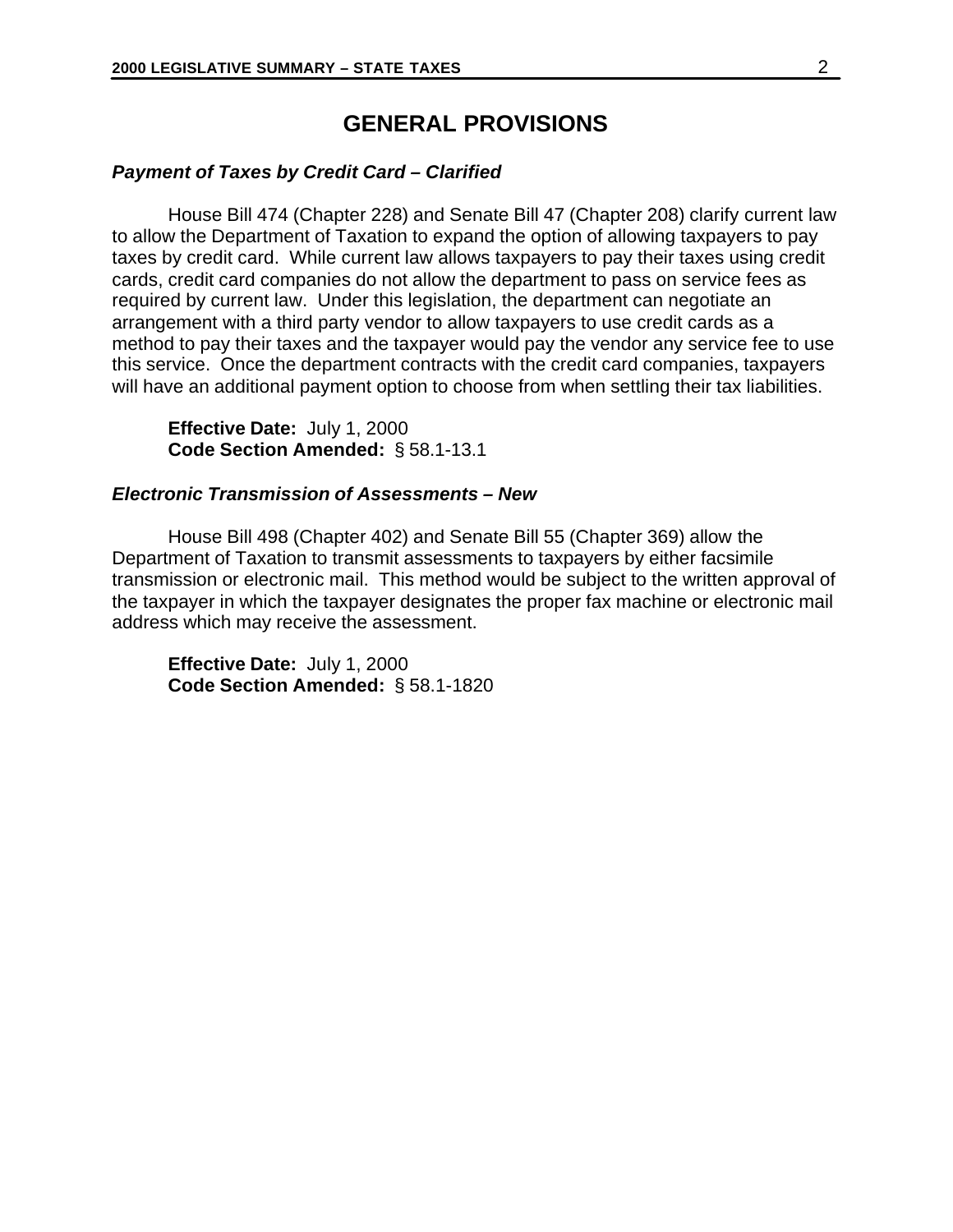## **INCOME TAX**

## **Corporations**

#### <span id="page-8-0"></span>*Coalfield Employment Enhancement Tax Credit – Extended*

House Bill 732 (Chapter 91) and Senate Bill 421 (Chapter 1066) extend the sunset date that the Coalfield Employment Enhancement Tax Credit can be earned and claimed from taxable years 2001 and 2004 to taxable years 2007 and 2010, respectively. In addition, the amount of the excess credit redemption would be reduced from 90% to 85% beginning with credits earned for the 2002 taxable year.

**Effective Date:** Taxable years beginning on and after January 1, 2002 **Code Section Amended:** § 58.1-439.2

## *Coalfield Employment and Production Incentive Tax Credit – Amended*

House Bill 1135 (Chapter 929) amends the Virginia Coal Employment and Production Incentive Tax Credit to require that electricity generators purchasing Virginia mined coal must be the consumer of the coal purchased in order to earn the credit. This legislation is not applicable to any contracts to purchase coal whose bid closing dates were before January 24, 2000.

**Effective Date:** Tax years and taxable years beginning on and after January 1, 2001 **Code Section Amended:** §§ 58.1-433.1 and 58.1-2626.1

## *Historic Rehabilitation Tax Credit - Amended*

House 727 (Chapter 356) accelerates the period in which the Department of Historic Resources can enter into reciprocal agreements with other states for the purposes of the Historic Rehabilitation Tax Credit to taxable year 2000. Under a reciprocal agreement, a taxpayer could earn their state's historic rehabilitation credit for rehabilitating a historic property in another state. However, no credits will be permitted under the reciprocity provisions until taxable years beginning on or after January 1, 2002.

**Effective Date:** Taxable years beginning on and after January 1, 2000 **Code Sections Amended:** § 58.1-339.2

#### *Historic Rehabilitation Tax Credit - Amended*

Senate Bill 12 (Chapter 367) extends the carryover period for taxpayers to use the Historic Rehabilitation Tax Credit from five to ten years.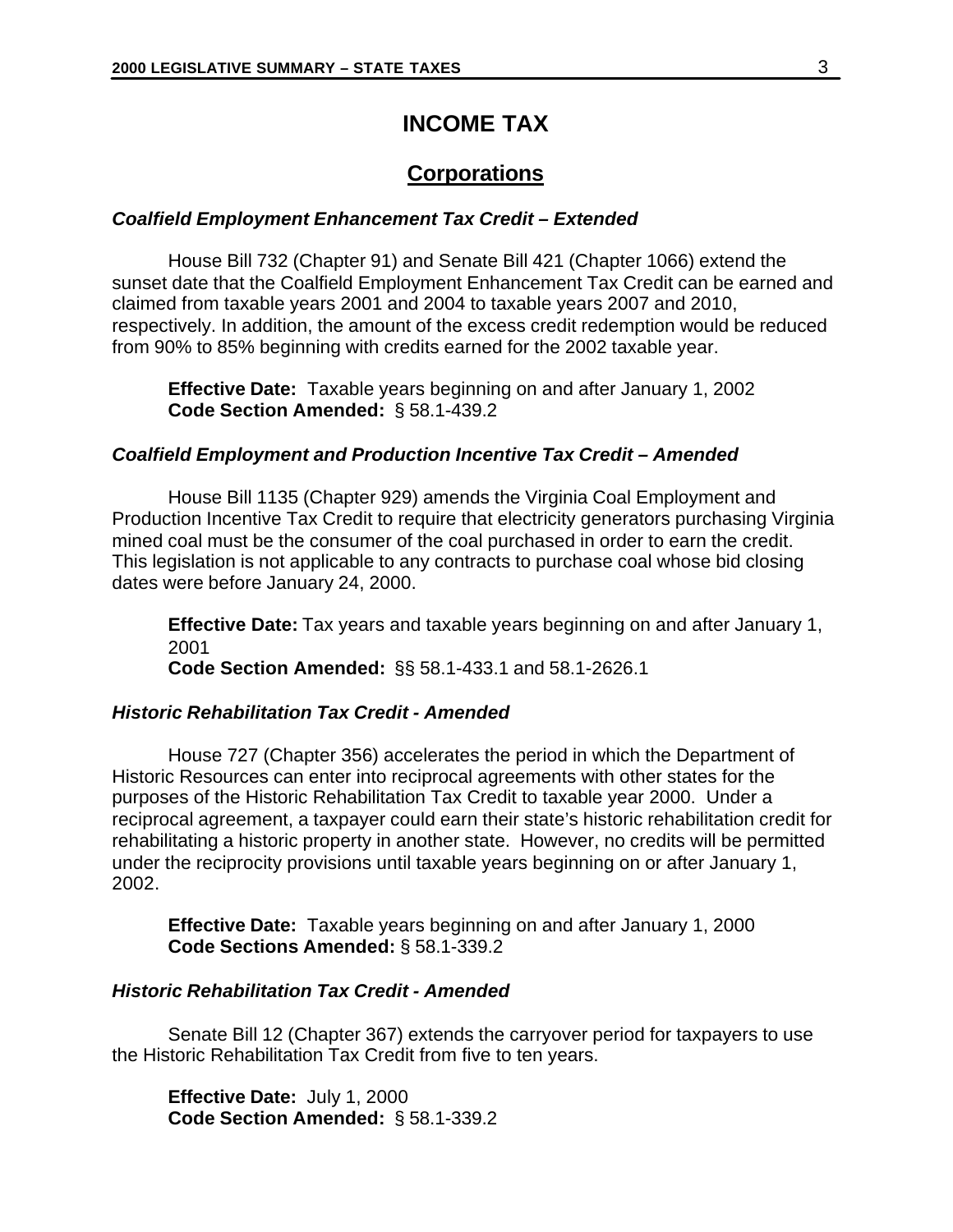## <span id="page-9-0"></span>*Historic Rehabilitation Tax Credit - Amended*

House Bill 1173 (Chapter 429) amends the definition of "material rehabilitation" for purposes of the Historic Rehabilitation Tax Credit. The current definition requires that qualifying expenditures total at least 50% of the assessed value of such buildings. This legislation provides that the total rehabilitative expenses for an owner-occupied building be at least 25% of the assessed value.

**Effective Date:** Taxable years beginning on and after January 1, 2001 **Code Section Amended:** § 58.1-339.2

## *Rent Reductions Credit – Extended*

House Bill 1142 (Chapter 428) restores the rent reductions credit that expired on December 31, 1999. This credit is a nonrefundable credit for individuals and corporations that provide rent reductions of at least 15% to elderly, disabled or previously homeless tenants. The credits are equal to 50% of the total rent reductions. The total amount of credits that may be approved by the Virginia Housing Development Authority (VHDA) in any fiscal year may not exceed \$50,000. Only those taxpayers participating in the rent reduction credit program prior to its expiration are allowed to participate in this credit program.

**Effective Date:** Taxable years beginning on January 1, 2000 through December 31, 2005 **Code Section Amended:** § 58.1-339.8

#### *Credit for Technology Investments in Tobacco-Dependent Localities – New*

House Bill 402 (Chapter 1042) creates a tax credit equal to 50% of a qualified investment in an information technology or biotechnology company located in, or that will be located in, a tobacco-dependent locality. A qualified investment is defined as a cash investment in an information technology or biotechnology company or a capital investment by an information technology or biotechnology company in real property, personal property, or both. This credit is limited to \$500,000 per taxpayer and may only be claimed to the extent that monies are deposited in the Tobacco-Dependent Localities Fund to fund this credit.

**Effective Date:** Taxable years beginning on and after January 1, 2000, but before January 1, 2010 **Code Section Amended:** § 9-385 **Code Sections Added:** §§ 58.1-439.12\*, 58.1-439.13\*, 58.1-439.14\*, 58.1- 439.15\*, and 58.1-439.16\*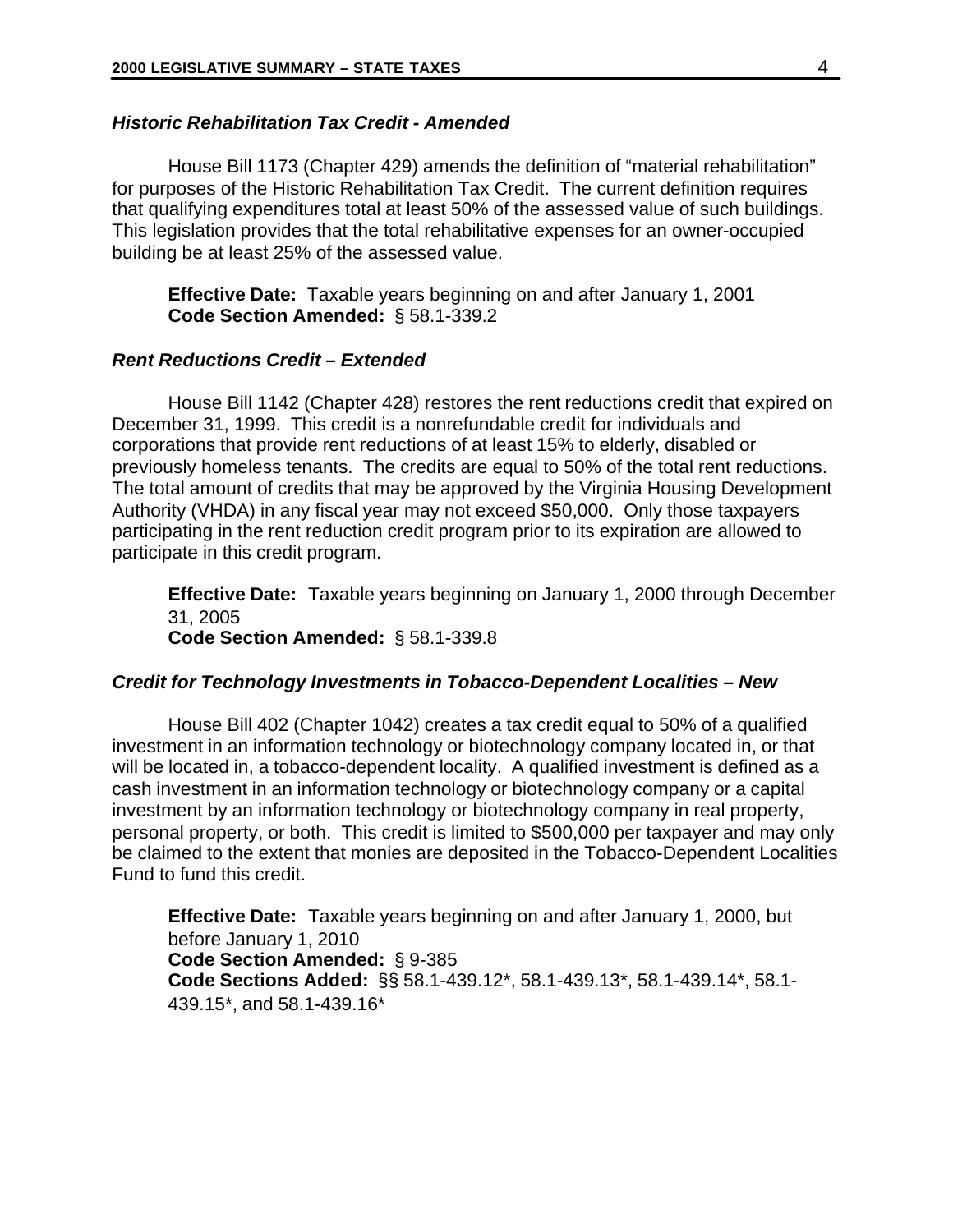## <span id="page-10-0"></span>*Credit for Research & Development Expenses in Tobacco-Dependent Localities – New*

House Bill 402 (Chapter 1042) creates a tax credit equal to 50% of the amount expended by the taxpayer on eligible research and development activity in a tobaccodependent locality. Eligible research and development activity is defined as "qualified research expenses" as defined in the Internal Revenue Code when such expenses are for an activity occurring in a tobacco-dependent locality. This credit is limited to \$500,000 per taxpayer and may only be claimed to the extent that monies are deposited in the Tobacco-Dependent Localities Fund.

**Effective Date:** Taxable years beginning on and after January 1, 2000, but before January 1, 2010 **Code Section Amended:** § 9-385 **Code Sections Added:** §§ 58.1-439.12\*, 58.1-439.13\*, 58.1-439.14\*, 58.1- 439.15\*, and 58.1-439.16\*

#### *Riparian Buffer Credit - New*

House Bill 1306 (Chapter 607) and Senate Bill 664 (Chapter 568) create individual and corporate income tax credits for 25% of the value of the timber on an area designated as a forested buffer for a waterway. The State Forester is responsible for determining the value of the area and providing a certification of such value for purposes of claiming the credit. The credit may not exceed \$17,500 or the total amount of tax, whichever is less.

**Effective Date:** Taxable years beginning on and after January 1, 2000 **Code Sections Added:** §§ 58.1-339.8\* and 58.1-439.12\*

## *Subtraction for Income Received as a Result of Payment Made Under the Tobacco Settlement – New*

House Bill 176 (Chapter 1039) and Senate Bill 178 (Chapter 1021) provide an income tax subtraction for individuals and corporations for the income received as a result of the payments made under the Tobacco Master Settlement Agreement, the National Tobacco Grower Settlement Trust, and the Tobacco Loss Assistance Program.

**Effective Date:** Taxable years beginning on or after January 1, 1999 **Code Sections Amended:** §§ 58.1-322 and 58.1-402

#### *Sunset Date of the Neighborhood Assistance Act Program – Extended*

House Bill 740 (Chapter 358) extends the sunset date of the Neighborhood Assistance Act tax credit through July 1, 2002. The Neighborhood Assistance Act was scheduled to expire on July 1, 2000.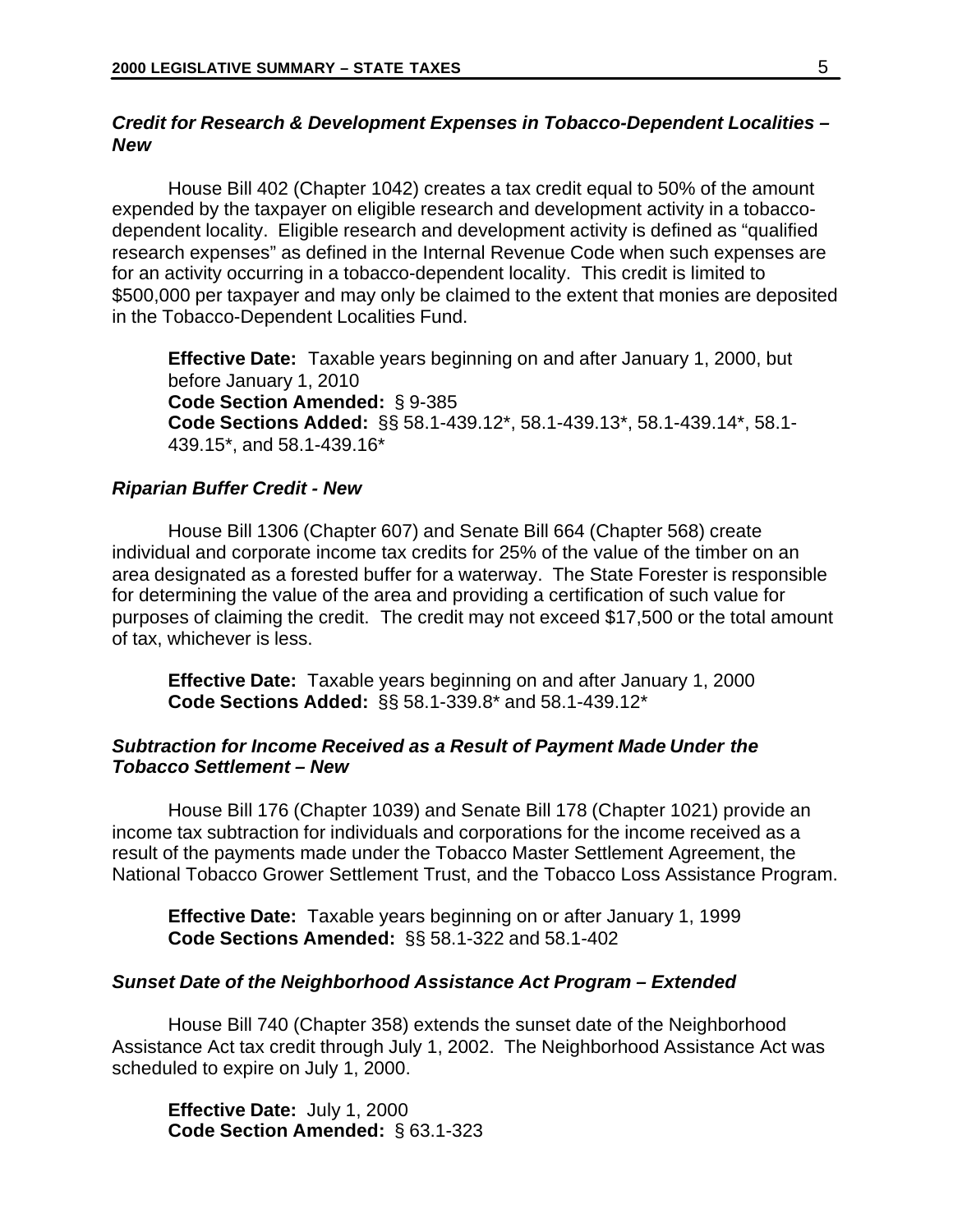#### <span id="page-11-0"></span>*Number of Permitted Enterprise Zones - Amended*

Senate Bill 374 (Chapter 656) increases the maximum number of enterprise zones from 55 to 60 and requires that five of the zones designated after July 1, 2000 meet certain criteria. The five newly designated zones must be established in a locality with an unemployment rate at least 50% higher than the statewide unemployment rate.

**Effective Date:** July 1, 2000 **Code Section Amended:** § 59.1-274

#### *Enterprise Zones – Amended*

House Bill 778 (Chapter 746) and Senate Bill 281 (Chapter 695) allow one satellite zone for each of the jurisdictions that have an area encompassed by a joint enterprise zone. This means that each locality with area included in a joint enterprise zone could have a satellite zone area.

**Effective Date:** April 8, 2000 **Code Section Amended:** § 59.1-274

#### *Elimination of the Excess Cost Recovery Program – Repealed*

House Bill 911 (Chapter 419) repeals the obsolete statutes enacted in 1987 to eliminate the excess cost recovery program. The repealed statutes created the program to eliminate the outstanding Accelerated Cost Recovery System (ACRS) additions and the excess cost recovery repeal fund.

**Effective Date:** July 1, 2000 **Code Sections Amended:** §§ 58.1-323 and 58.1-402.

**\* Code references are those shown in chapterized bills. Actual code section numbers will be assigned by the Virginia Code Commission.**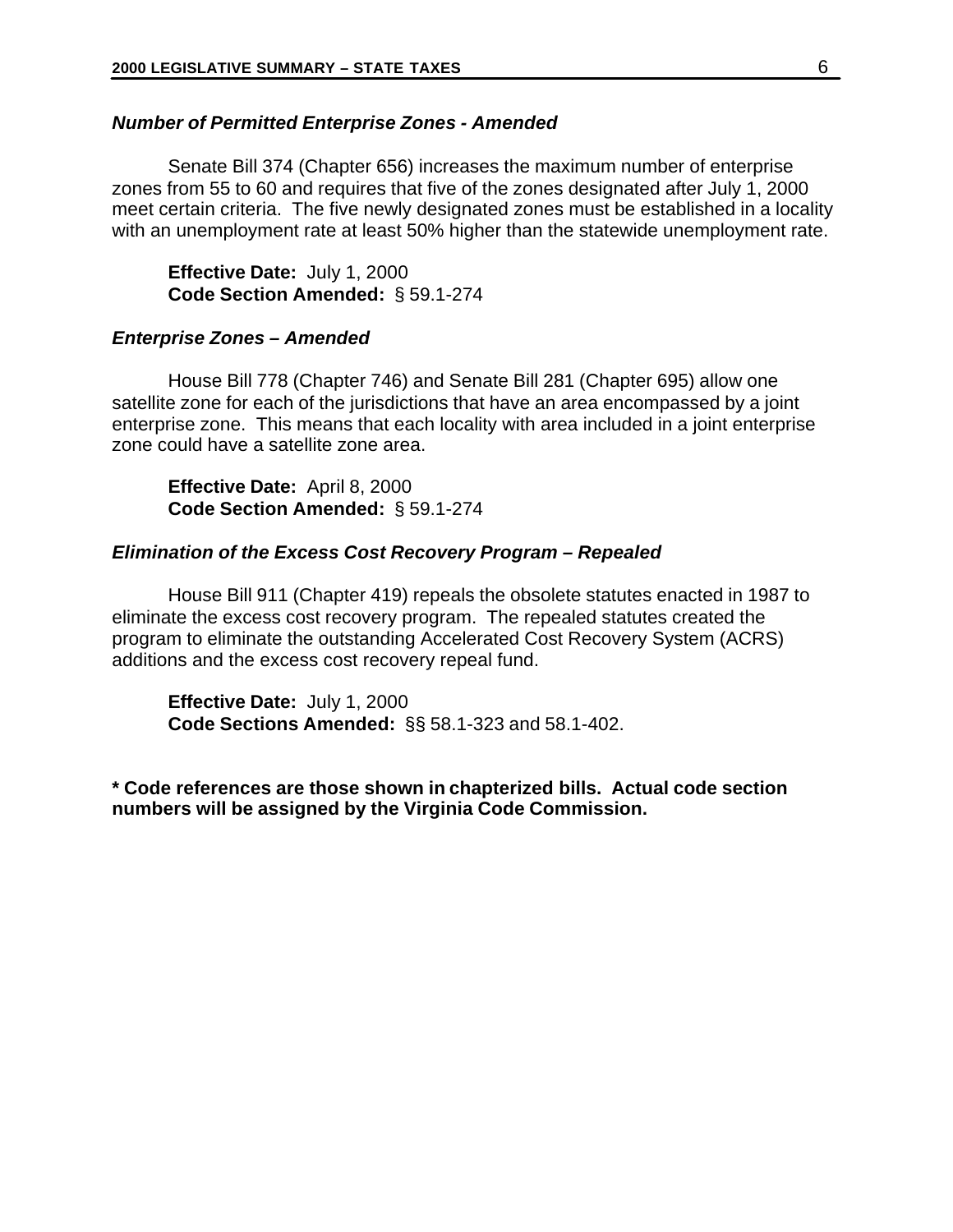## **Individuals**

#### <span id="page-12-0"></span>*Tax Credit for Low Income Families - New*

House Bill 160 (Chapter 397) provides a nonrefundable individual income tax credit equal to \$300 for each personal and dependent exemption for taxpayers with family Virginia adjusted gross income at or below the federal poverty line. The credit will not be allowed in any taxable year in which the taxpayer, taxpayer's spouse or any person claimed as a dependent on the taxpayer's income tax return claims one or more of the following: 1) the subtraction for wages or salaries received by members of the Virginia National Guard; 2) the subtraction of \$15,000 of military basic pay for military service personnel on extended active duty; 3) the subtraction for the first \$15,000 of salary for each federal and state employee whose annual salary is \$15,000 or less; 4) the additional personal exemption for blind or aged taxpayers; and 5) the deduction for taxpayers age 62 or older.

**Effective Date:** Taxable years beginning on or after January 1, 2000 **Code Section Added:** § 58.1-339.8\*

#### *Neighborhood Assistance Act Tax Credit – Extended*

Senate Bill 667 (Chapter 946) amends the Neighborhood Assistance Act tax credit to allow credits to individuals for qualifying monetary donations of \$50 or more. The credit for such donations would be equal to the donation, not to exceed \$200 in a taxable year.

**Effective Date:** July 1, 2000 **Code Section Added:** § 63.1-325.2

#### *Subtraction for Income Received by Holocaust Victims – New*

House Bill 176 (Chapter 1039) provides a subtraction for individuals for the income resulting from the return or replacement of assets stolen during the Holocaust and throughout the time period leading up to, during, and directly after World War II as a result of (1) Nazi persecution; (2) individuals being forced into labor against his or her will; (3) transactions with or actions of the Nazi regime; (4) treatment of refugees fleeing Nazi persecution; and/or (5) the holding of such assets by entities or persons in the Swiss Confederation.

**Effective Date:** Taxable years beginning on and after January 1, 1999 **Code Section Amended:** § 58.1-322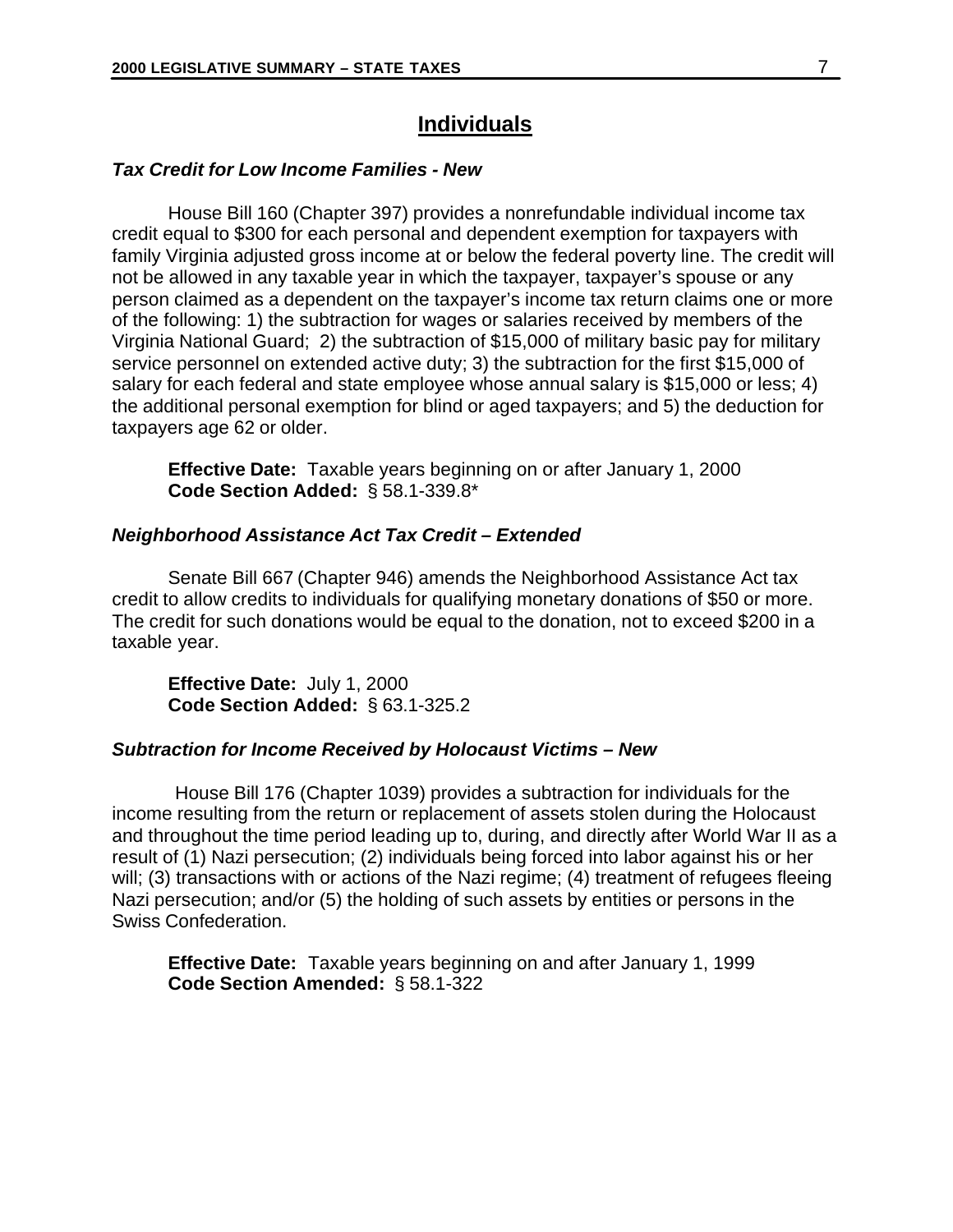## <span id="page-13-0"></span>*Congressional Medal of Honor Recipient Military Pay Subtraction – New*

Senate Bill 495 (Chapter 387) exempts from individual income tax the military retirement income of a veteran who has received the Congressional Medal of Honor.

**Effective Date:** Taxable years beginning on and after January 1, 2001 **Code Section Amended:** § 58.1-322

#### *Subtraction for Taxpayers with Permanent Disabilities - Amended*

House Bill 119 (Chapter 394) broadens Virginia's current subtraction available to taxpayers under age 65 who are retired due to permanent disability. The current subtraction is equal to the base amount of the federal disability income tax credit. Under this legislation, individuals, regardless of their age, can subtract up to \$20,000 of disability income as defined under Internal Revenue Code ' 22. Under the disability subtraction, individuals age 62 or older cannot claim both the disability income subtraction and Virginia's age deduction.

**Effective Date:** January 1, 2001 **Code Section Amended:** § 58.1-322

## *Virginia Education Savings Trust Deduction – Amended*

House Bill 438 (Chapter 400) and Senate Bill 359 (Chapter 382) allow individuals who are age 70 or older to deduct the full amount contributed to a Virginia Education Savings Trust account in the year of contribution. Under current law, the maximum deduction that may be claimed is \$2,000 per year per account until the total purchase price has been fully deducted. This bill also changes the name of the Virginia Higher Education Tuition Trust Fund to the Virginia College Savings Plan.

**Effective Date:** Taxable years beginning on and after January 1, 2000 **Code Section Amended:** §§ 2.1-41.2, 2.1-116, 2.1-342.01, 2.1-344, 9-6.14:4.1, 11-35, 23-38.75, 23-38.76, 23-38.77, 23-38.78, 23-38.80, 23-38.81, 23-38.83, 23-38.84, 58.1-302, and 58.1-322

#### *Estimated Taxes Filing Date for Merchant Seamen – New*

House Bill 737 (Chapter 415) allows merchant seamen to file their estimated taxes on or before January 15 of the year subsequent to the taxable year. This filing benefit is already afforded to farmers and fishermen. As with farmers and fishermen, qualification for the special estimated income tax return filing date is based on the requirement that two-thirds of the taxpayer's estimated gross income for the taxable year must be from income earned in that occupation. This special exception would apply to merchant seamen whether they are self-employed or an employee.

**Effective Date:** Taxable years beginning on and after January 1, 2001 **Code Section Amended:** § 58.1-490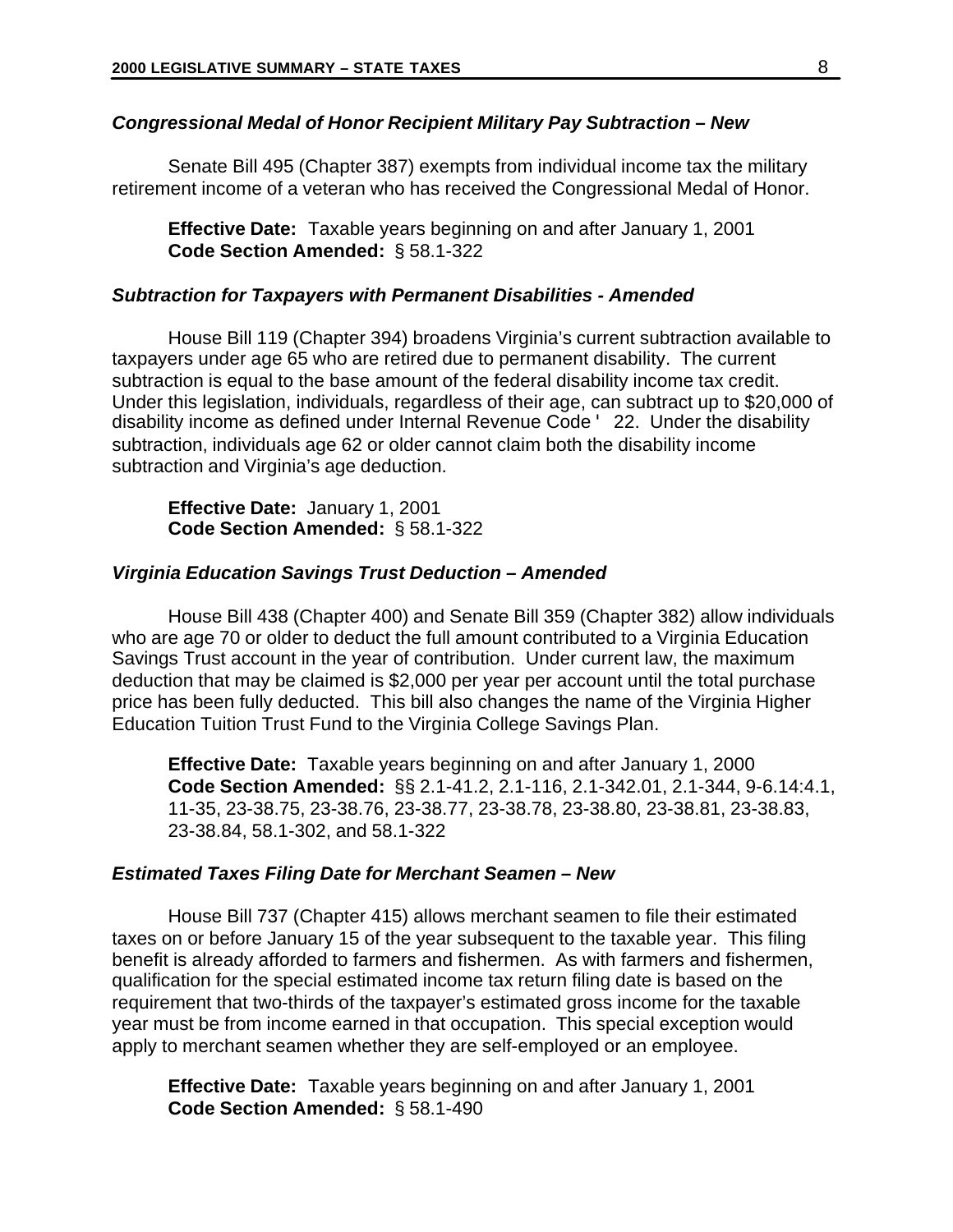#### <span id="page-14-0"></span>*Family and Children's Trust Fund of Virginia Check-off – Amended*

House Bill 70 (Chapter 516) makes the individual income tax check-off for voluntary contributions to the Family and Children's Trust Fund of Virginia (FACT) permanent. FACT is an umbrella organization for public collaboration addressing family violence. This check-off was set to expire January 1, 2001.

**Effective Date:** July 1, 2000 **Code Section Amended:** § 58.1-346.3:1

#### *Open Space Recreation and Conservation Fund Check-off – Amended*

House Bill 568 (Chapter 524) and Senate Bill 634 (Chapter 550) make the individual income tax check-off for voluntary contributions to the Open Space Recreation and Conservation Fund permanent. This check-off was set to expire January 1, 2001.

**Effective Date:** July 1, 2000 **Code Section Amended:** § 58.1-345.1

#### *Children of America Finding Hope Check-off – New*

House Bill 706 (Chapter 525) creates an individual income tax check-off to fund Children of America Finding Hope, an organization designed to reach children with emotional and physical needs.

**Effective Date:** Taxable years beginning on or after January 1, 2001 **Code Section Added:** § 58.1-346.15

**\* Code references are those shown in chapterized bills. Actual code section numbers will be assigned by the Virginia Code Commission.**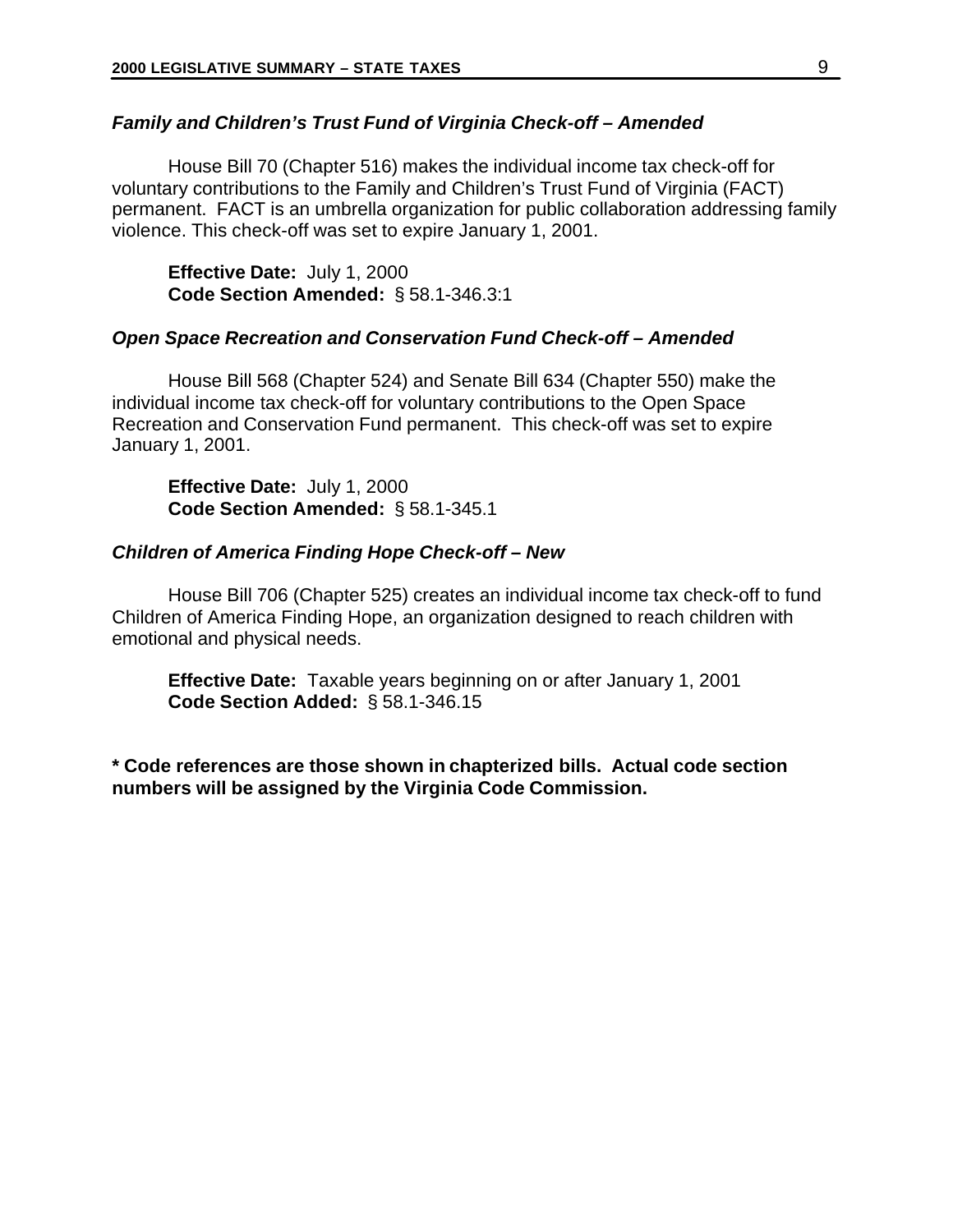## **Estates and Trusts**

## <span id="page-15-0"></span>*Income Tax Deduction for the Purchase of a Virginia Prepaid Education Contract – New*

House Bill 438 (Chapter 400) and Senate Bill 359 (Chapter 382) allow a \$2,000 income tax deduction to estates and trusts that purchase contracts under the Virginia Prepaid Education Program or contribute to Virginia Education Savings Trust (VEST) accounts.

**Effective Date:** Taxable years beginning on or after January 1, 2000 **Code Section Amended:** §§ 2.1-41.2, 2.1-116, 2.1-342.01, 2.1-344, 9-6.14:4.1, 11-35, 23-38.75, 23-38.76, 23-38.77, 23-38.78, 23-38.80, 23-38.81, 23-38.83, 23-38.84, 58.1-302, and 58.1-322

### *Income Annualization Computation – Amended*

Senate Bill 537 (Chapter 388) changes the manner in which trusts and estates compute the annualization of income exception for determining whether a fiduciary taxpayer is subject to the penalty for underpayment of estimated tax. The legislation allows trusts and estates to annualize taxable income through the month which is two months before the month in which an estimated tax payment is required.

**Effective Date:** Taxable years beginning on and after January 1, 2001 **Code Section Amended:** § 58.1-492

## **Employer Withholding**

## *Additional Withholding Allowances Deferred – Amended*

House Bill 94 (Chapter 553) and Senate Bill 46 (Chapter 501) defer from January 1, 2001, to January 1, 2003, the effective date of the provisions allowing taxpayers who itemize their deductions to claim additional withholding allowances.

**Effective Date:** July 1, 2000 **Code Section Amended:** §§ 58.1-461, 58.1-462, and 58.1-470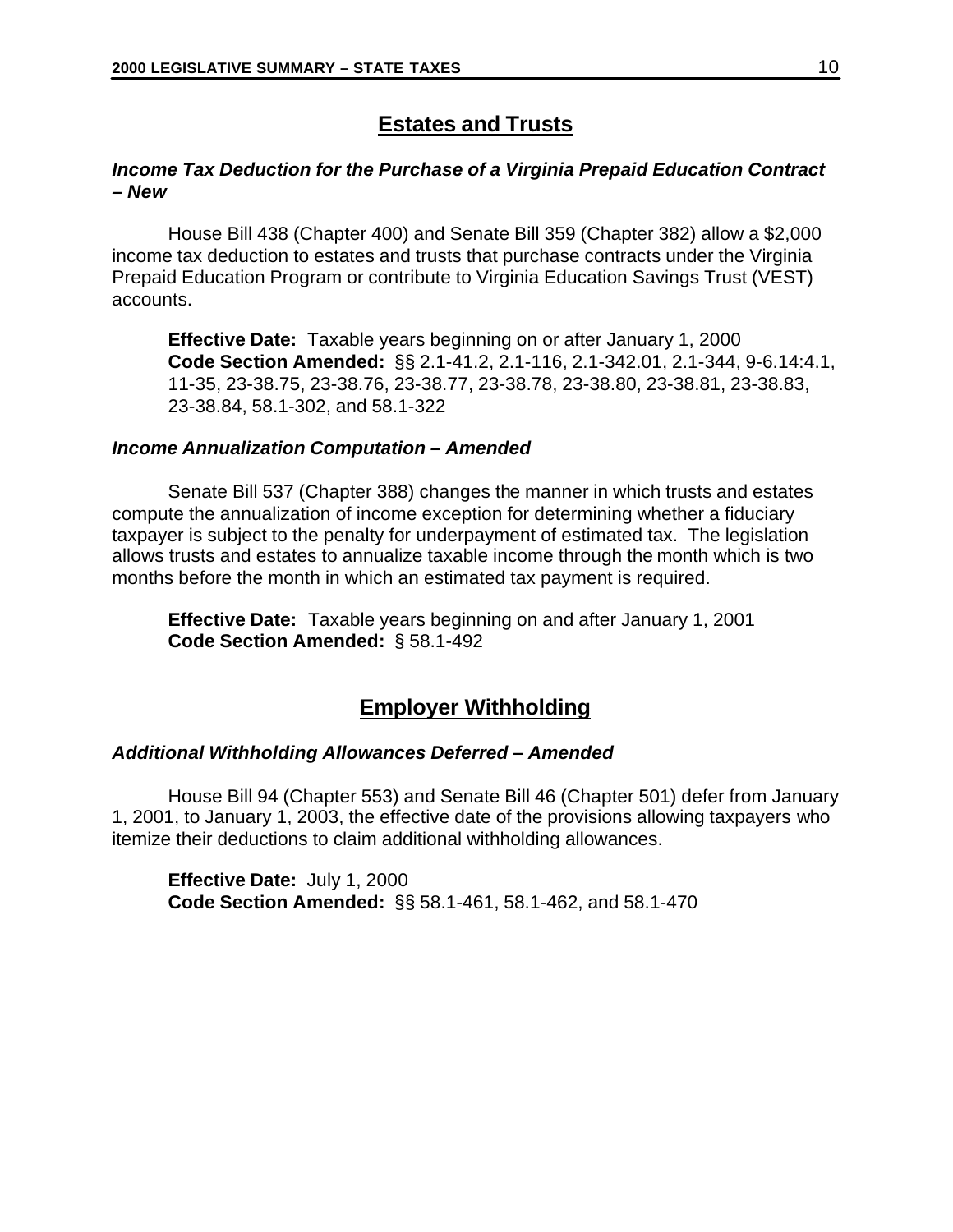## **RETAIL SALES AND USE TAX**

#### <span id="page-16-0"></span>*Taxation of Modular Buildings – New*

House Bill 1094 (Chapter 425) reduces the taxable base for applying the retail sales and use tax on the retail sale of certain types of modular buildings from 100% to 60% of the sales price. For the purposes of this legislation, a retail sale of a modular building is a sale without installation to the final consumer. This legislation also allows a modular housing manufacturer to take a sales or use tax credit on its sales tax return for sales or use tax paid on the cost price of materials incorporated into modular buildings when sold at retail. When a modular building is sold with installation by the seller, the transaction is treated as a real property services transaction, i.e., the seller is deemed the taxable user and consumer of the modular building. In such instances, the tax continues to apply to the total cost of materials incorporated into the product when built, sold, and installed by a modular building manufacturer.

**Effective Date:** July 1, 2000 **Code Sections Amended:** §§ 58.1-602 and 58.1-610 **Code Section Added:** § 58.1-610.1

## *Exemption for Materials Used in the Repair and Maintenance of Nuclear Power Plants – New*

House Bill 99 (Chapter 346) and Senate Bill 157 (Chapter 505) provide a sales and use tax exemption for tangible personal property purchased for use or consumption in the performance of maintenance and repair services at nuclear power plants licensed by the Nuclear Regulatory Commission and located outside the Commonwealth.

**Effective Date:** July 1, 2000 **Code Section Amended:** § 58.1-609.10

## *Return of State Sales and Use Tax Generated by the Hampton Convention Center to the City of Hampton – New*

House Bill 444 (Chapter 474) authorizes the state sales and use tax generated by sales at the City of Hampton Convention Center (a public facility) to be returned to the City of Hampton. The tax so returned to the City of Hampton must be applied to the repayment of municipals bonds issued to finance the construction of the facility. To qualify, the bonds must be issued on or after July 1, 2000, but before July 1, 2003.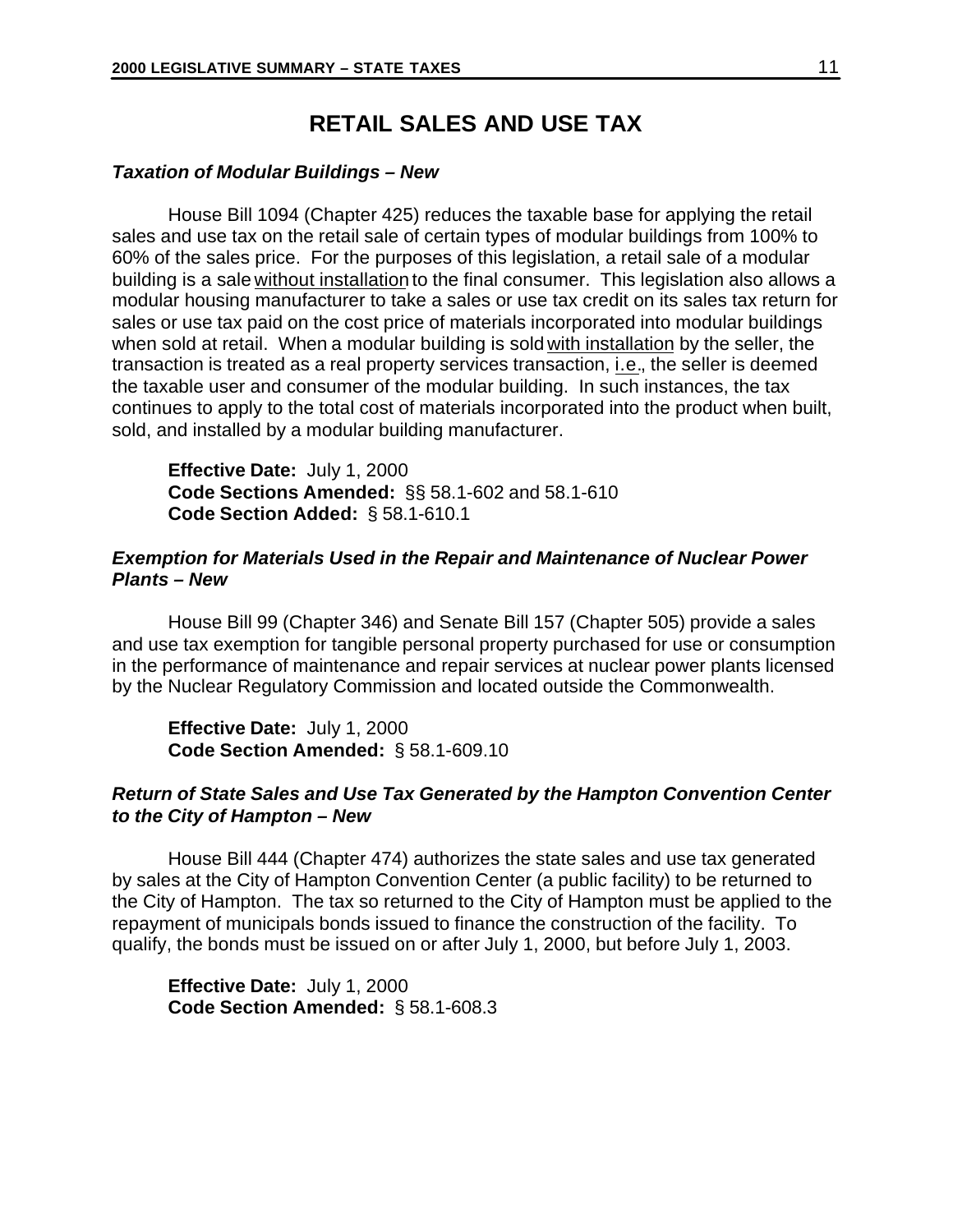## <span id="page-17-0"></span>*Information Filing Requirement for Sales and Use Tax Exemptions – Amended*

House Bill 906 (Chapter 172) amends the information filing requirement for legislative consideration of bills that establish or expand retail sales and use tax exemptions. This legislation deletes the filing requirement for other than nonprofit organizations under Code §§ 58.1-609.4 (educational), 58.1-609.7 (medical-related), 58.1-609.8 (civic and community services), 58.1-609.9 (cultural), and 58.1-609.10 (miscellaneous). This legislation also eliminates the provision requiring that legislation establishing or expanding exemptions for nonprofit organizations be considered by the General Assembly only in regular sessions convened in even-numbered years. Finally, this legislation eliminates a provision requiring legislation that extends or renews an exemption from retail sales and use tax to be introduced no later than the first calendar day of any regular session of the General Assembly.

**Effective Date:** July 1, 2000 **Code Sections Amended:** §§ 30-19.05 and 30-19.1:3

## *Various Nonprofit and Miscellaneous Exemptions - New*

Exemptions from the retail sales and use tax were created for various nonprofit organizations by House Bill 106 (Chapter 493) and Senate Bill 48 (Chapter 487). The exemptions apply to purchases by nonprofit organizations, generally exempt from taxation under § 501(c)(3) of the Internal Revenue Code, and established for a specific purpose. The exemptions are designated by type and category. The known affected organizations, the code section amended, and the amending legislation are noted in parentheses.

*Governmental (effective July 1, 2000, through June 30, 2001)*

• Any soil and conservation district which is organized in accordance with the provisions of Article 3 (§10.1-506 et seq.) of Chapter 5 of Title 10.1. (*Soil and Water Conservation Districts*; § 58.1-609.1; HB 106 and SB 48)

## *Educational (effective July 1, 2000, through June 30, 2001):*

• An organization operating to design and deliver to the Eighth Planning District (Northern Virginia), educational programs for older persons by older persons, including disabled, low-income and minority individuals, for the purpose of keeping older persons up-to-date in technology, psychology and health maintenance and the purpose of exploring human values, the philosophical underpinnings of community service, and the ultimate meaning of life. (*Lifetime Learning Institute of Northern Virginia*; § 58.1-609.4; HB 106)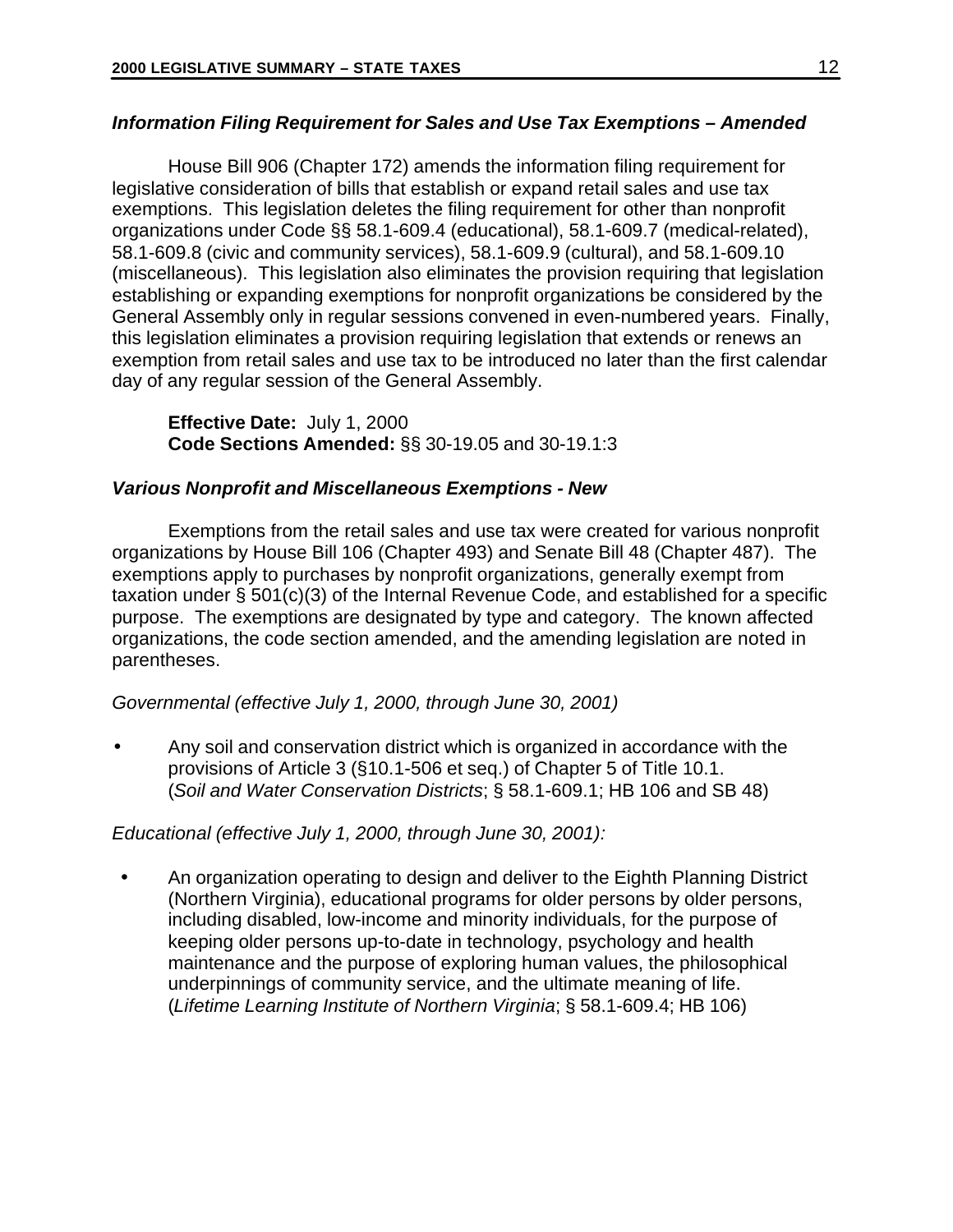- An organization within the Eleventh Planning District (Central Virginia) operating to coordinate professionals, expertise, curricular materials, funds and school personnel to create educational programs that raise community awareness regarding watershed health, to collect data about the watershed so as to help further soil, water and habitat conservation in the community, and to design replicable project models that can be of use to rural Virginia's schools and communities, all through hands-on learning experiences. (*Pedlar River Institute*; § 58.1-609.4; HB 106)
- An organization within the Fifteenth Planning District (Richmond Regional) operating for the purpose of providing opportunities for international educational exchange for foreign high school students to visit Virginia, and for Virginia high school students to visit foreign countries*.* (*American Academic and Cultural Exchange, Inc.;* § 58.1-609.4; HB 106)

## *Medical-related (effective July 1, 2000, through June 30, 2001):*

- A foundation established to promote quality health care and health care education in the Roanoke Valley by establishing scholarships for needy and deserving students pursuing health care careers, promoting health care research, and providing health care education. This exemption is extended until June 30, 2001. (*Lewis-Gale Foundation*; § 58.1-609.7(26); HB 106)
- An organization operating exclusively to provide breast cancer support and outreach for the medically under-served, including free mammography programs. This exemption is extended until June 30, 2001. (*Tranquility Breast Center Foundation, Inc.*; § 58.1-609.7(30); HB 106)
- An organization operating to address the nationwide shortage of transplantable organs by promoting an increase in organ and tissue donation through campaigns in national print and broadcast media and community-based programs designed to educate the public about the virtues and benefits of organ and tissue donation. (*Coalition on Donation;* § 58.1-609.7; SB 48)
- An organization operating to provide medical services to individuals, regardless of economic status, with speech, hearing and language disorders, including services such as, but not limited to, evaluation, diagnosis and treatment. (*Roanoke Valley Speech/Hearing Center;* § 58.1-609.7; SB 48)
- An organization within the Twenty-Third Planning District (Hampton Roads) operating to provide support services to terminally ill persons and their caregivers, including but not limited to, cancer information, bereavement care, transportation assistance, and time out for family members. (*Hospice of Williamsburg;* §58.1-609.7; HB 106)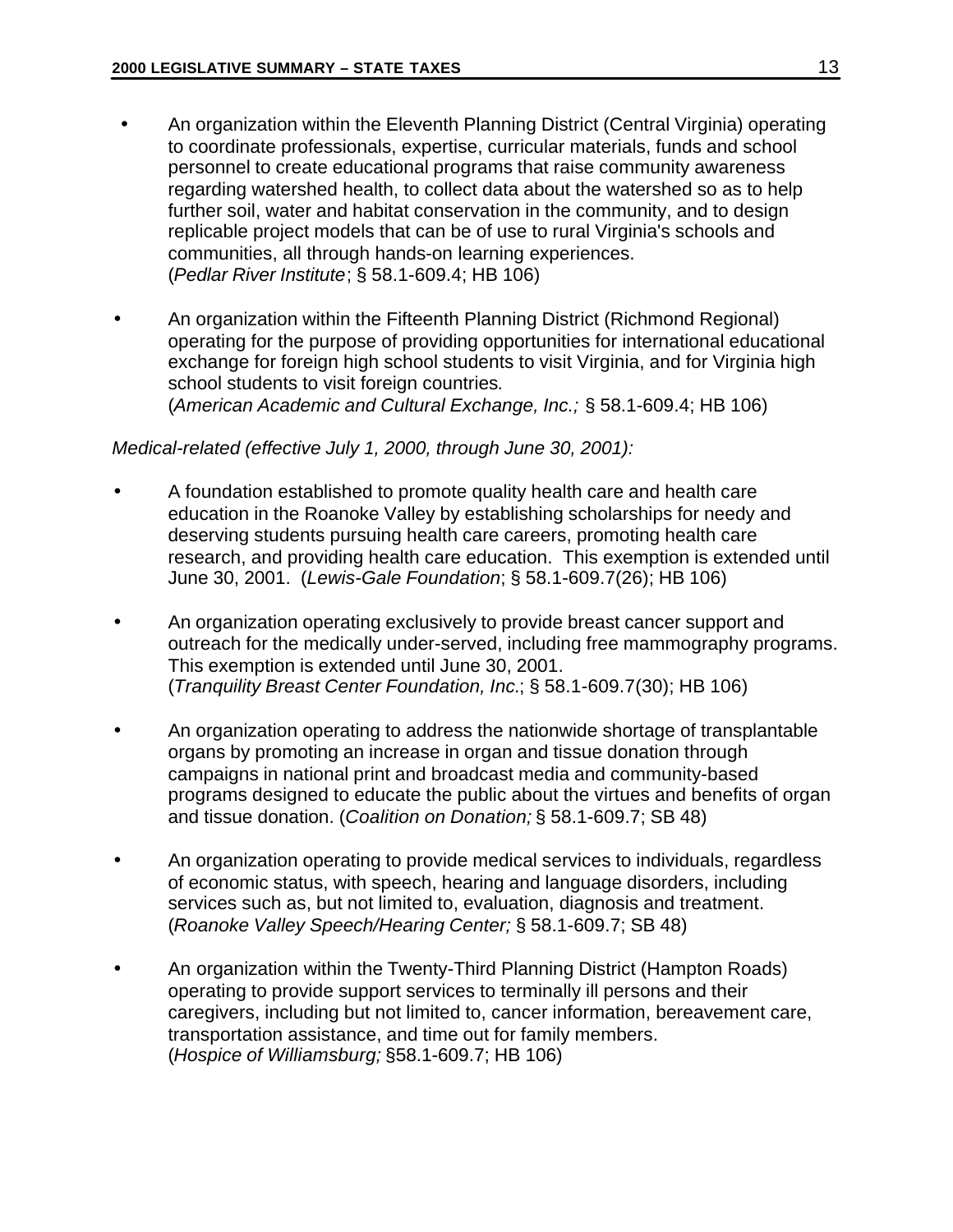<span id="page-19-0"></span>• An organization within the Eighth Planning District (Northern Virginia) operating to provide housing facilities and services specially designed to meet the physical, social and employment needs of the physically disabled and to promote their health, security and happiness in an effort to assist them in achieving social and economic self-sufficiency.

(*Alliance for the Physically Disabled, Inc.;* § 58.1-609.7; HB 106)

• An organization operating to foster the faith of students in healthcare graduate studies on the campus of the Medical College of Virginia, encourage and develop medical missions overseas, promote and support volunteer services in medical and dental care for the needy and homeless, and discourage out-of-wedlock teenage sexual activity*.*

*(Richmond Christian Medical and Dental Society*; § 58.1-609.7; HB 106)

*Civic and community service (effective July 1, 2000 through June 30, 2001):*

- An organization operating for the purpose of providing assistance to the needy through ministries that support elderly women in the Johnson City-Kingsport-Bristol, TN-VA Metropolitan Statistical Area, distributing food, and sending medications and medical supplies to third world countries*.* (*King Pharmaceuticals Benevolent Fund, Inc*.; § 58.1-609.8; SB 48)
- An organization operating to provide housing-related services to low and moderate income households including such services as, eviction prevention services, housing identification and placement services, and housing financial assistance services to those of the Eighth Planning District (Northern Virginia). (*Housing and Community Services of Northern Virginia, Inc;* § 58.1-609.8; SB 48)
- An organization within the boundaries of the Fifteenth Planning District (Richmond Regional) operating for the purpose of assisting in the placement of children with adoptive families and accomplishes its purpose by providing adoption-related services to children waiting to be adopted, birth parents, prospective adoptive parents, adoptive families, and adult adoptees. (*Coordinator/2, Inc.*; § 58.1-609.8 SB 48)
- An organization within the boundaries of the Fifteenth Planning District (Richmond Regional) operating to provide services and programs designed to maintain and improve the health, wellness, good cognitive functioning, and quality of life for persons fifty years of age and older, and to assist such persons to function independently.

(*Senior Center of Richmond, Virginia;* § 58.1-609.8; SB 48)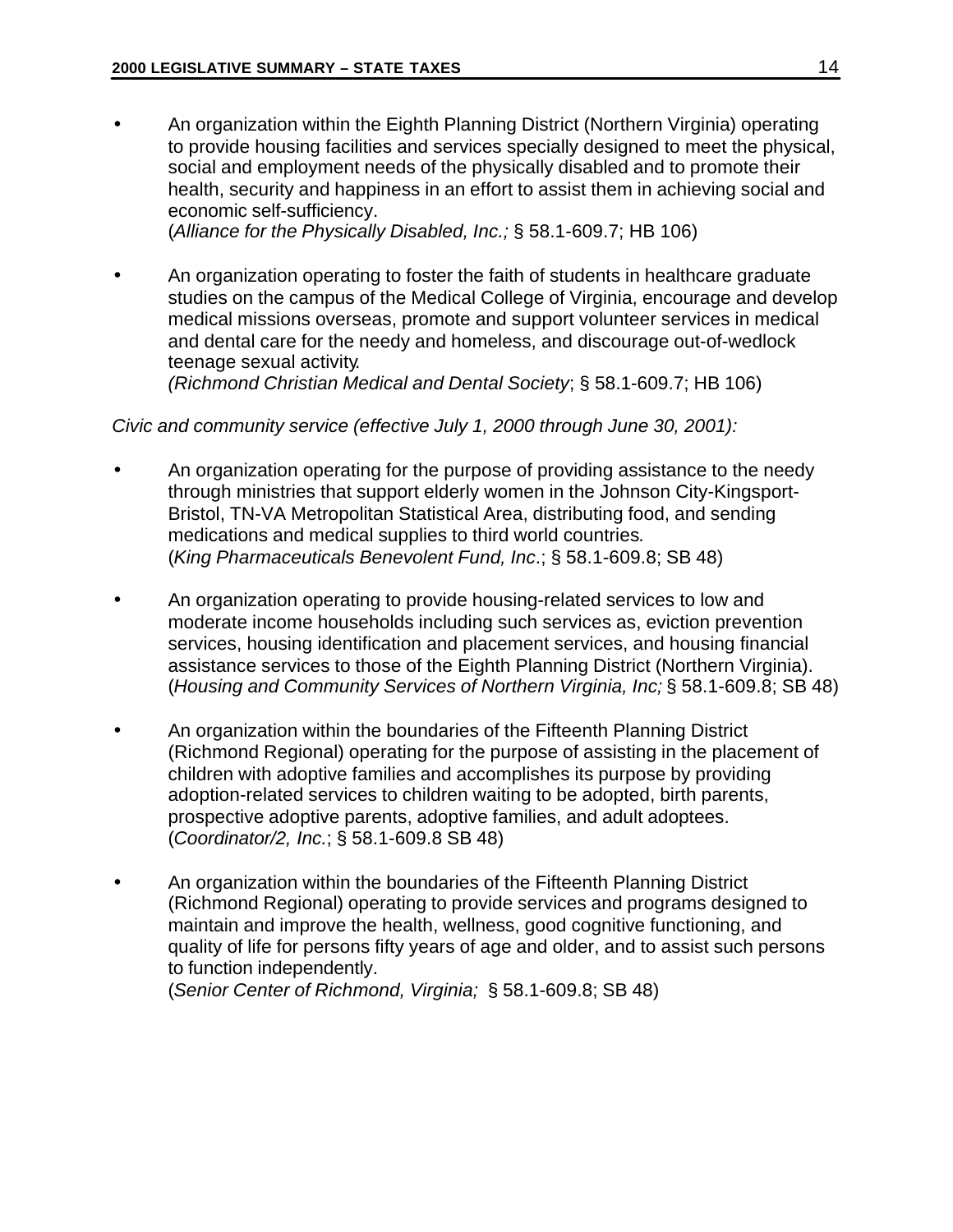- An organization operating to assist low income citizens through programs that provide child care to low income parents who are employed or in job training; support pregnant teenagers; promote adult literacy; foster education, youth development, and women's' wellness; and provide evening meals to low income families located in the Johnson City-Kingsport-Bristol, TN-VA area. (*Young Women's Christian Association of Bristol*; § 58.1-609.8; SB 48)
- An organization operating for purposes including, but not limited to, providing opportunities for the citizens of Virginia to participate in the provision of health care, education, and the daily needs of Tibetan refugee children in refugee camps in Nepal and providing opportunities for Virginia citizens to give hearing aids to deaf children in Vietnam and to participate in medical teams going into Cambodia, Laos and Nepal. (*Outreach to Asia Nationals;* §58.1-609.8; HB 106)
- An organization within the boundaries of the Eighteenth Planning District (Middle Peninsula) organized to promote civic, social, educational, and cultural advancement; and accomplishes this purpose by means including, but not limited to, providing educational mentoring to primary and high school students and funding scholarships to graduating high school students and women re-entering college. (*The Middlesex County Women's Club;* § 58.1-609.8; SB 48)
- An organization operating to prevent homelessness and help individuals and families achieve self-sufficiency by providing housing and related services, grants to prevent eviction, and counseling and support to homeless Virginia citizens. (*Good Shephard Housing and Family Services*; § 58.1-609.8; SB 48)
- An organization operating for the purpose of informing citizens about transportation, land use, and environmental issues that affect the National Capital Region; expanding public participation in transportation planning and decision-making; ensuring that federalair quality and transportation laws are implemented; advocating additional transit facilities, pedestrian access, and bicycle pathways; promoting the coordination of transportation, environmental and land use planning at the municipal, county, state, and regional levels. *(Washington Regional Network of Livable Communities;* § 58.1-609.8; SB 48)
- An organization within the boundaries of the Ninth Planning District (Rappahannock-Rapidan) organized to promote the study and knowledge of gardening, landscape design, and horticulture through such activities as, operating and maintaining a library for books, manuscripts, works of art, and related artifacts; sponsoring educational programs for scholars and the public; publishing, distributing, and selling educational publications, including free or subsidized dissemination of such works; and maintaining gardens and research facilities. (*Oak Spring Garden Foundation;* § 58.1-609.8; SB 48)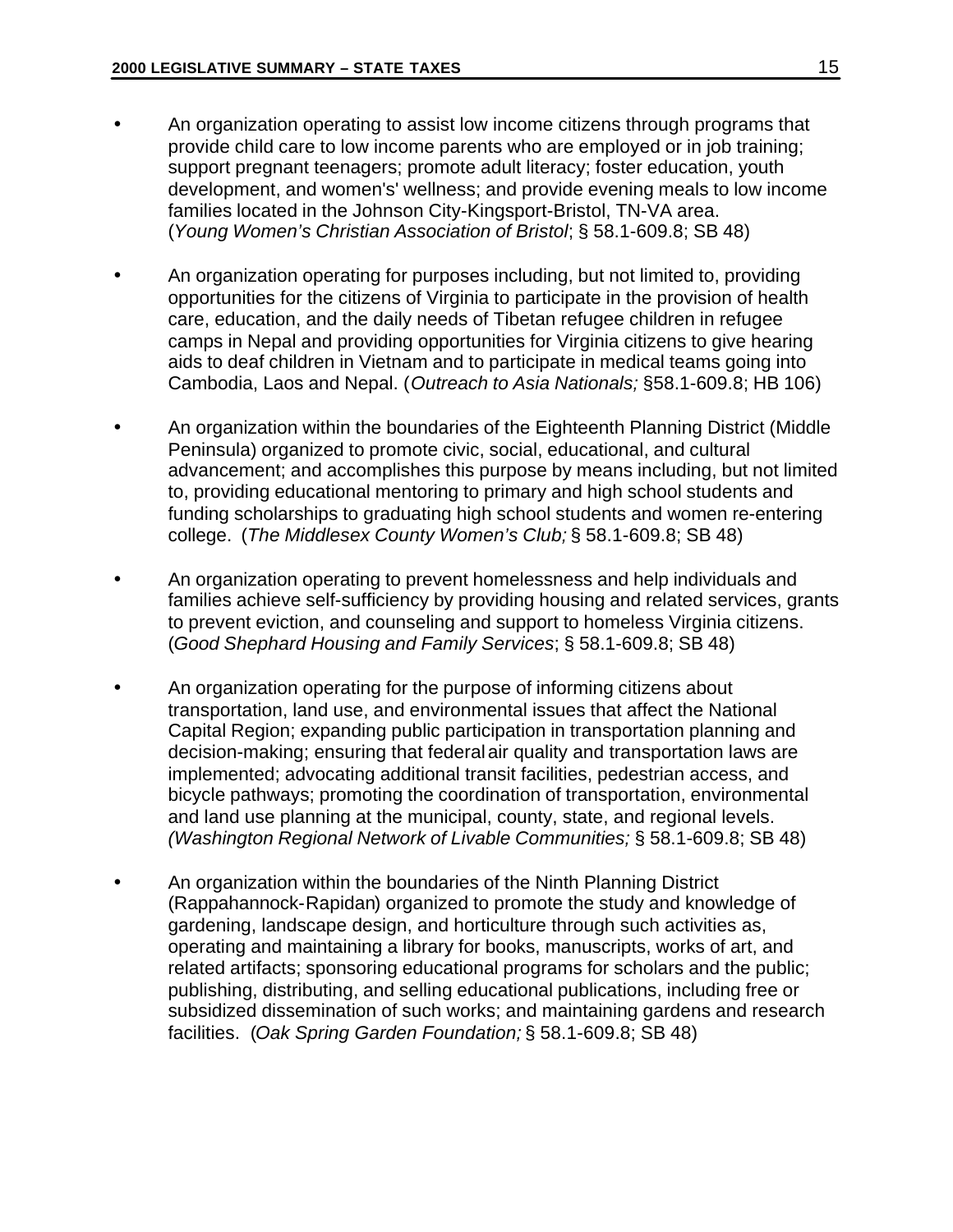- An organization within the boundaries of the Eleventh Planning District (Central Virginia) organized exclusively to provide services and activities that promote individual and family development for youth and their families, including, but not limited to, sports, education and enrichment activities, free health screenings, and mentor and tutorial programs. (*Jubilee Family Development Center;* § 58.1-609.8; SB 48)
- An organization within the boundaries of the Eleventh Planning District (Central Virginia) organized to foster biblical scholarship by providing a medium of exchange for oral and written expression of religious thought and research. (*Evangelical Theological Society;* § 58.1-609.8; SB 48)
- An organization operating to assist persons of the Eleventh Planning District (Central Virginia) with disabilities to reach their independent living goals *.* (*Lynchburg Area Center for Independent Living;* § 58.1-609.8; SB 48)
- An organization within the boundaries of the Eighth Planning District (Northern Virginia) organized for the purpose of providing cross-cultural and educational exchange programs, internships, and training seminars for students, teachers, and professionals, with emphasis on such exchange between Japan and the United States. (*International Internship Programs;* § 58.1-609.8; SB 48)
- An organization operating for the purpose of pioneering the development of strategies and programs that leverage the power of the emerging global medium to have a positive impact on society by improving the lives of families and children and empowering the disadvantaged. (*AOL Foundation, Inc.;* §58.1-609.8; HB 106)
- An organization operating for the purpose of offering sports activities to children in Northern Virginia, and advancing the character of youth and promoting sportsmanship, team spirit, fair play, honesty and patriotism among youth by providing and supervising youth sports programs*.* (*Springfield, Virginia Youth Club, Inc.;* §58.1-609.8; HB 106)
- An organization operating to provide housing-related services to low and moderate income households, within the boundaries of the Eighth Planning District (Northern Virginia) established pursuant to § 15.2-4203, including such services as, but not limited to, eviction prevention services, housing identification and placement services, and housing financial assistance services. (*Housing & Community Services of Northern Virginia, Inc.;* §58.1-609.8; HB 106)
- An organization operating to promote public safety, health, good living, fellowship, recreation, conservation, justice, and law and order for the citizens of the Konnarock, Green Cove, Laurel Valley communities. (*Konnarock, Green cove, Laurel Valley Community Assn., Inc.;* §58.1-609.8; HB 106)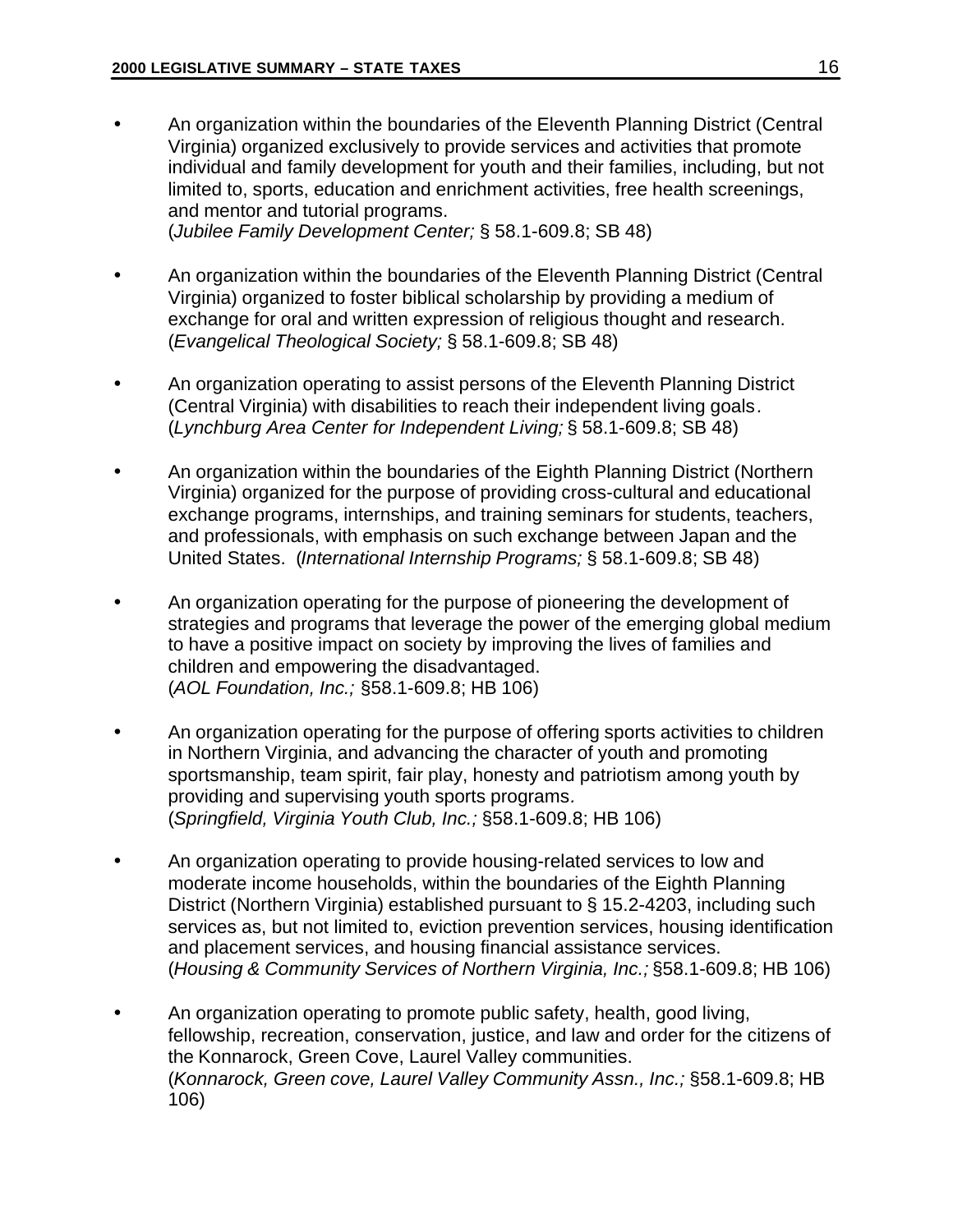- An organization within the Third Planning District (Mount Rogers) operating to perform a wide array of charitable services including, but not limited to, aid to patients and research for eye operations, speech therapy, burns, and Alzheimer's disease; provision of scholarships for high school students to attend college; and aid for religious pilgrimages. (*York Masonic Lodge, #12;* §58.1-609.8; HB 106)
- An organization operating for the purpose of providing free public service in the area of consumer horticulture and preservation of the environment within the Eighth Planning District (Northern Virginia). (*Fairfax County Master Gardeners Assoc*.*;* § 58.1-609.8; HB 106)
- An organization operating to provide ostomy-related educational and support services in the Northern Virginia area. (*United Ostomy Association Inc.;* § 58.1-609.8; HB 106)
- An organization within the Fifteenth Planning District (Richmond Regional) organized for the purpose of developing and operating residential programs and support services for persons with mental disabilities, to help them discover life opportunities for expanded choices, personal growth, increased independence, and participation in community life. (*Community Based Services*; § 58.1-609.8; HB 106)
- An organization operating for the purpose of making housing opportunities available for persons with mental disabilities residing in the Fifteenth Planning District (Richmond Regional). (*Housing Options, Inc*.; § 58.1-609.8; HB 106)
- An organization operating for the purpose of providing assisted living services at affordable prices within the Fifteenth Planning District (Richmond Regional). (*Beth Sholom Assisted Living;* § 58.1-609.8; HB 106)
- An organization operating for the purpose of publishing a bimonthly theological journal and distributing it to thousands of churches and individuals in the Fourth Planning District (New River Valley). (*Presbyterians for Faith, Family & Ministry*; § 58.1-609.8; HB 106)
- An organization operating to assist those in need by providing food, clothing, housewares, and transportation and financial assistance for housing, utilities, medication, and transportation within the Eighth Planning District (Northern Virginia). (*Ecumenical Community Helping Others, Inc*.*;* § 58.1-609.8; HB 106)
- An organization operating to provide assistance to the needy, including, but not limited to, food, clothing and transportation to medical appointments within the Twenty-Third Planning District (Hampton Roads). (*FISH, Inc*.*;* § 58.1-609.8; HB 106)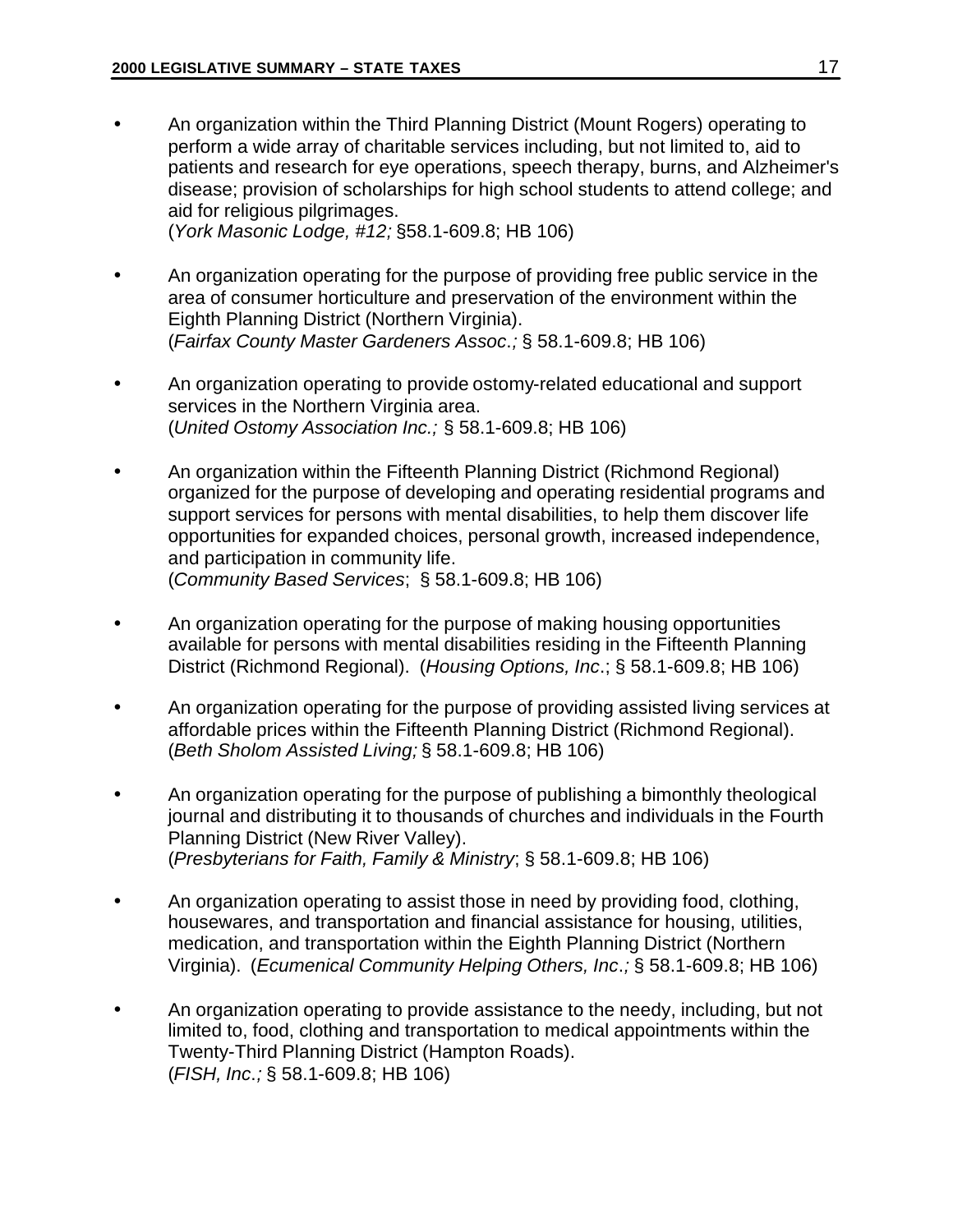- An organization operating to provide services to low-income children and families, including parent education, transportation, health assessments, home visiting, developmental screenings, and referrals for medical care within the Twenty-Third Planning District (Hampton Roads). (*Chesapeake Health and Investment Program;* § 58.1-609.8; HB 106)
- An organization operating for purposes including purchasing dictionaries for ninth grade public high school students who do not have one for home use; lending medical equipment for home use; providing entertainment tickets for emotionally disturbed children; and supporting the Virginia Peninsula Council on Domestic Violence. (*National Council of Jewish Women, Hampton Roads Section, Inc*.*;* § 58.1-609.8; HB 106)
- An organization operating for the purpose of providing a family environment to elderly people in a peaceful, relaxed, and comfortable home and encouraging them to continue to be vital members of the community within the Twenty-Third Planning District (Hampton Roads). (*Episcopal Church Home;* § 58.1-609.8; HB 106)
- An organization operating to facilitate cooperation among church-operated schools; provide educational and athletic activities for students; and provide professional development opportunities for teachers. (*Old Dominion Association of Church Schools;* § 58.1-609.8; HB 106)
- An organization organized to foster participation in clean, wholesome, and competitive athletic events through the creation, organization, and promotion of programs in various sports for those of the Nineteenth Planning District (Crater). (*United States Specialty Sports Association;* § 58.1-609.8; HB 106)
- An organization within the boundaries of the Eighth Planning District (Northern Virginia) organized to provide assistance and support to needy and abused children through the operation of a special trips camp. (*Grandma Rita's Children, Inc*.*;* § 58.1-609.8; HB 106)
- An organization operating for the purpose of providing support to terminally ill patients and their families in the Fauquier County area. (*Hospice Support of Fauquier County, Inc.* § 58.1-609.8; HB 106)
- An organization operating to provide legal, educational, empowerment, and other services to the Central American and Latin communities in the Washington, D.C. metropolitan area including Northern Virginia. (*Central American Resource Center;* § 58.1-609.8; HB 106)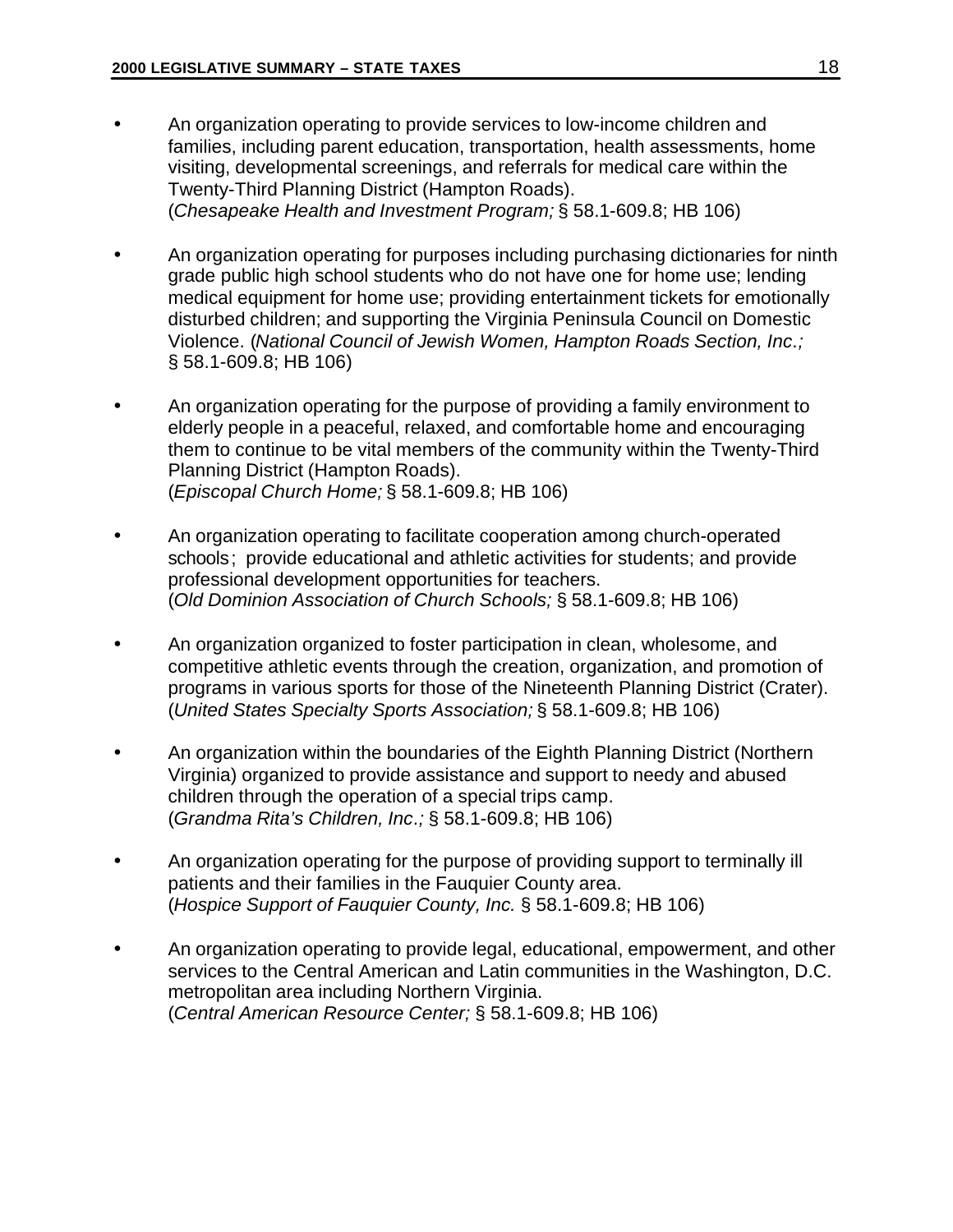- An organization within the boundaries of the Ninth Planning District (Rappahannock-Rapidan) organized for the purposes of supporting students in their pursuit of higher education through scholarships and tutoring, while providing food for needy families at Thanksgiving, and creating community spirit through other activities. (*The Plains Community League;* § 58.1-609.8; HB 106)
- An organization within the boundaries of the Eleventh Planning District (Central Virginia) organized for the purpose of providing housing opportunities for lowincome members of society by constructing homes, through volunteer help and charitable donations, and then selling these homes at cost, with no-interest mortgages, to low-income members of society. (*Amherst County Habitat for Humanity, Inc.;* § 58.1-609.8; HB 106)
- An organization operating for the purposes of providing emergency shelter for victims of domestic violence as well as crisis and supportive counseling, and educating those of the Eleventh Planning District (Central Virginia) in an effort to end domestic violence. (*Amherst Co. Comm. Against Domestic Violence;* § 58.1-609.8; HB 106)
- An organization operating to teach and foster the prevention of cruelty to children; create programs that treat and solve the problems of child abuse and neglect; and develop a statewide coalition of child abuse and neglect services, agencies and programs. (*Virginians for Child Abuse Prevention, Inc.;* § 58.1-609.8; HB 106)
- An organization operating for the purpose of sponsoring volunteer projects to repair the homes of poor, elderly and disabled individuals living in the Shenandoah Valley. (*Christmas in April-Staunton/Augusta County, Inc.;* § 58.1-609.8; HB 106)
- An organization operating to develop endowments to establish scholarship funds in perpetuity for graduates of Salem High School. (*Salem Education Foundation & Alumni Association;* § 58.1-609.8; HB 106)
- An organization operating to stop drunk driving, support the victims of drunk driving and prevent underage drinking. (*Mothers Against Drunk Driving;* § 58.1-609.8; HB 106)
- An organization operating for the purpose of sponsoring amateur sports throughout the Commonwealth. (*Virginia Amateur Sports/Commonwealth Games;* § 58.1-609.8; HB 106)
- An organization within the boundaries of the Eighth Planning District (Northern Virginia) organized for the purpose of globally finding and supporting individuals with ideas for far-reaching social change to yield regional and national advances in education, health, human rights, the environment and other areas of social concern. (*Ashoka – Innovators for the Public;* § 58.1-609.8; HB 106)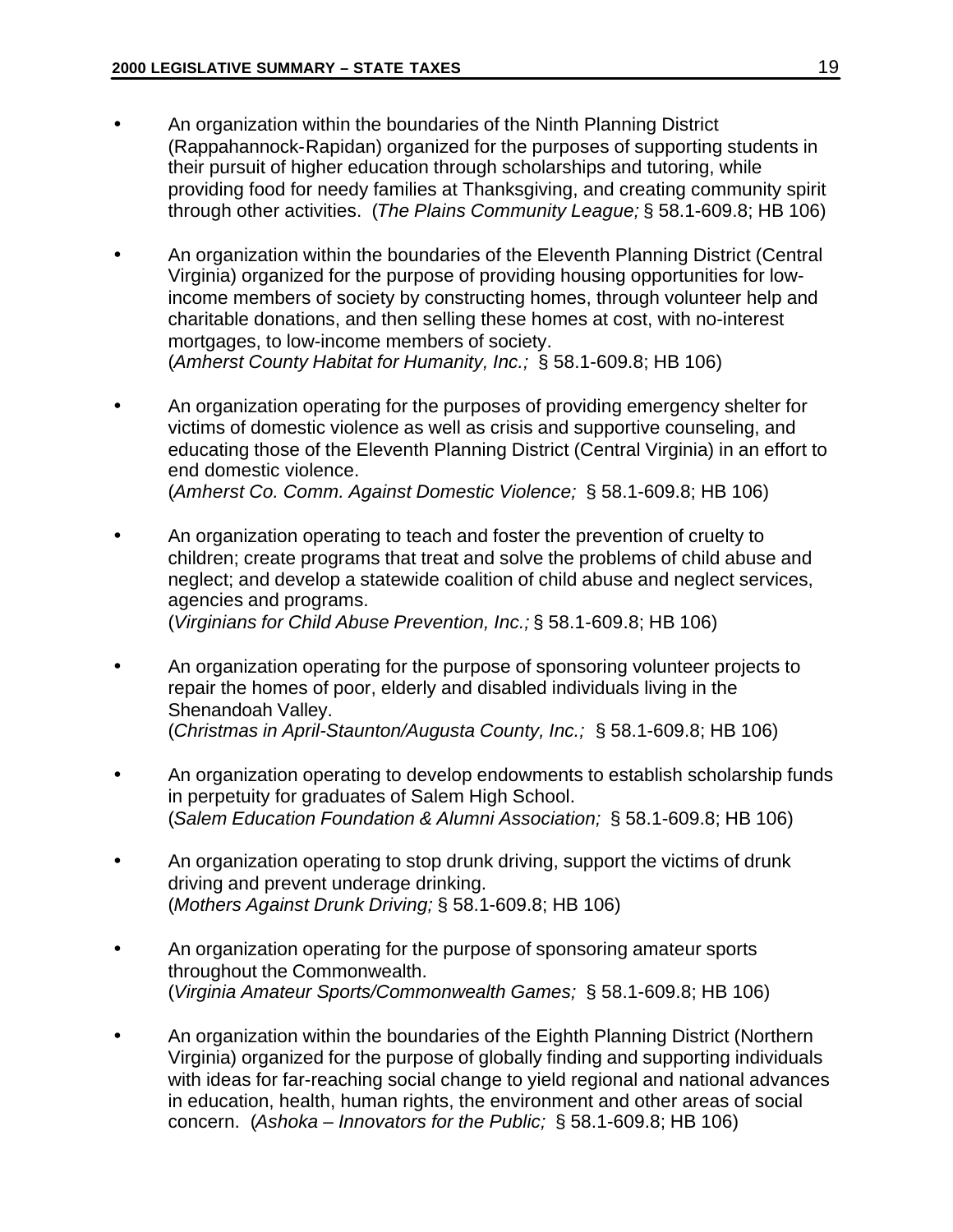- <span id="page-25-0"></span>• An organization within the boundaries of the Eleventh Planning District (Central Virginia) organized to assist persons with disabilities to reach their independent living goals. (*Lynchburg Center for Independent Living;* § 58.1-609.8; HB 106)
- An organization operating to eradicate sexual abuse and domestic and dating violence; to aid victims of such abuse and violence; and to develop programs, as resources permit, to aid dysfunctional families and teenage runaways, and to provide counseling to perpetrators of sexual assault and domestic violence and other deviant behavior. (*Conspiracy of Silence;* § 58.1-609.8; HB 106)
- An organization operating to promote careers in health services and to provide access to primary care for medically under-served populations through community-academic partnerships. (*Virginia Statewide AHEC Program & Community AHEC ;* § 58.1-609.8; HB 106 and SB 48)
- An organization operating for the purpose of protecting the natural, scenic, recreational, and historical values of the Rappahannock River and its tributaries. (*Friends of the Rappahannock;* § 58.1-609.8; SB 48)
- An organization operating to create public awareness regarding prisoners of war and persons missing in military action and to raise funds for needy persons. (*Rolling Thunder, Inc.;* § 58.1-609.8; SB 48)

## *Nonprofit cultural organization (effective July 1, 2000 through June 30, 2001):*

- An organization operating for the purpose of preserving, protecting, and promoting awareness of the historic, natural, and cultural resources of a county located within the Sixteenth Planning District (RADCO). This purpose would be accomplished by donating applicable books to libraries, the placing of historic markers, and providing or arranging historic and cultural tours in such counties. (*Spotsylvania Preservation Foundation*; § 58.1-609.9; SB 48)
- An organization operating to promote the performing arts by providing theatrical facilities at below market cost to nonprofit performing arts groups and promoters. (*Carpenter Center for the Performing Arts;* § 58.1-609.9; SB 48)
- An organization operating to produce special events and festivals designed to bring the community together and promote public interest in downtown Richmond. (*Downtown Presents;* § 58.1-609.9; SB 48)
- An organization operating to promote preservation of the rural and small-town character of the Shenandoah Valley by facilitating natural resource conservation and environmentally sound land use. (*Valley Conservation Council, Inc.;* § 58.1-609.9; SB 48)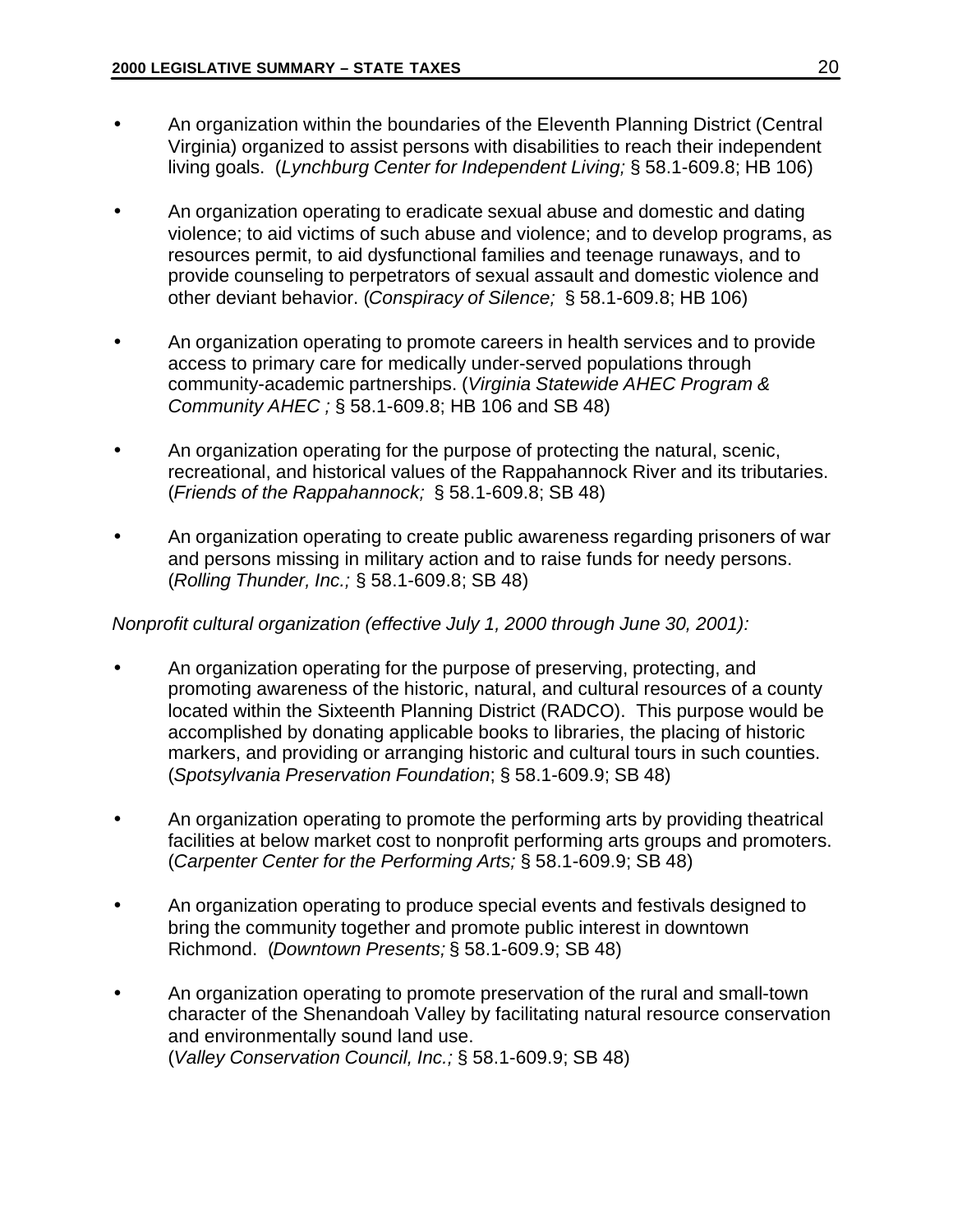- An organization within the boundaries of the Eighteenth Planning District (Middle Peninsula) operating to promote maritime history and education through such activities as the establishment of a museum dedicated to the shipbuilding industry; archeological investigations of shipbuilding sites; and the reconstruction and maintenance of a 19th century shipbuilding and fishing village. (*Mathews Maritime Foundation*; § 58.1-609.9; SB 48)
- An organization within the boundaries of the Fifth Planning District operating for the purpose of promoting activities related to genealogy, including, but not limited to, research, education, record keeping, and collection and publication of documents. (*Southwestern Virginia Genealogical Society*; § 58.1-609.9; SB 48)
- An organization operating to provide support to the University of Virginia's Orland E. White Arboretum, Inc., the state arboretum, through scientific research, cultural and education programs for the public, and financial assistance for tangible improvements. (*Foundation of the University of Virginia's Blandy Experimental Farm and Orland E. White Arboretum;* § 58.1-609.9; SB 48)
- An organization within the boundaries of the Eleventh Planning District (Central Virginia) which conducts symphony performances and educational programs on music in the central Virginia area*.* (*Lynchburg Symphony Orchestra, Inc.;* § 58.1-609.9; SB 48)
- An organization within the boundaries of the Eleventh Planning District (Central Virginia) operating to promote African-American history and culture through programs, exhibitions, and the cataloging and storing of historical artifacts for scholars. (*Legacy Project, Inc.;* § 58.1-609.9; SB 48)
- An organization operating to collect and display to the public a representative sample of past and present military vehicles; to gather, write, edit, publish and otherwise create and disseminate material relating to the history of military vehicles; and to promote public awareness and understanding of the contribution military vehicles have made to various nations. (*American Armoured Foundation, Inc.*; § 58.1-609.9; SB 48 and HB 106)
- An organization organized primarily for the purpose of operating a museum and providing educational programs on the life and times of General George C. Marshall. (*George C. Marshall Research Foundation*; § 58.1-609.9; HB 106)
- An organization operating exclusively to study and preserve the social, economic and political history of a village and its surrounding areas, located in a county with a population of at least 57,450 but no more than 60,000, by preserving the historical sites, artifacts and buildings. (*Society of Port Republic Preservations, Inc.*; § 58.1-609.9; HB 106)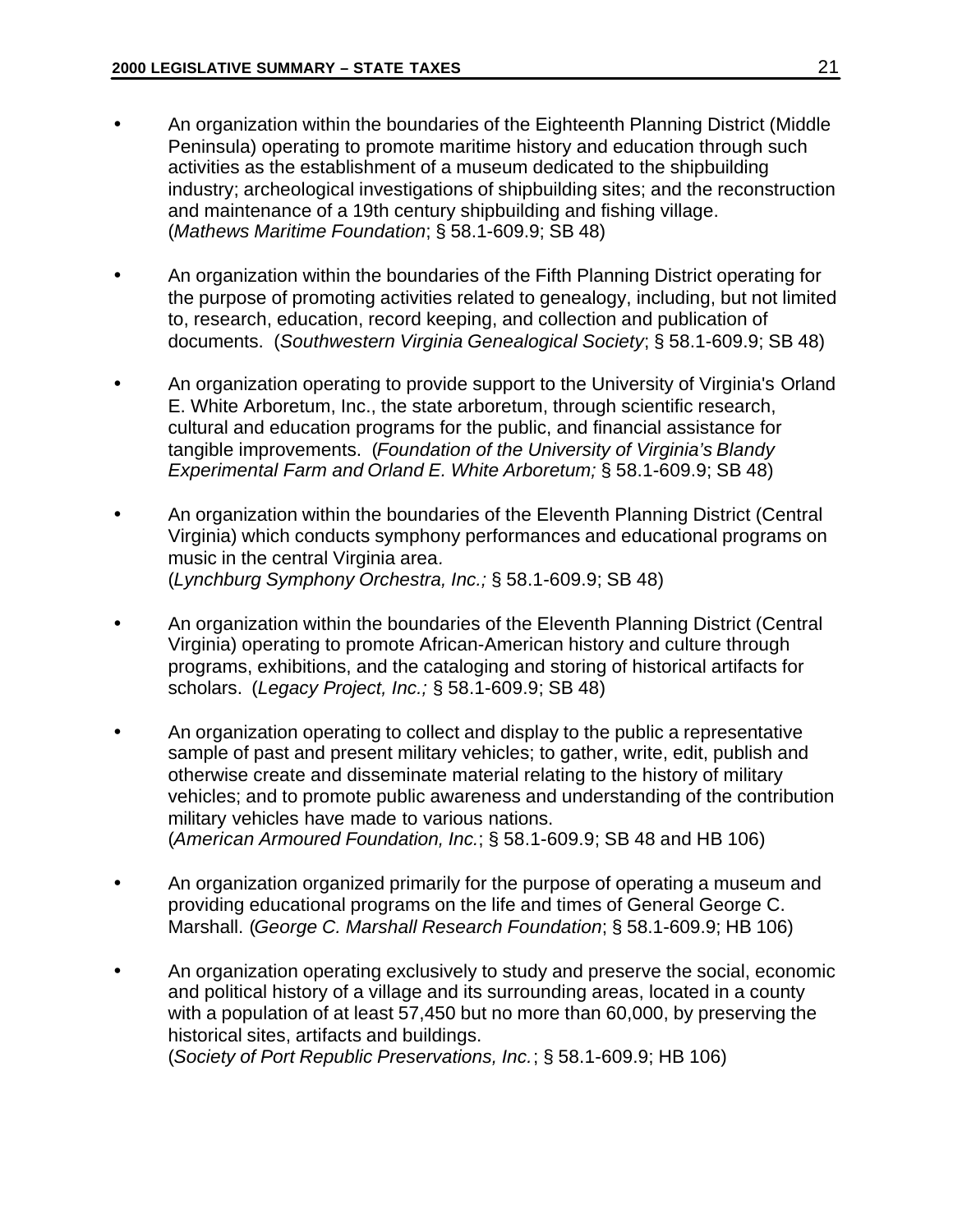- <span id="page-27-0"></span>• An organization organized for the purpose of operating a museum dedicated to promoting interest in the history of western Virginia, collecting, interpreting, preserving and making available materials relating to that history, and providing educational services to people and institutions throughout western Virginia. (*History Museum of Western VA*; § 58.1-609.9; HB 106)
- An organization organized for the purpose of operating a year-round, professional theatre serving the western area of Virginia with cultural and educational programs and outreach services to youth. (*Mill Mountain Playhouse Company, DBA Mill Mountain Theatre;* § 58.1-609.9; HB 106)
- An organization within the boundaries of the Thirteenth Planning District (Southside) operating for the purpose of establishing a regional cultural arts center that will promote, provide, and preserve the performing and visual arts for the education of the citizens in the southern region of Virginia. (*Community Arts Center Foundation, Inc.;* § 58.1-609.9; HB 106)
- An organization within the boundaries of the Eleventh Planning District (Central Virginia) organized for the purpose of operating and managing a museum dedicated to historic preservation, restoration and research. (*Appomattox County Historical Society*; § 58.1-609.9; HB 106)
- An organization operating for the purpose of promoting interdisciplinary scholarship and research of nineteenth century culture and supporting that purpose, in part, by sponsoring an annual conference, an annual journal, and an annual newsletter. (*Nineteenth Century Studies Association*; § 58.1-609.9; HB 106)

• An organization operating to give students interested in acting, directing, and playwriting a chance to explore their talents in a professional setting; and to produce drama which speaks to current cultural issues such as discrimination and war. (*Spectrum Theatre*; § 58.1-609.9; HB 106)

## *Miscellaneous exemptions (effective July 1, 2000 through June 30, 2001):*

- An organization within the Eighth Planning District (Northern Virginia) operating to provide for the funding, construction and operation of a community rowing boathouse for use by public and private high schools, community rowing clubs and individuals through educational and recreational programs. (*Arlington Boathouse Foundation, Inc.*; § 58.1-609.10; HB 106)
- Any civic youth organization operating solely for the purpose of promoting community little league-type baseball or softball. This exemption is extended until June 30, 2001. (§ 58.1-609.10 (14); HB 106)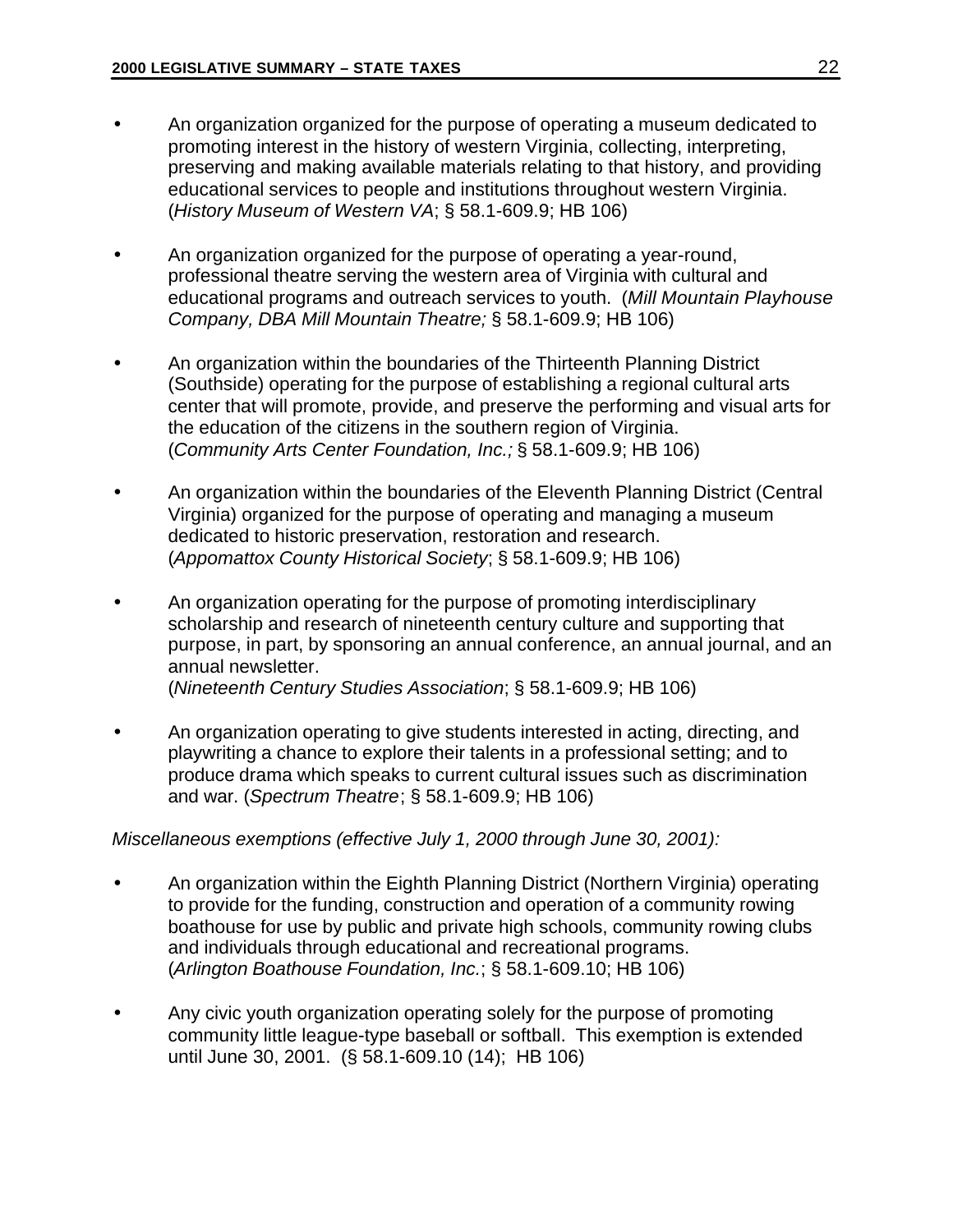## <span id="page-28-0"></span>*Exemption for the Transfer of Aircraft, Watercraft, or Motor Vehicles to Beneficiaries of a Trust Upon the Death of the Grantor – New*

House Bill 527 (Chapter 602) exempts the transfer of aircraft, watercraft or motor vehicles from sales and use tax when the transfer is made from the grantor of a revocable inter vivos trust to a trustee when the grantor and trustee are the same, or from the trustee to the beneficiaries if the grantor dies and there is no consideration.

**Effective Date:** July 1, 2000 **Code Sections Amended:** § 58.1-1404, 58.1-1501 and 58.1-2403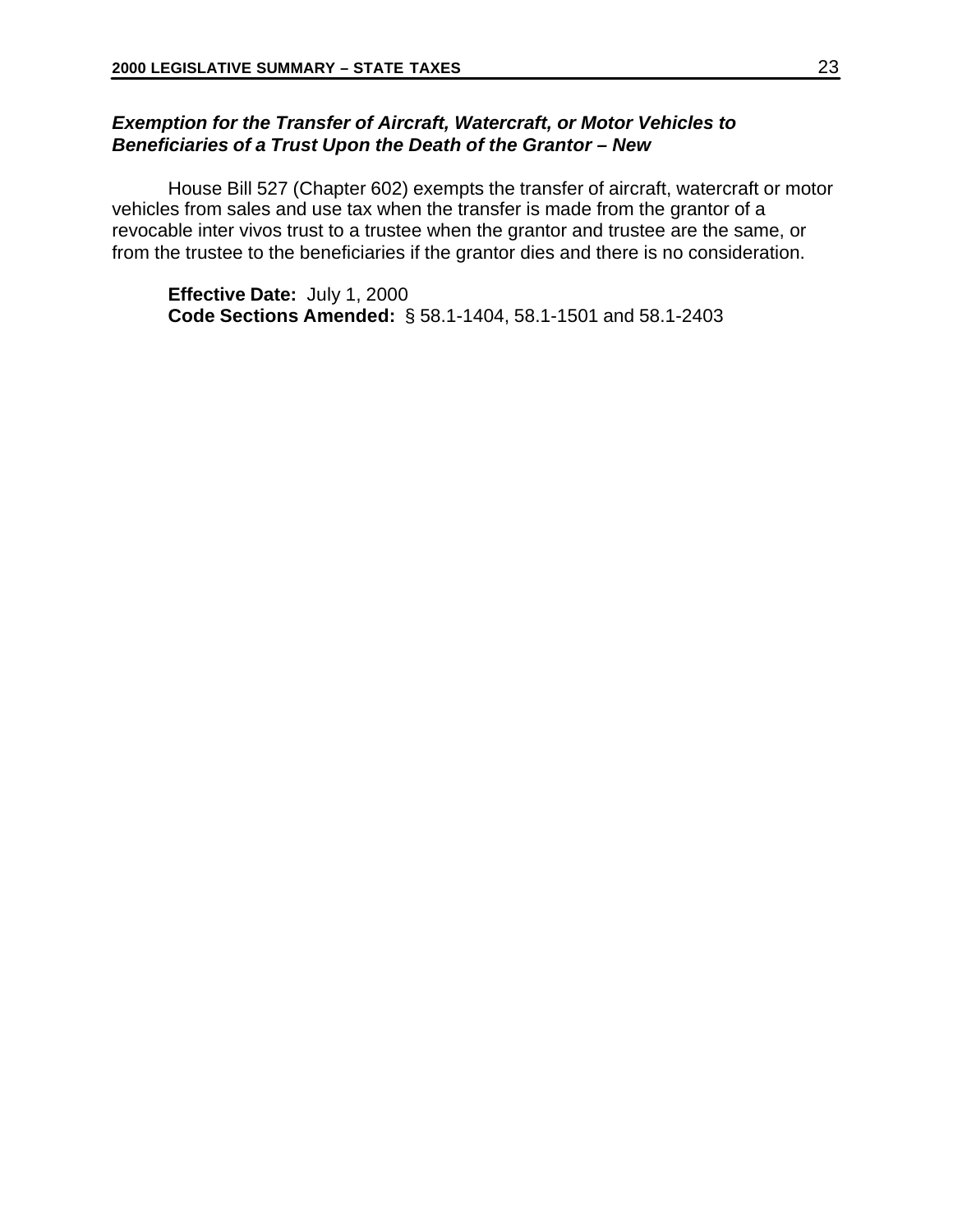## **MISCELLANEOUS TAXES**

## **SCC Tax**

## *TAXATION OF NATURAL GAS UTILITIES*

## <span id="page-29-0"></span>*License Tax on Gross Receipts – Repealed and Replaced*

House Bill 279 (Chapter 706) and Senate Bill 185 (Chapter 691) allow retail supply choice for consumers of natural gas. Gas suppliers would be eligible to provide retail choice for natural gas consumption after filing a retail supply choice plan with the State Corporation Commission ("SCC").

These bills would also repeal the state and local gross receipts taxes and the special regulatory revenue tax imposed on natural gas suppliers, pipeline distribution companies, and gas utilities. These taxes will be replaced with a consumption tax on natural gas based on the volume of natural gas in units of 100 cubic feet ("CCF") delivered and used per month and a corporate income tax on gas suppliers, pipeline distribution companies, and gas utilities.

**Effective Date:** Tax years beginning on or after January 1, 2002

### *Consumption Tax*

The consumption tax will be imposed on all consumers of natural gas in Virginia based on CCF used per month. A total rate of \$0.0195 is charged per CCF consumed up to 500 CCF. Of the \$0.0195 per CCF consumed rate, \$0.0135 is the state consumption tax, \$0.004 is the local consumption tax, and \$0.002 is the special regulatory tax. There is no consumption tax for natural gas consumed above 500 CCF per month.

Prior to the effective date of the consumption tax, this legislation requires that every consumer's gas bill must contain a statement that explains the upcoming change in how natural gas is taxed. Included in this language is a statement that notifies consumers that if they reside in certain localities, the tax they pay may be higher. Every gas utility must also separately state the current gross receipts tax on each consumer's bill.

Pipeline distribution companies and gas utilities will collect the tax from the consumer by adding it as a separate charge to the consumer's monthly bill. After the consumer pays the tax to the pipeline distribution company or gas utility, the taxes will be held in trust by the pipeline distribution company or gas utility until remitted to the SCC and/or localities.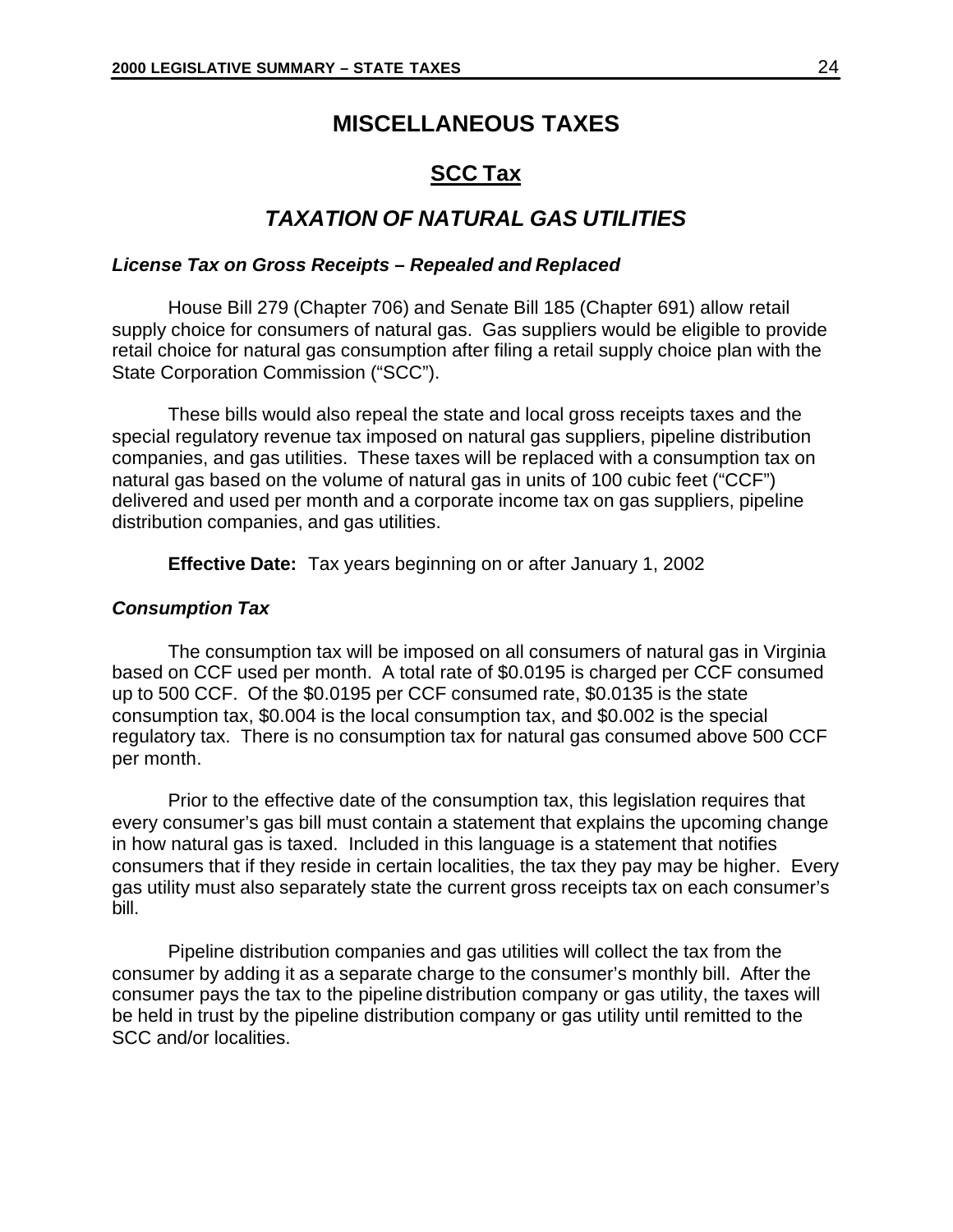<span id="page-30-0"></span>The pipeline distribution company or gas utility will remit monthly to the SCC the amount of tax billed during the preceding month to the consumers of the pipeline distribution company or gas utility, except that portion which replaces the local license tax revenues. The pipeline distribution company or gas utility will remit this portion of the tax to the locality in which the gas was sold. Payments are due on the last day of each month succeeding the month of collection.

The governments of the United States and the Commonwealth of Virginia, as well as the localities of the Commonwealth, are exempt from the consumption tax. This exemption applies to federal and state agencies. This tax will also not be imposed on consumers served by a pipeline distribution company or gas utility owned or operated by a municipality.

## **Effective Date:** January 1, 2001

## *Corporate Income Tax*

"Gas suppliers," "pipeline distribution companies," and "gas utilities" will pay the Virginia corporate income tax. A gas supplier is defined as any person licensed by the SCC to engage in the business of selling natural gas. A pipeline distribution company is defined as a corporation, other than a pipeline transmission company, which transmits by means of a pipeline, natural gas, manufactured gas or crude petroleum and the products or by-products thereof to a purchaser for purposes of furnishing heat or light. A gas utility is defined as each public utility authorized to furnish natural gas service in Virginia.

These bills would allow each gas supplier, pipeline distribution company, and gas utility a special deduction from federal taxable income in determining Virginia taxable income. This deduction would allow a gas supplier, pipeline distribution company, or gas utility to reduce its taxable income for its "Virginia Tax Basis." The Virginia Tax Basis would be the difference between the total book value and the total tax value of the assets of the gas supplier, pipeline distribution company, or gas utility. This amount will be determined according to the asset values as of the last day of the taxable year preceding the tax year in which the gas supplier, pipeline distribution company, or gas utility became subject to the corporate income tax. The Virginia Tax Basis will be amortized over 30 years using the straight line method.

Gas suppliers, pipeline distribution companies, or gas utilities whose fiscal years begin after January 1, 2001 would be subject to the corporate income tax during a short taxable year. The short taxable year is defined as the period beginning January 1, 2001 and ending on the last day prior to the beginning of the gas supplier, pipeline distribution company, or gas utility's taxable year. Virginia taxable income will be determined during the short taxable year using the methodology prescribed in § 443 of the Internal Revenue Code, as if the gas supplier, pipeline distribution company, or gas utility was undergoing a change of annual accounting period, and Code of Virginia § 58.1-440 B and the regulations thereunder.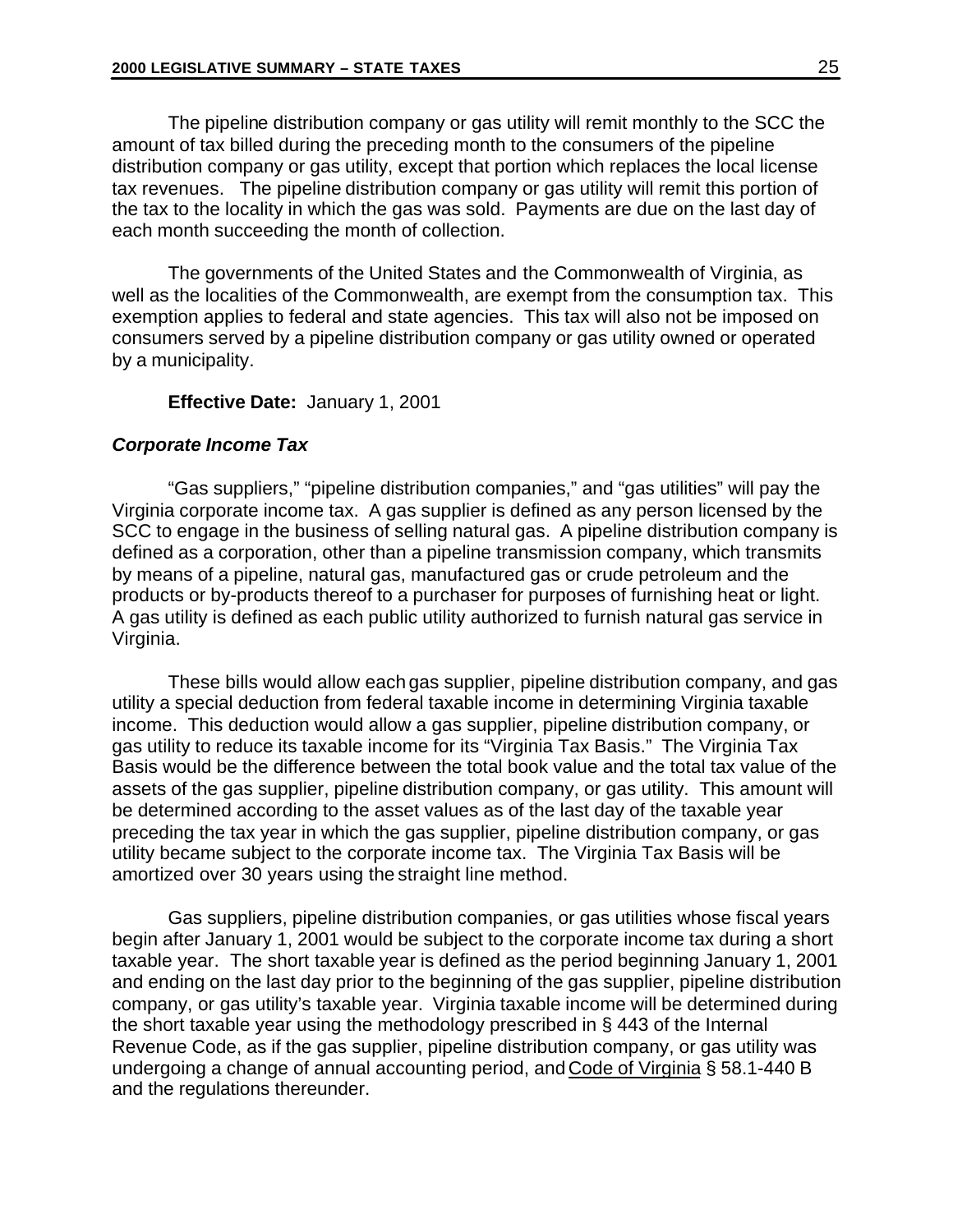<span id="page-31-0"></span>These bills also contains provisions to prevent the taxable income of gas suppliers, pipeline distribution companies, and gas utilities from being reduced by net operating losses and capital losses which occurred before these companies were subject to the Virginia income tax.

**Effective Date:** Taxable years beginning on or after January 1, 2001

## *Local Taxes*

This legislation also permits any city, county, or town to impose a tax based on CCF delivered monthly to each consumer. For residential consumers, this optional tax by localities is limited to a maximum of \$3.00 on their monthly bill. For all other consumers, tax rates will be based on factors such as existing minimum charges, the amount of CCF used, and the amount of consumer utility tax paid in 1999. The initial maximum rate of tax on non-residential consumers will be based on the amount of revenue due from each of non-residential gas purchase and each gas transportation class in calendar year 1999.

**Effective Date:** January 1, 2001 **Code Sections Amended:** §§ 56-235.8, 58.1-400.2, 58.1-403, 58.1-440.1, 58.1-504, 58.1-2626, 58.1-2627.1, 58.1-2660, 58.1-3731 and 58.1-3814 **Code Sections Added:** §§ 58.1-2904, 58.1-2905, 58.1-2906, and 58.1-2907

\_\_\_\_\_\_\_\_\_\_\_\_\_\_\_\_\_\_\_\_\_\_\_\_\_\_\_\_\_\_\_\_\_\_\_\_\_\_\_\_\_\_\_\_\_\_\_\_\_\_\_\_\_\_\_\_\_\_\_\_\_\_\_\_\_\_\_\_\_\_

#### *Electric Utility Consumption Tax – Amended*

House Bill 1134 (Chapter 427) provides customers of electric cooperatives that purchase power from a federal entity an adjustment to the amount of the Electric Utility Consumption Tax that would be required to be paid on purchases of electricity. The change under this legislation gives these customers the same treatment they currently receive under the gross receipts tax. Currently, cooperatives that purchase electricity from a federal entity pay a tax of 5% on the cost of the electricity, which under federal law is in lieu of any state tax. The Virginia gross receipts tax is only assessed on the cost of electricity to the consumer that is above the price of the electricity from the federal entity. This legislation allows this same treatment under the consumption tax.

**Effective Date:** January 1, 2001 **Code Sections Amended:** §§ 58.1-2900 and 58.1-2901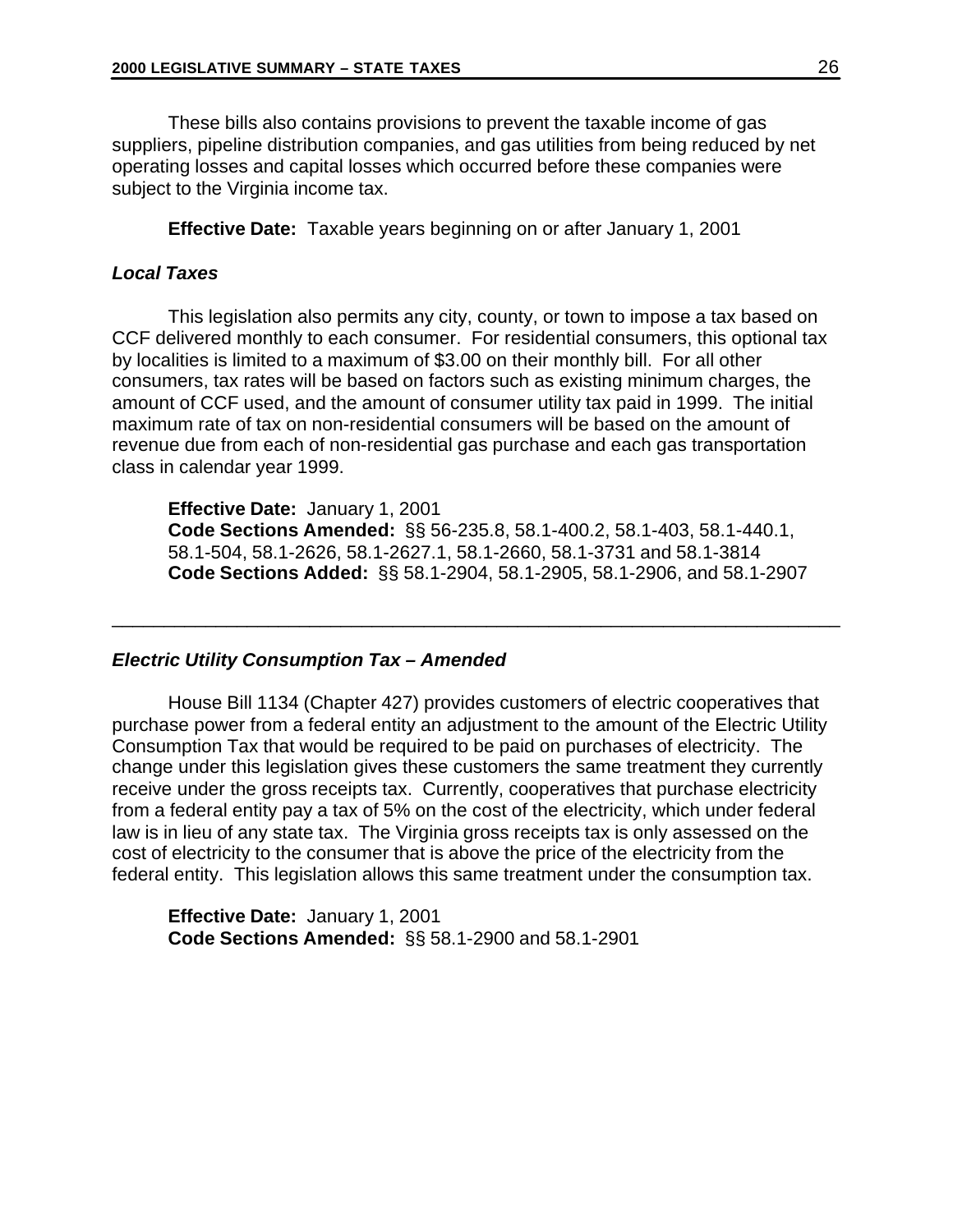#### <span id="page-32-0"></span>*Electric Utility Consumption Tax – Amended*

Senate Bill 163 (Chapter 614) amends the electric utility consumption tax and local consumer utility tax to allow customer-generators to pay the consumption tax and local consumer utility tax based on the electricity they receive from the electric grid less the electricity they feed back to the grid. This legislation also clarifies the procedure for collection and remittance of unpaid electric utility consumption tax and changes the base of the local consumer utility tax from kilowatt-hours billed to the consumer to kilowatt-hours consumed by the consumer.

**Effective Date:** January 1, 2001 **Code Sections Amended:** §§ 58.1-2900, 58.1-2901, and 58.1-3814

## **Recordation Tax**

### *Exemption for the City of Lynchburg Habitat for Humanity - New*

House Bill 101 (Chapter 393) provides an exemption from the recordation tax for deeds and from the recordation tax for receiving a deed of trust or mortgage for the City of Lynchburg Habitat for Humanity.

**Effective Date:** July 1, 2000 **Code Section Amended:** § 58.1-811

## *Exemption on the Transfer of Real Property to Beneficiaries of a Trust Upon the Death of the Grantor – New*

House Bill 527 (Chapter 602) provides an exemption from the recordation tax on the transfer of real property to any beneficiaries of a trust under a will or inter vivos trust if the grantor who also is the trustee or personal representative dies and the transfer is in accordance with the trust.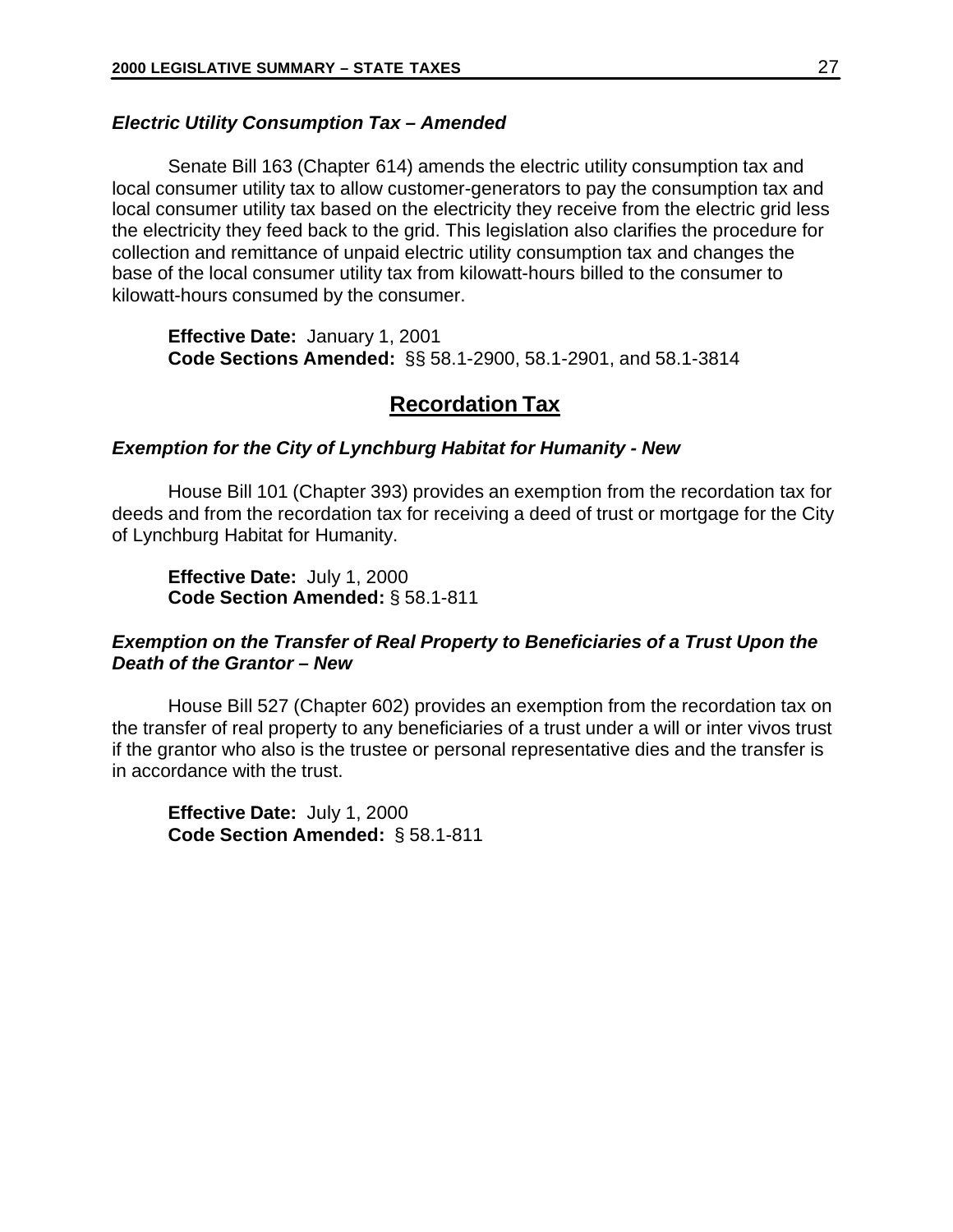## **Minimum Tax on Telecommunications Companies**

### <span id="page-33-0"></span>*Period to Correct Gross Receipts – Extended*

Senate Bill 53 (Chapter 368) extends from 90 days to 18 months the period in which a telecommunications company can ask the State Corporation Commission to correct its gross receipts certified to the Department of Taxation for purposes of the minimum tax imposed on telecommunications companies. As such, a telecommunications company will have the opportunity to correct an error in reporting gross receipts prior to the extended due date for filing the corporate income tax return whether it files on a calendar year or fiscal year basis.

**Effective Date:** July 1, 2000 **Code Sections Amended:** §§ 58.1-400.1, 58.1-2035, and 58.1-2670 **Code Section Added:** § 58.1-2674.1

## **Cigarette Tax**

## *Prohibition of the Distribution of Cigarettes into Virginia that are Intended to be Sold Outside the United States - New*

House Bill 1387 (Chapter 880) and Senate Bill 653 (Chapter 901) prohibit the distribution of cigarettes into Virginia that are intended to be sold outside the United States or would otherwise violate federal law if sold in Virginia. Any person who violates the provisions of this legislation is guilty of a Class 5 felony and is subject to a penalty of 1 to 10 years in jail or 1 year in jail and/or \$2,500 fine. In addition, the Department of Taxation will assess a fine of up to the greater of 500% of the retail value of the cigarettes involved or \$5,000. Any cigarettes that violate the provisions of this legislation will be seized by the Department of Taxation or the Department of Alcoholic Beverage Control.

**Effective Date:** July 1, 2000 **Code Sections Amended:** §§ 4.1-105, 58.1-3, 58.1-1009 and 59.1-200 **Code Sections Added:** §§ 58.1-1031, 58.1-1032, 58.1-1033, 58.1-1034, 58.1- 1035, 58.1-1036, and 58.1-1037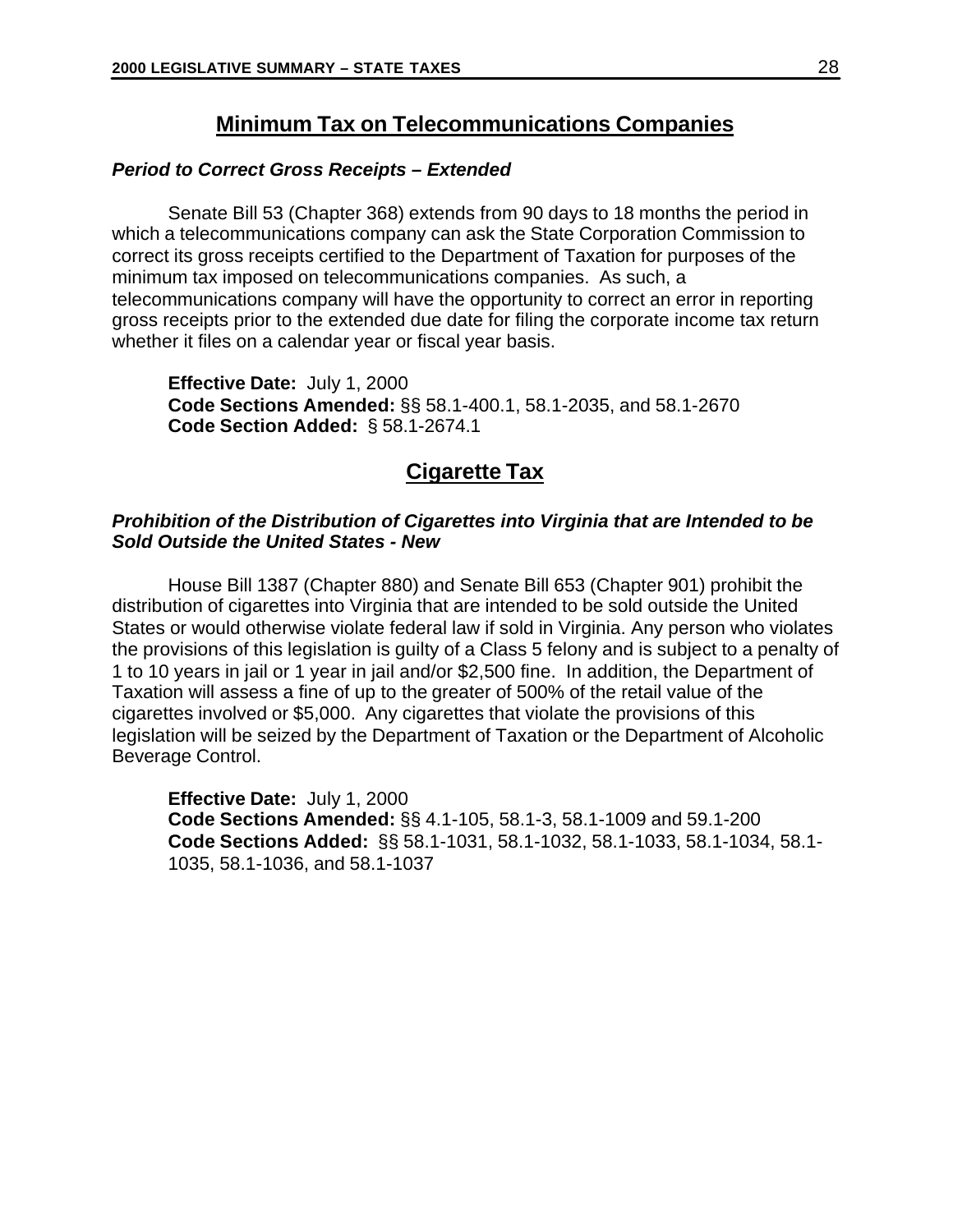## <span id="page-34-0"></span>**LOCAL TAX**

## **LEGISLATION**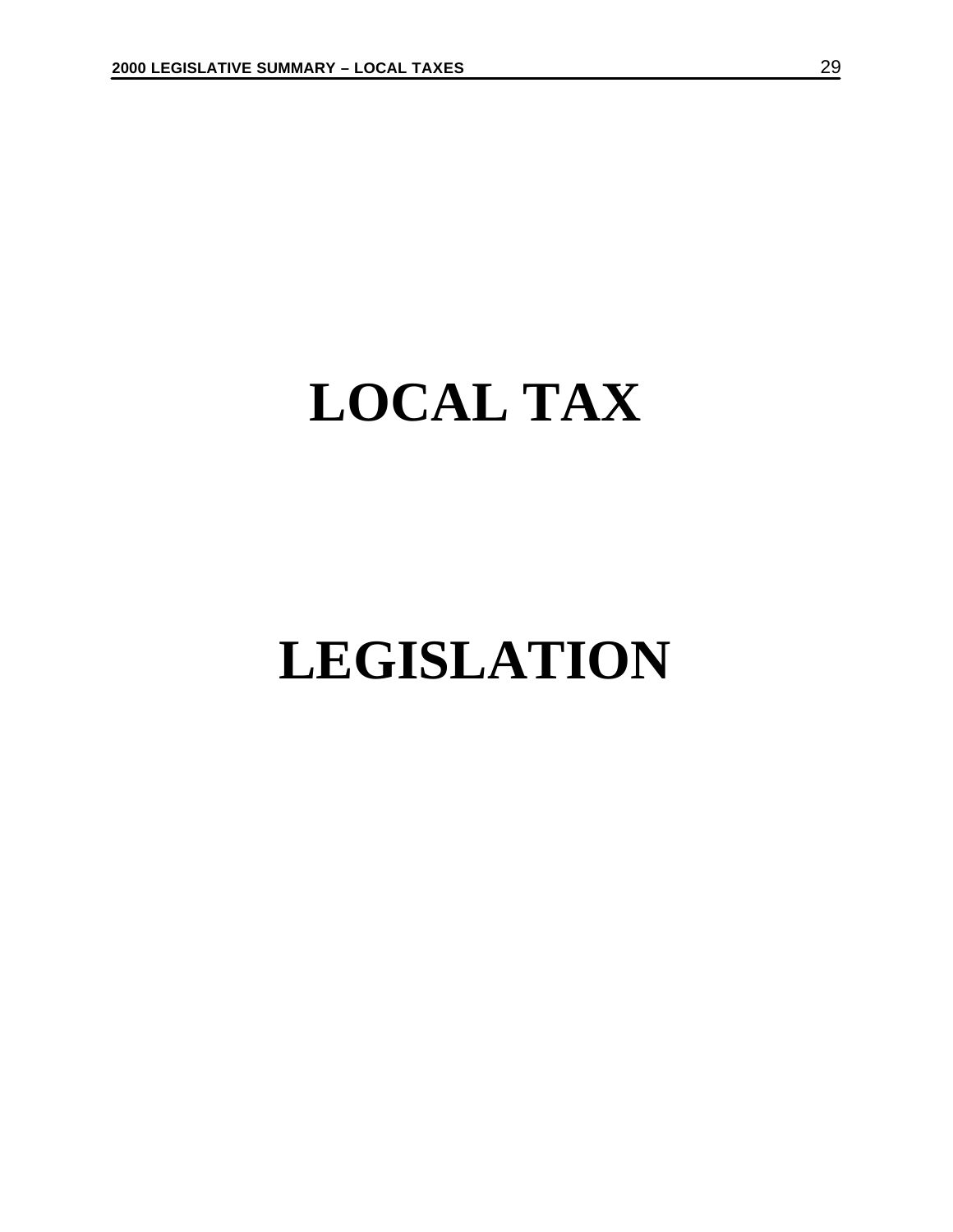## **GENERAL PROVISIONS**

## <span id="page-35-0"></span>*Prohibition from Imposing New Taxes on the Sale of Alcoholic Beverages –New*

House Bill 416 (Chapter 450) and Senate Bill 346 (Chapter 381) clarify that localities are prohibited from imposing any tax on the sale of alcoholic beverages, except for (1) the local license tax authorized by § 4.1-205; (2) the local sales tax; and (3) the local food and beverage or meals tax. This legislation would also clarify that the authority of a locality to impose a Business, Professional, and Occupational License (BPOL) Tax on a business engaged in whole or part in the sale of alcoholic beverages is not affected if the BPOL Tax  $(1)$  is based on an annual or per event flat fee specifically authorized by general law, or (2) is an annual license or privilege tax, specifically authorized by general law, which includes alcoholic beverages in its taxable measure and treats alcoholic beverages the same as if they were non-alcoholic beverages.

**Effective Date:** July 1, 2000 **Code Section Amended:** § 4.1-128

#### *Payment of Taxes and Fees with Debit Cards - New*

House Bill 628 (Chapter 316) permits localities to accept payment of local taxes, fees, and other charges through the use of debit cards. The service charge for use of a credit or debit card may not exceed the amount negotiated and agreed to in a contract with the county, city or town. Under current law, localities are authorized to accept the use of credit cards for the payment of local taxes, fees or other charges generated by the sale of utility services. Localities are authorized to add a charge of up to 4.5 percent of the amount of tax, penalty and interest paid, or six dollars, whichever is greater.

**Effective Date:** July 1, 2000 **Code Section Amended:** § 58.1-3013

## *Release of Owner Information to Owner's Associations – New*

House Bill 1219 (Chapter 717) allows the Commissioner of the Revenue or other assessing official to provide to the representatives of a condominium unit owners' association, a property owners' association, a real estate cooperative association or the owner of property governed by such associations, the names and addresses of parties having a security interest in real property governed by any such associations. This information may be provided upon the receipt of a written request stating the reasons such information is needed.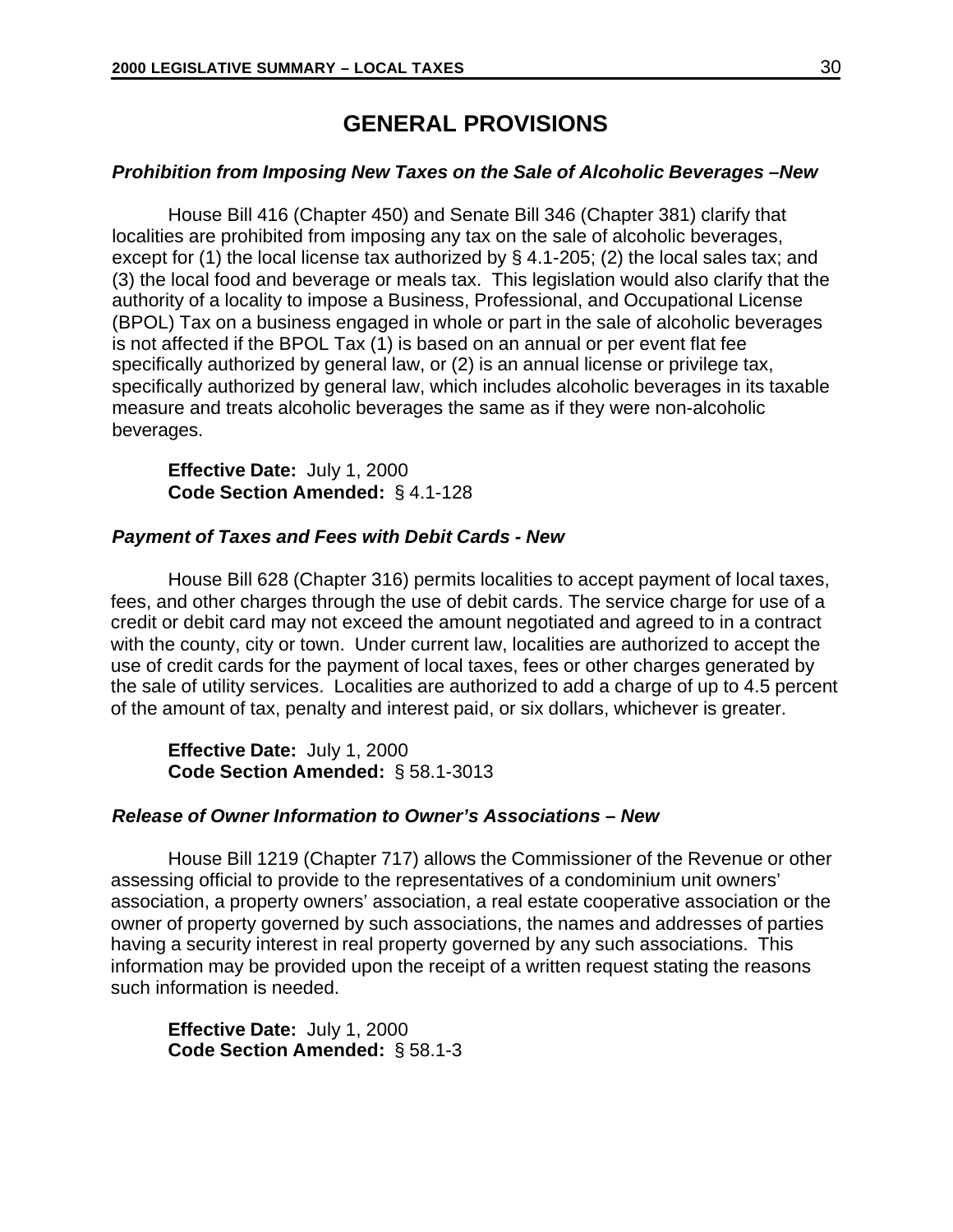## <span id="page-36-0"></span>*Withholding of Payment of Interest on Refunds – New*

Senate Bill 198 (Chapter 507) allows localities to withhold the payment of interest on refunds in any of the following instances: (1) the amount of refund is ten dollars or less; or (2) the refund is a result of pro-ration related to the personal property tax.

**Effective Date:** July 1, 2000 **Code Sections Amended:** §§ 58.1-3916 and 58.1-3918

## *Notice of the Sitting of Boards of Equalization – Amended*

Senate Bill 381 (Chapter 383) stipulates that notice of the sittings of boards of equalization be posted at each public library, voting precinct or both, in addition to being posted at the courthouse and in newspapers having general circulation in the city or county of jurisdiction. Under current law, notices of board of equalization sittings must be posted at each voting precinct, in addition to the postings at the courthouse and newspapers having general circulation in the city or county of jurisdiction.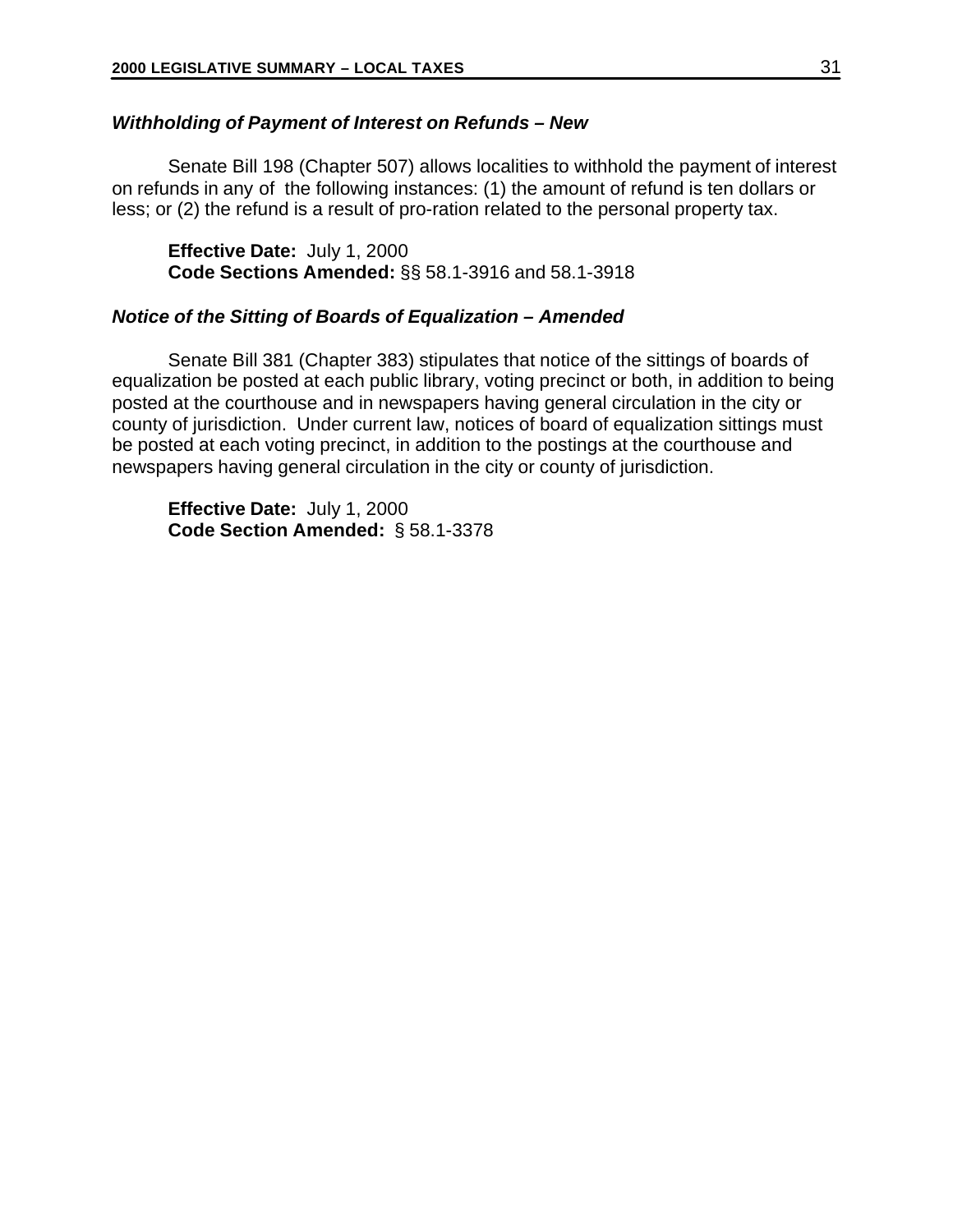## **TANGIBLE PERSONAL PROPERTY TAX**

## <span id="page-37-0"></span>*Tangible Personal Property Used to Provide Internet Services – New*

House Bill 781 (Chapter 604) creates a separate classification of property for purposes of the local tangible personal property tax for tangible personal property used in the provision of Internet services. This legislation also authorizes localities to tax tangible personal property used in the provision of Internet services at lower rates than applied to the general class of tangible personal property within each locality. For the purposes of this legislation, "Internet services" are defined as a service that enables users to access content, information, electronic mail, and the Internet as part of a package of services sold to customers.

**Effective Date:** July 1, 2000 **Code Section Amended:** § 58.1-3506

## *Privately-Owned Travel Trailers Used for Recreational Purposes - Reclassified*

House Bill 598 (Chapter 409) includes privately-owned travel trailers used for recreational purposes in a separate class of tangible personal property for local property taxation purposes. As a result of this reclassification, localities are authorized to impose a tangible personal property tax on privately-owned travel trailers used for recreational purposes only at a rate of tax and rate of assessment which does not exceed that applicable to the general class of tangible personal property in the locality. Travel trailers are currently classified in the general class of tangible personal property, and localities are authorized to impose a tangible personal property tax on them at the same rate of tax and rate of assessment as imposed on property in the general class of tangible personal property.

**Effective Date:** July 1, 2000 **Code Section Amended:** § 58.1-3506

## *Privately-Owned Motor Homes Used for Recreational Purposes - Reclassified*

Senate Bill 115 (Chapter 442) establishes a separate tangible personal property classification for privately-owned motor homes that are used for recreational purposes only. This legislation would provide that the rate of tax and the rate of assessment applicable to this class of property may not exceed the rate of tax and rate of assessment applicable to the general class of tangible personal property in the locality.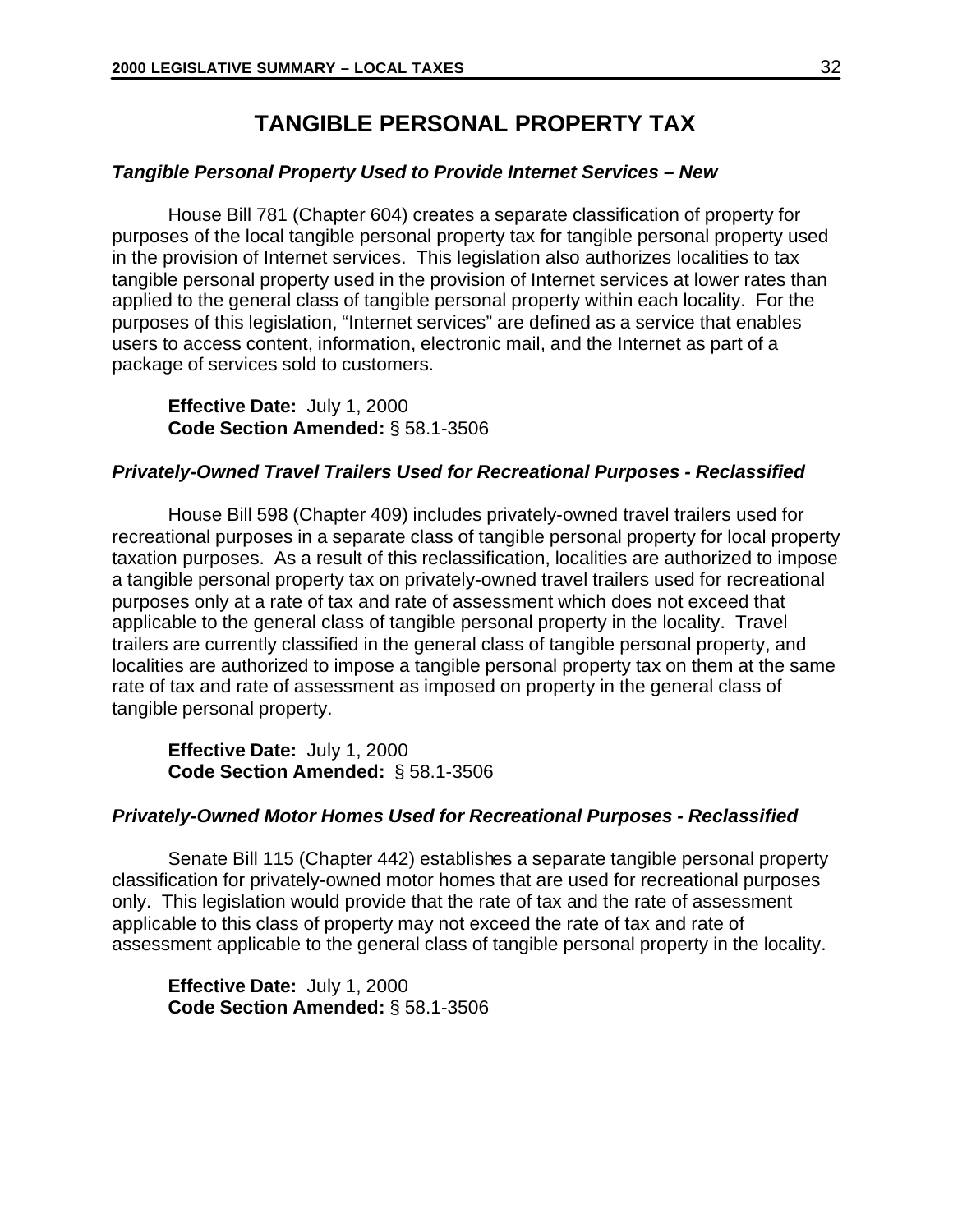## <span id="page-38-0"></span>*Tangible Personal Property Employed in a Trade or Business – Clarification*

House Bill 684 (Chapter 413) clarifies that localities may impose a tangible personal property tax on all tangible personal property employed in a trade or business, other than property described in § 58.1-3503 (A)(1) through  $(A)(16)$  and  $(A)(18)$ , at a rate of tax and a rate of assessment that does not exceed the rate of tax and rate of assessment imposed on the general class of tangible personal property in the locality.

**Effective Date:** July 1, 2000 **Code Section Amended:** § 58.1-3506

#### *Tangible Personal Property Tax Payment Due Date - Extended*

House Bill 1247 (Chapter 433) includes the personal property tax among those local taxes for which the governing body may offer an extension of time for payment due to good cause. The extension granted may not exceed ninety days. The legislation also provides that local governing bodies can offer such extensions only by resolution. Finally, this legislation provides that all extensions granted prior to the effective date of the legislation are ratified.

**Effective Date:** July 1, 2000 **Code Section Amended:** § 58.1-3916

#### *Habitat for Humanity – Exempted*

Senate Bill 95 (Chapter 441) exempts from tangible personal property and real estate taxation Habitat for Humanity and its local affiliates or subsidiaries. It classifies such organizations as charitable and benevolent organizations, whose real and personal property is exempt by classification. The legislation requires that a local resolution pass in support of such exemption prior to the granting of the exemption by the local governing body. Under current law, tangible personal property of Habitat for Humanity and its local affiliates is a separate classification of tangible personal property, which may be taxed at a rate not to exceed the general rate applied to tangible personal property.

**Effective Date:** July 1, 2000 **Code Sections Amended:** §§ 58.1-3506 and 58.1-3609 **Code Section Added:** § 58.1-3622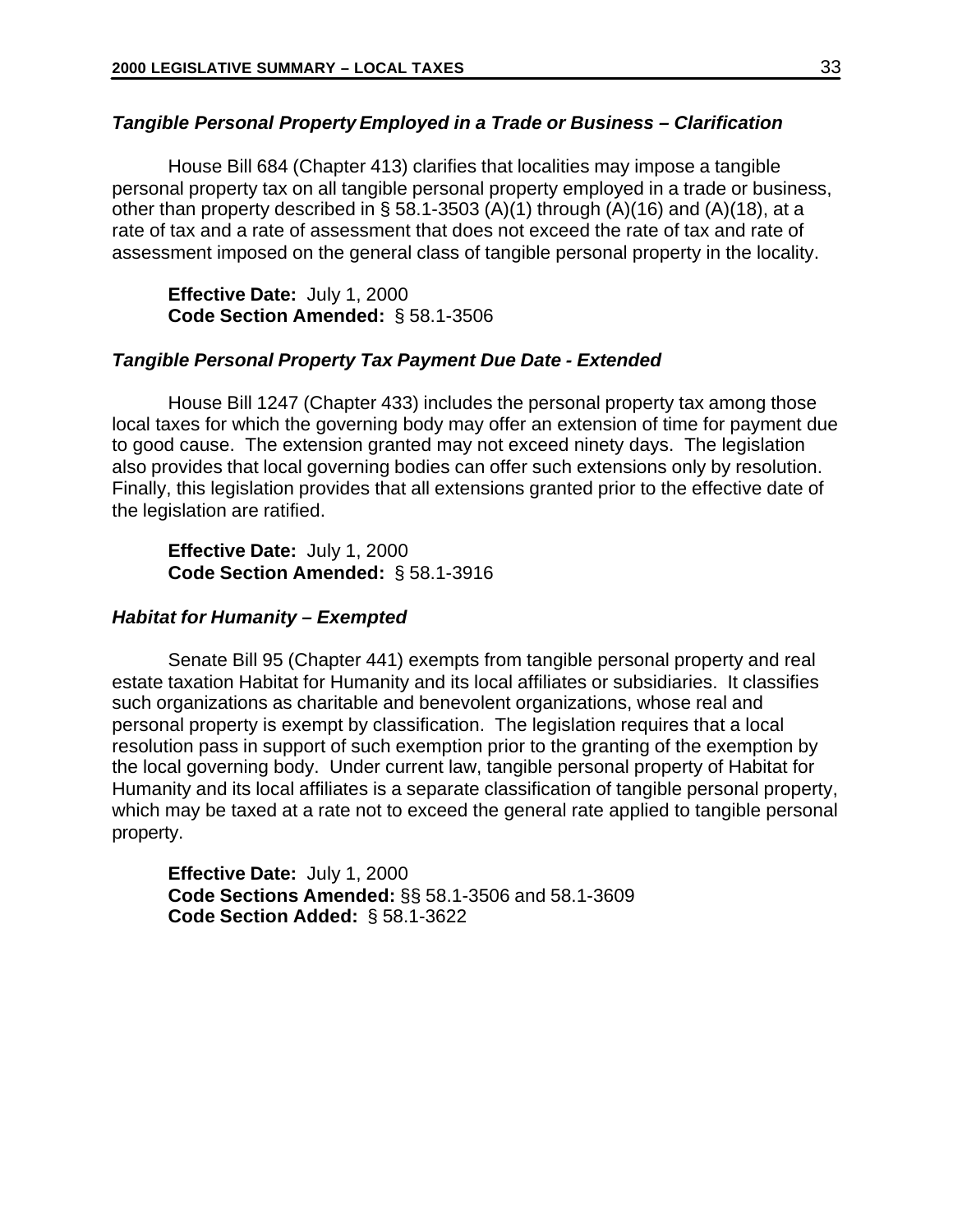### <span id="page-39-0"></span>*Motor Vehicles Property Tax Exemption – Amended*

House Bill 1444 (Chapter 329) extends the current property tax exemption for motor vehicles owned by churches, religious associations or denominations operating exclusively on a non-profit basis and used predominately for church purposes, to motor vehicles leased by any of the above for the same purposes.

**Effective Date:** July 1, 2000 **Code Section Amended:** § 58.1-3617

#### *Commercial Fishing Equipment Reclassified – New*

House Bill 190 (Chapter 472) reclassifies tangible personal property used by a commercial fishing business in the water to catch or harvest seafood (including, but not limited to, crab pots, nets, tongs, and dredge equipment) as intangible personal property. This reclassification effectively exempts this property from taxation, as intangible personal property is segregated for state taxation only, and the Commonwealth currently applies a zero tax rate to it. Under current law, this property is taxed by localities as tangible personal property. The legislation specifically provides that fishing vessels and property permanently attached to such vessels continue to be taxed as tangible personal property.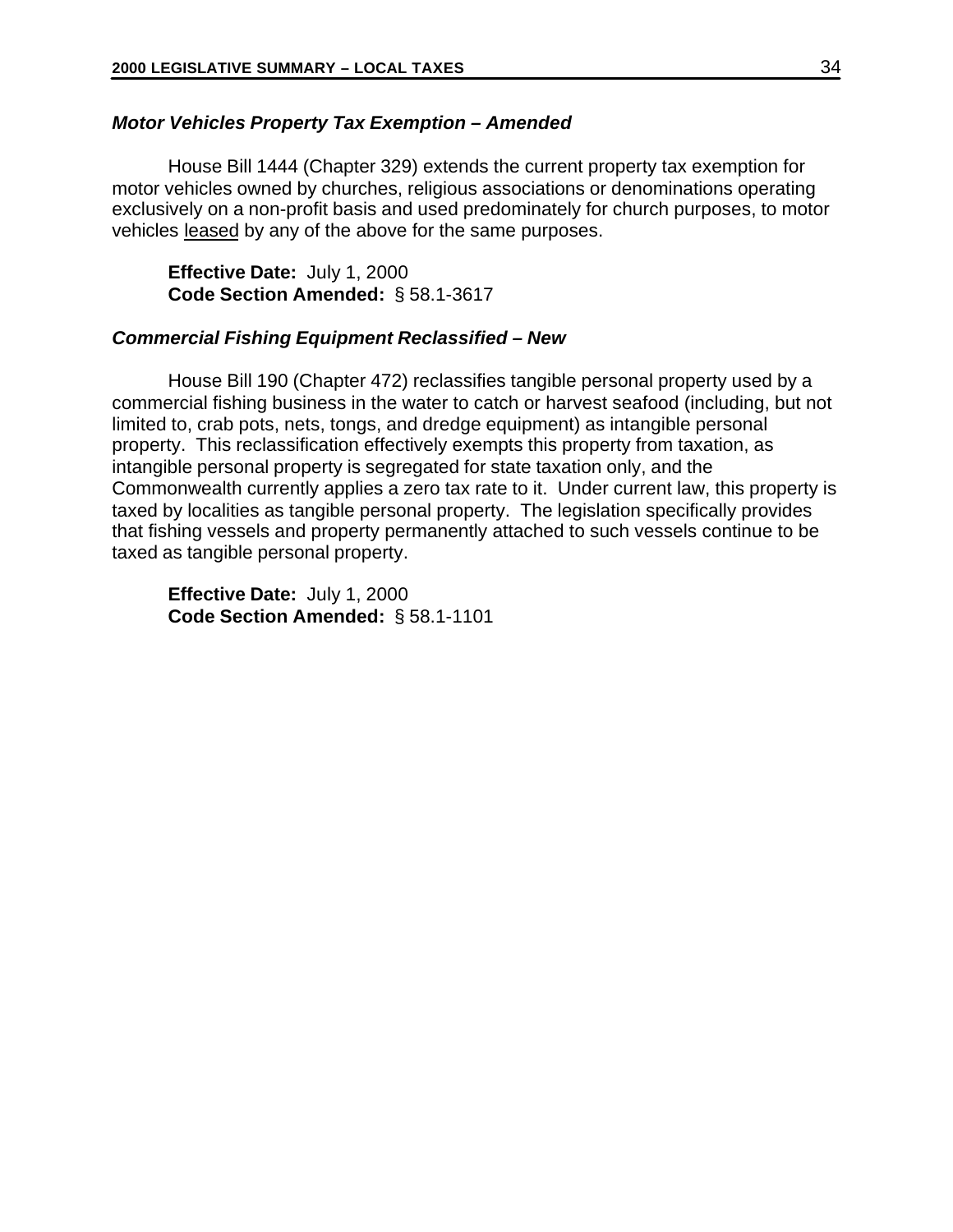## **REAL ESTATE TAX**

#### <span id="page-40-0"></span>*Real Estate Reporting Requirement – Amended*

House Bill 37 (Chapter 515) broadens the property uses exempt from the local real estate informational reporting requirement to include any property used exclusively as an owner-occupied property, not as a hotel, motel, or office over 12,000 square feet, and not engaged in a retail or wholesale business where merchandise for sale is displayed. Currently, property owners of income-producing properties must provide income and expense information to the local assessor.

**Effective Date:** July 1, 2000 **Code Section Amended:** § 58.1-3294

## *Abatement of Local Real Estate Taxes on Damaged Buildings – Amended*

House Bill 408 (Chapter 399) permits the abatement of local real estate taxes on damaged buildings in those instances in which the buildings are rendered unusable for 30 days or more during the calendar year. Under current law, the abatement is allowed when the building damage is not repaired during the calendar year in which it occurred.

**Effective Date:** April 4, 2000 **Code Section Amended:** § 58.1-3222

## *Clarification of Taxation of Real Estate Dedicated to Agricultural, Horticultural, Forest, or Open-Space Use - Amended*

House Bill 617 (Chapter 410) clarifies that when localities provide for the special assessment and taxation of real estate dedicated to agricultural, horticultural, forest, or open-space use on a sliding scale for real estate held for such uses for longer periods of time, they may establish lower assessments, not tax rates. Currently, localities may establish lower tax rates for real estate held for such uses for longer periods of time.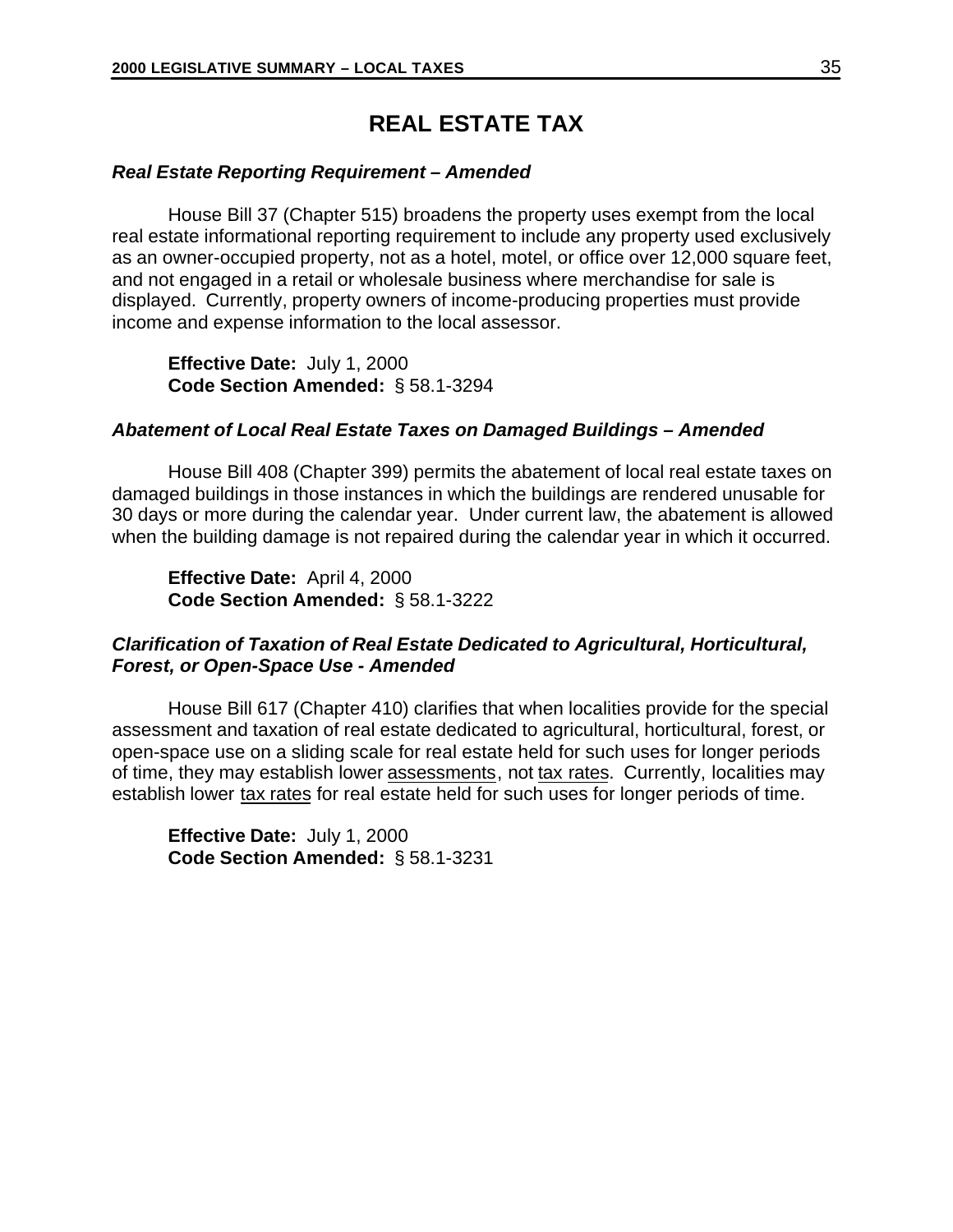## <span id="page-41-0"></span>*Administration of Real Estate Taxes – Amended*

House Bill 1216 (Chapter 756) authorizes any city to adopt an ordinance making real estate, on which taxes are delinquent, eligible for a tax sale on December 31 following the first anniversary of the date the taxes became due. This legislation also provides that a person notified of a tax sale of real estate by publication may request a rehearing within 90 days of the entry of the confirmation of sale (the court order that allows the property to be sold). Finally, this legislation authorizes localities to adopt an ordinance allowing the locality to release tax liens in order to facilitate the sale of real estate in certain circumstances. Such liens would remain the personal obligation of the owner of the property at the times the liens were imposed.

**Effective Date:** July 1, 2000 **Code Section Amended:** § 58.1-3967 **Code Sections Added:** §§ 58.1-3228 and 58.1-3965.1

## **BUSINESS PROFESSIONAL AND OCCUPATIONAL LICENSE TAX**

### *Member of an Affiliated Group – Amended*

House Bill 1494 (Chapter 557) allows limited partnerships, limited liability partnerships, and limited liability companies to be members of an "affiliated group" for purposes of the Business, Professional, and Occupational License Tax and to exclude gross receipts or purchases from other members of the affiliated group from the taxable measure. Under current law, only corporations are eligible to be members of an affiliated group and to take advantage of this exclusion.

**Effective Date:** July 1, 2000 **Code Section Amended:** §§ 58.1-3700.1 and 58.1-3703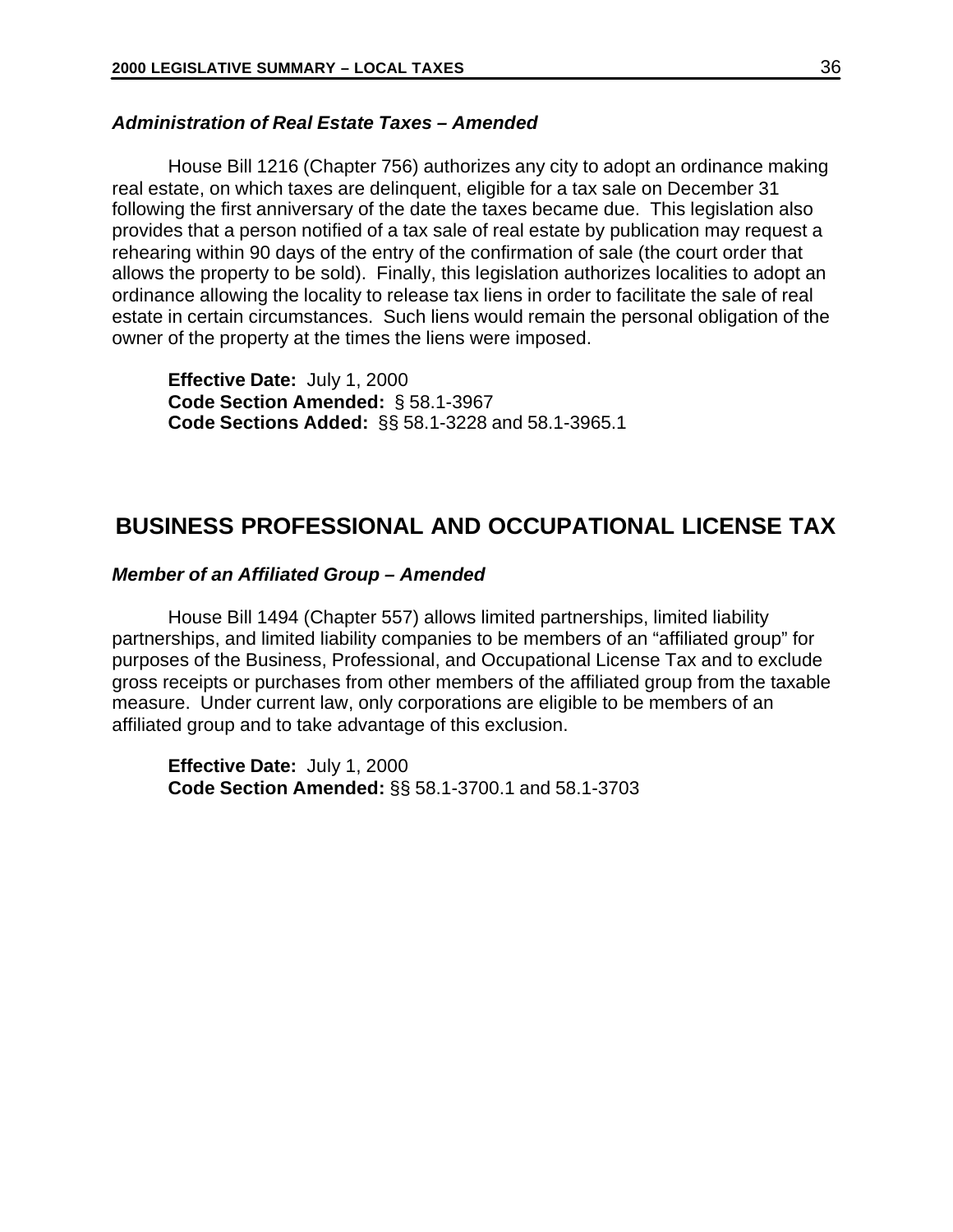## **MISCELLANEOUS TAXES**

## **Meals Tax**

## <span id="page-42-0"></span>*Uniform Definition of Food Adopted – New*

House Bill 255 (Chapter 626) creates a uniform definition of food for local meals tax and food and beverage tax purposes. The local meals and food and beverage taxes cannot be imposed on food which meets the definition of food under the federal Food Stamp Program, with the exception of sandwiches, salad bar items sold from a salad bar, prepackaged single-serving salads consisting of vegetables, and non-factory sealed beverages. In addition, the legislation clarifies that alcoholic beverages sold in factory sealed containers and purchased for off-premises consumption shall not be subject to the local meals taxes. The legislation also directs the Commission on Virginia's State and Local Tax Structure for the 21<sup>st</sup> Century to study the fiscal impact on the localities if they were required to compensate businesses for the collection of the local meals tax.

**Effective Date:** July 1, 2000 **Code Sections Amended:** §§ 58.1-3833 and 58.1-3840

## **Transient Occupancy Tax**

### *Gloucester and Stafford Counties Allowed to Impose Additional Tax - New*

House Bill 51 (Chapter 470) allows any county having a population of no less than 29,750 and no greater than 31,000, and no less than 60,000 and no greater than 62,500, to increase its transient occupancy tax to a rate not to exceed five percent of the amount charged for the occupancy of any room or space occupied. The revenues collected from that portion of the tax over the two percent rate must be designated and spent for tourism or tourism initiatives that attract travelers to the locality and generate tourism revenue in the locality. This legislation also provides that any transient occupancy tax in excess of two percent shall not apply to travel campgrounds in any county having a population of no less than 60,000 and no greater than 62,500.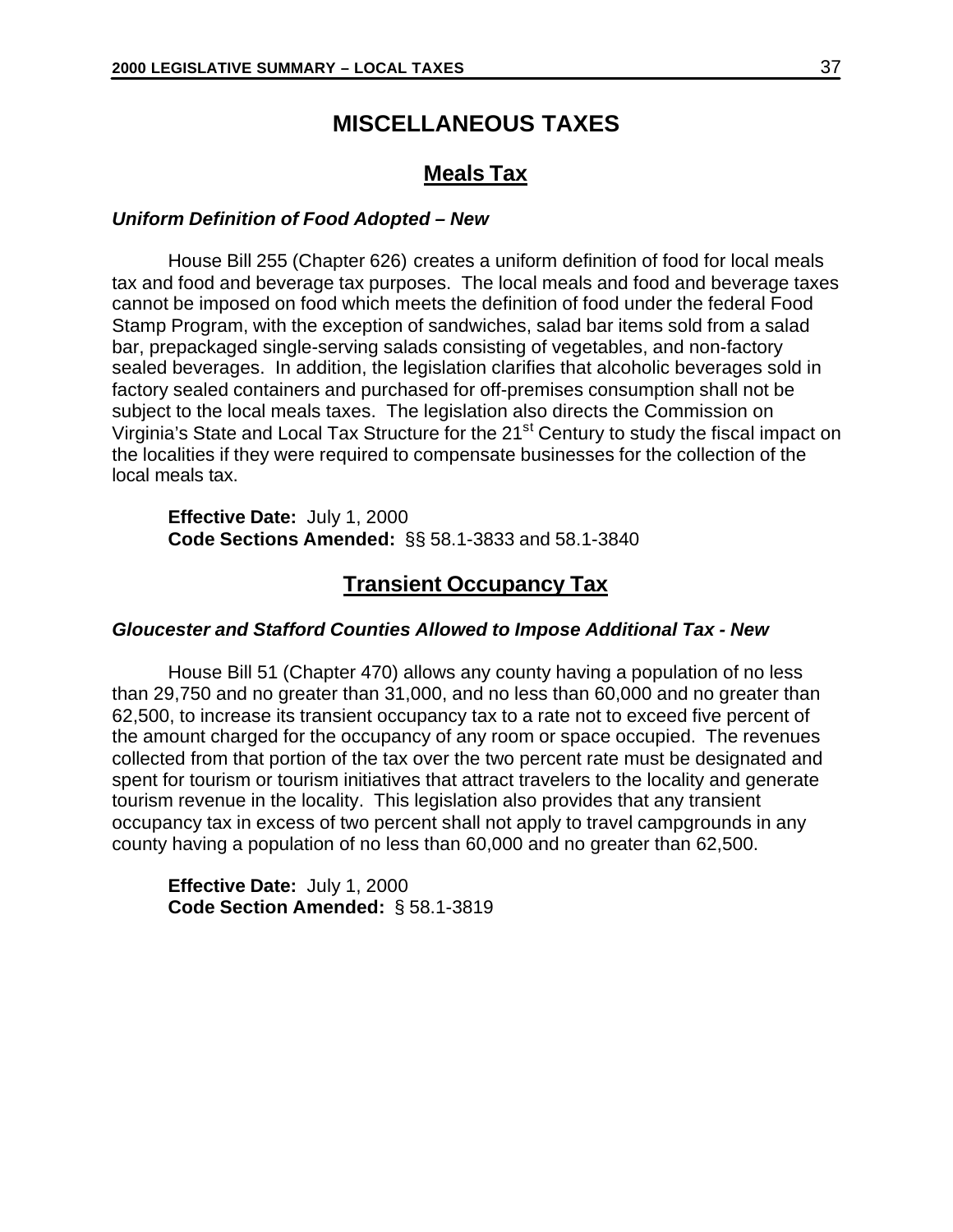## **Consumer Utility Tax**

#### <span id="page-43-0"></span>*Imposition of Telecommunications Consumer Utility Tax in Towns – Amended*

Senate Bill 233 (Chapter 375) authorizes a county to impose a telecommunications consumer utility tax on consumers located within a town that is located within the county unless the town currently imposes such a tax and either imposed such a tax prior to January 1, 2000 or is a separate school district. Additionally, this legislation prohibits a town from imposing such a tax if the county imposes such a tax on consumers located within the town limits. Towns that imposed such a tax prior to January 1, 2000 are not subject to this prohibition.

**Effective Date:** July 1, 2000 **Code Section Amended:** § 58.1-3812

## **E-911 Tax**

## *E-911 Surcharge – Amended*

Senate Bill 148 (Chapter 1064) establishes a special non-reverting fund on the books of the Comptroller called the Wireless E-911 Fund. The source for the Wireless E-911 Fund will be a monthly surcharge of 75 cents collected by each mobile service provider from each customer. The Wireless E-911 Services Board will oversee the fund. The board will pay the operators of wireless E-911 systems for their operating costs using money from the Wireless Fund based on budget information submitted by the E-911 system operators.

This legislation also allows localities that have or will establish an enhanced 911 service to impose an E-911 tax on consumers of telephone services not to exceed a monthly fee of three dollars. Any tax amounts collected must be accounted for in a separate, special revenue fund or accounted for using a cost center and revenue accounting system acceptable to the Virginia Auditor of Public Accounts.

**Effective Date:** July 1, 2000 **Code Sections Amended:** §§ 2.1-342.01, 2.1-344, 8.01-225, 9-6.25:2, 58.1- 3812 and 58.1-3814 **Code Sections Added:** §§ 2.1-563.35:4, 56-484.12, 56-484.13, 56-484.14, 56- 484.15, 56-484.16, 56-484.17, and 58.1-3813.1 **Code Sections Repealed:** §§ 56-484.8, 56-484.9, 56-484.10, 56-484.11, and 58.1-3813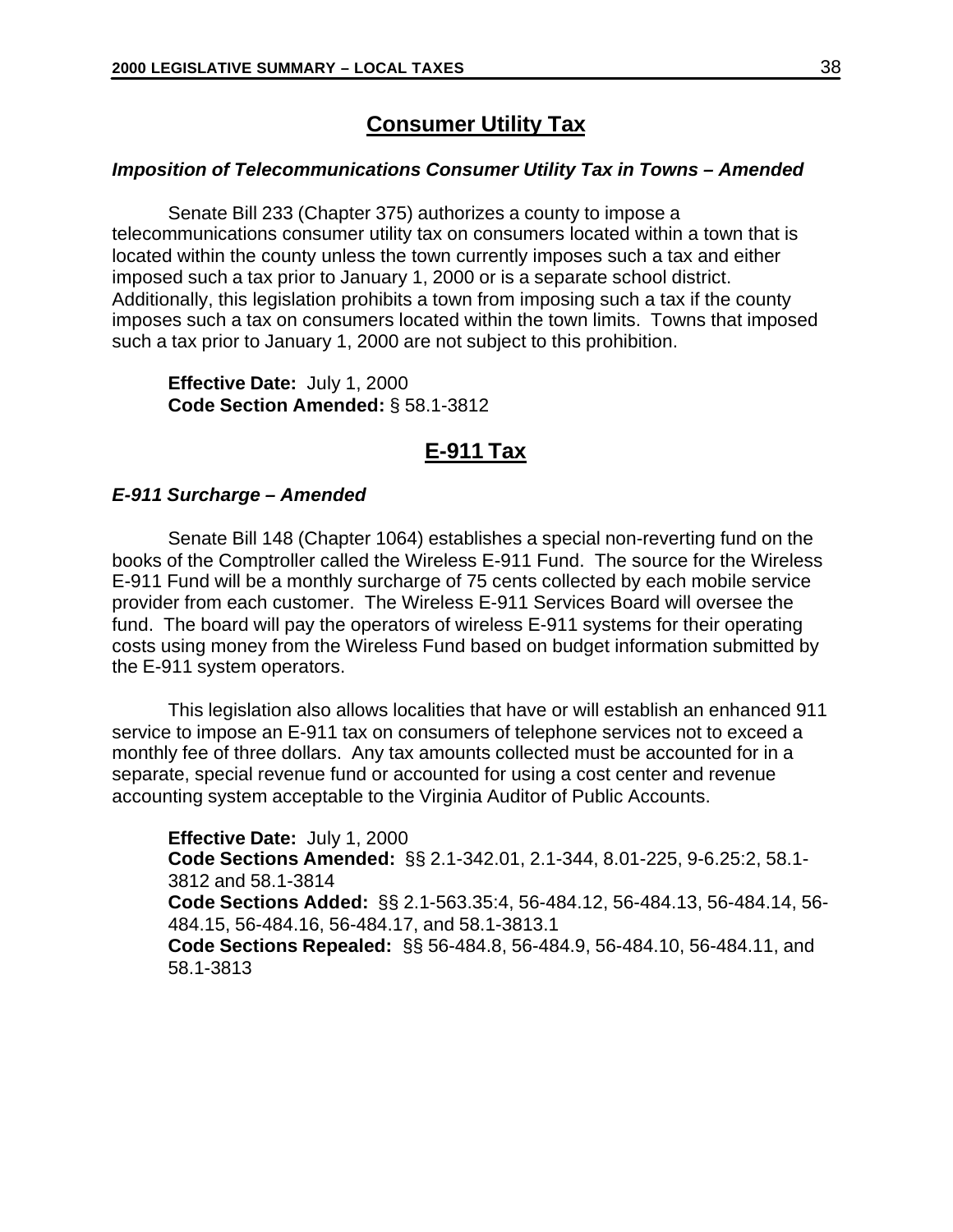## **TAX COLLECTION AND ADMINISTRATION**

## <span id="page-44-0"></span>*Process for Collection of Local Taxes and Fees – Amended*

House Bill 751 (Chapter 453) clarifies that notices, summons, and other legal process issued by a treasurer are not required to be executed and returned in the same manner as civil process in the courts system. Currently, all process issued by a treasurer must be executed and returned in the same manner as civil process in the courts system.

The legislation also increases, to twenty dollars, the amount of unbilled and/or uncollected taxes, below which a treasurer is required to maintain separate official lists. The threshold under current law is five dollars.

This legislation also authorizes localities to impose fees to cover the administrative costs of collecting delinquent charges owed to the localities. Recoverable costs would include attorney's or collection agency's fees. Currently, localities may impose these fees only regarding the collection of delinquent taxes.

**Effective Date:** July 1, 2000 **Code Sections Amended:** §§ 58.1-3128, 58.1-3921, and 58.1-3958

#### *Administrative Costs of Collecting Delinquent Fees – Amended*

House Bill 751 (Chapter 453) and Senate Bill 558 (Chapter 389) authorize localities to impose fees to cover the administrative costs of collecting delinquent charges owed to the localities. Recoverable costs would include attorney's or collection agency's fees. Currently, localities may impose these fees only regarding the collection of delinquent taxes.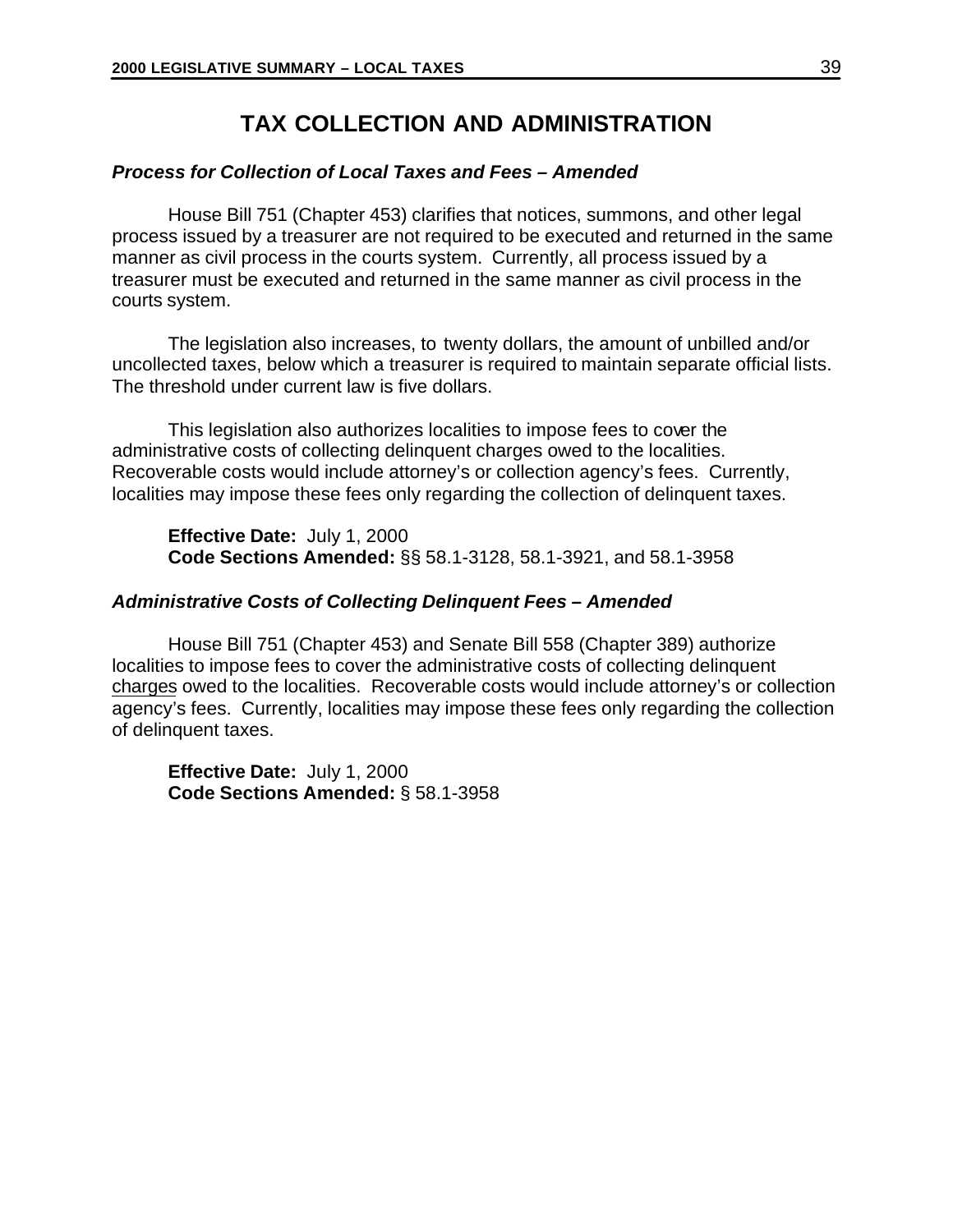## <span id="page-45-0"></span>**LEGISLATIVE**

## **STUDIES**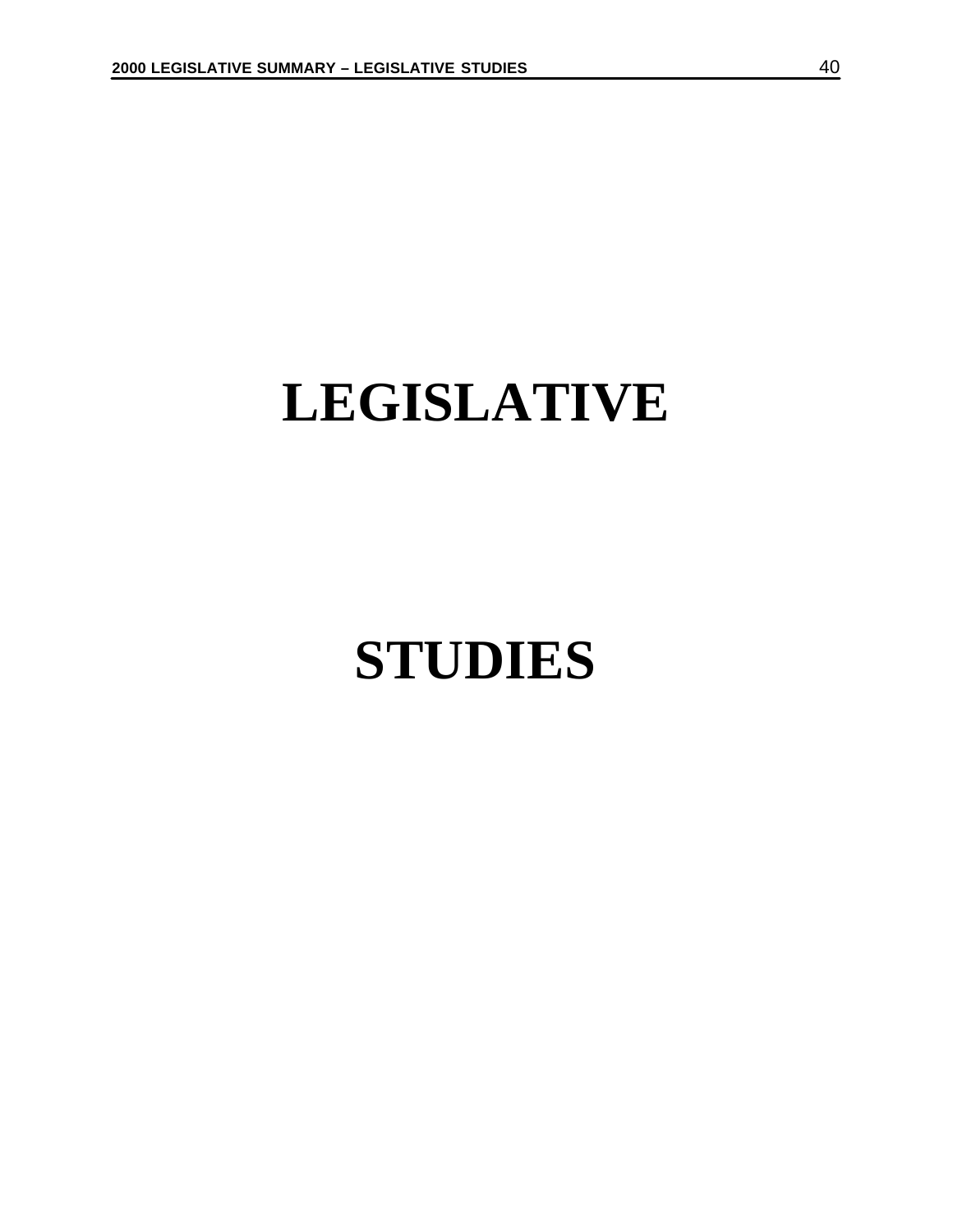## <span id="page-46-0"></span>*HB 30 (Chapter 1073) Item 266 d: Study of Sales and Use Taxation of Tangible Personal Property Purchased By Persons Providing Internet Services*

The Secretary of Finance and the Secretary of Technology will study the sales and use taxation of tangible personal property purchased by persons providing Internet services. This study shall be presented to the Governor and the Chairmen of the Senate Finance and General Laws Committees, the House Appropriations and Science and Technology Committees, and the Joint Commission on Technology and Science by October 1, 2000.

## *HB 30 (Chapter 1073) Item 506 #6: Study of Teleworking*

The Secretary of Transportation, the Secretary of Technology, and the Secretary of Finance will conduct a study of the potential benefits of teleworking to the Commonwealth of Virginia. The study will be reported to the Governor and the Chairmen of the Senate Finance Committee and the House Appropriations Committee by November 1, 2001. The study will include the following: 1) the definition of teleworking; 2) costs of teleworking to employers and to government; 3) the impact of teleworking on congestion; 4) the applicability of teleworking in all regions of the state; 5) performance measures that can adequately and appropriately gauge the benefits of teleworking to the employee and employer as well as congestion relief; and 6) alternatives for encouraging the use of teleworking in Virginia.

## *HB 30 (Chapter 1073) Item 281 E: Unpaid Fines and Court Costs Pilot Program*

The Tax Commissioner will conduct a one-year pilot program to collect unpaid fines and court costs in the same manner and means as provided to the Department of Taxation in § 58.1-1804 for the collection of these fines and court costs. The remedies available under §58.1-1804 shall be in addition to any civil judgement collection remedies available under the Code of Virginia or Virginia common law. The State Compensation Board will monitor the pilot program and upon the pilot program's expiration will include, in its annual report to the General Assembly on the collection of court ordered fines and fees for Clerks of the Courts and Commonwealth's Attorneys, the amount of unpaid fines and costs collected by the pilot program.

## *HB 30 (Chapter 1073) Item 281 F: Study of Tax Exemptions, Credits, and Policy*

The Department of Taxation will provide support to the General Assembly prior to the 2001 General Assembly in its work regarding tax exemptions, credits, and policy. In addition, the Department of Taxation will develop a financial plan for the long-term compliance, auditing, research, and policy functions required regarding tax exemptions and credits.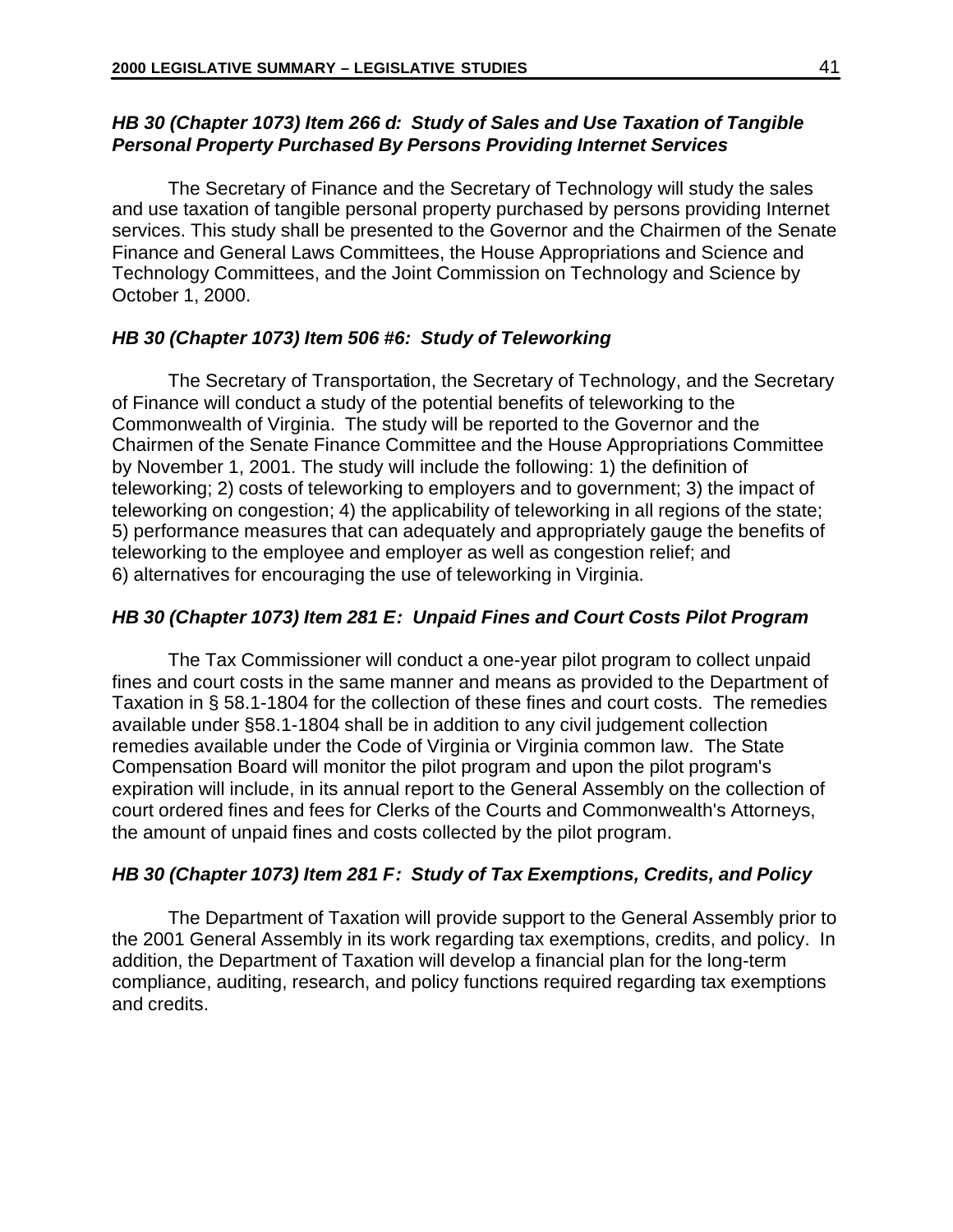### <span id="page-47-0"></span>*HJR 35: Study of Biotechnology Venture Capital*

The Innovative Technology Authority, in consultation with the Virginia Biotechnology Research Park Authority, be requested to study the feasibility of establishing a state-sponsored venture capital program tailored for biotechnology. The authorities shall consider all regions of the Commonwealth where existing and newly forming biotechnology centers of research and industry are located. In particular, the authorities shall confer with and request the participation of state-supported research universities, medical colleges, and public-private initiatives, such as the Carilion Biomedical Institute, in the study. TAX will provide technical assistance upon request.

## *HJR 152: Study of the Feasibility of Changing the Remittance of the State and Local Sales Tax*

The Committee Studying Virginia's State and Local Tax Structure for the 21<sup>st</sup> Century is requested to study the feasibility of changing the point of collection of the state and local sales tax from the state level to the local level. The study would (i) review the current procedures for reporting and collecting the state and local sales tax; (ii) hear from state and local government representatives concerning the advantages and disadvantages of the current procedures; and (iii) hear from the same representatives concerning the advantages and disadvantages of changing the point of collection from the state to the local level. TAX will provide technical assistance upon request. This resolution was not reported by the General Assembly. However, the Speaker of the House of Delegates has requested the Commission to conduct this study.

## *HJR 158 & SJR 150: Study of the Impact of Virginia's Sales & Use Tax on Federal Government Contractors*

The Commission studying Virginia's State and Local Tax Structure for the 21st Century will study the impact of the Virginia sales and use tax on federal government contractors. Among other items, the Commission will examine all aspects of the sales and use tax structure to ensure its viability, fairness, and appropriateness as applied to federal government contractors. TAX will provide technical assistance upon request.

## *HJR 247: Continuing the Commission on the Condition and Future of Virginia's Cities*

The Commission on the Condition and Future of Virginia's Cities will be continued for the purpose of receiving the report from the Commission to Study Virginia's State and Local Tax Structure for the 21st Century. TAX will provide technical assistance upon request.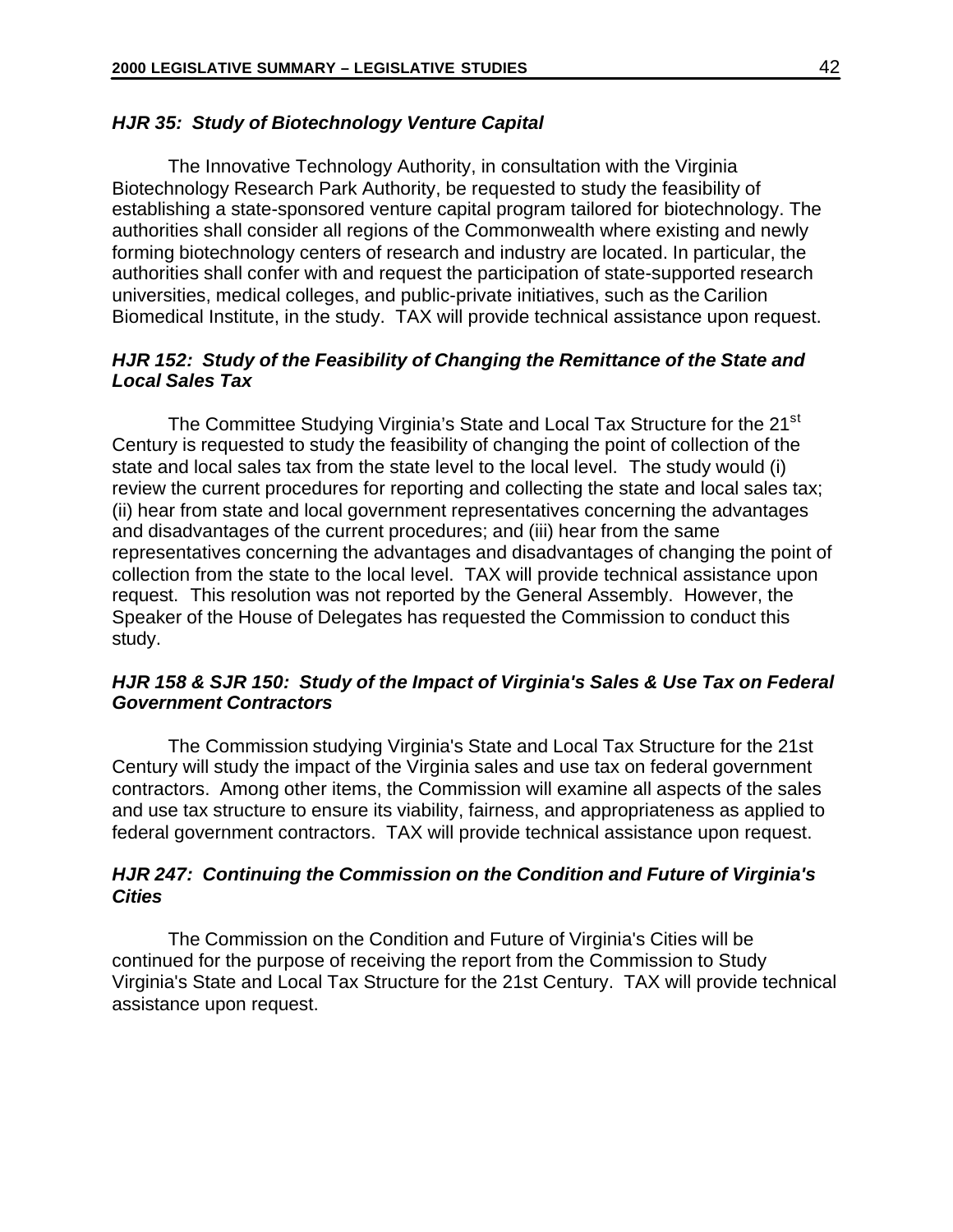## <span id="page-48-0"></span>*HJR 311: Study to Examine the Appropriate Role of the Sales and Use Tax in Today's Economy*

The Committee Studying Virginia's State and Local Tax Structure for the 21<sup>st</sup> Century is requested to examine the appropriate role of the sales and use tax in today's economy and to make recommendations to ensure that Virginia has the fairest and most equitable sales and use tax laws possible. The study will examine the changes in the way goods and services are sold and the implications for the tax system; the ways businesses are organized to minimize potential sales and use tax liability; equity among different types of retailers who sell the same products; and the Department of Taxation's procedure for collecting and enforcing the sales and use tax. This resolution was not reported by the General Assembly. However, the Speaker of the House of Delegates has requested the Commission conduct this study.

## *HJR 314: Study of the Utility of a Sales and Use Tax Exemption for Elements of the Internet's Infrastructure*

The Department of Taxation is requested to study the utility of a sales and use tax exemption for the elements of the internet infrastructure. The study will evaluate whether and to what extent a sales and use tax exemption of elements such as fiber optic equipment, software, and servers will facilitate broader access to state-of-the-art Internet resources throughout the Commonwealth. This resolution was not reported by the General Assembly. However, the Speaker of the House of Delegates has requested the Department conduct this study.

## *SJR 127: Study Of Personal Property Tax Relief Funding By the Commonwealth*

The Auditor of Public Accounts is directed to examine the extent to which tax relief granted under the Personal Property Tax Relief Act of 1998 is accruing to or being received by businesses ineligible for such tax relief under the provisions of the Act. The Commissioner will recommend a course of action to ensure that the Commonwealth's payments for qualifying vehicles, as defined in § 58.1-3523, are consistent with the provisions of the Act. TAX will provide technical assistance upon request.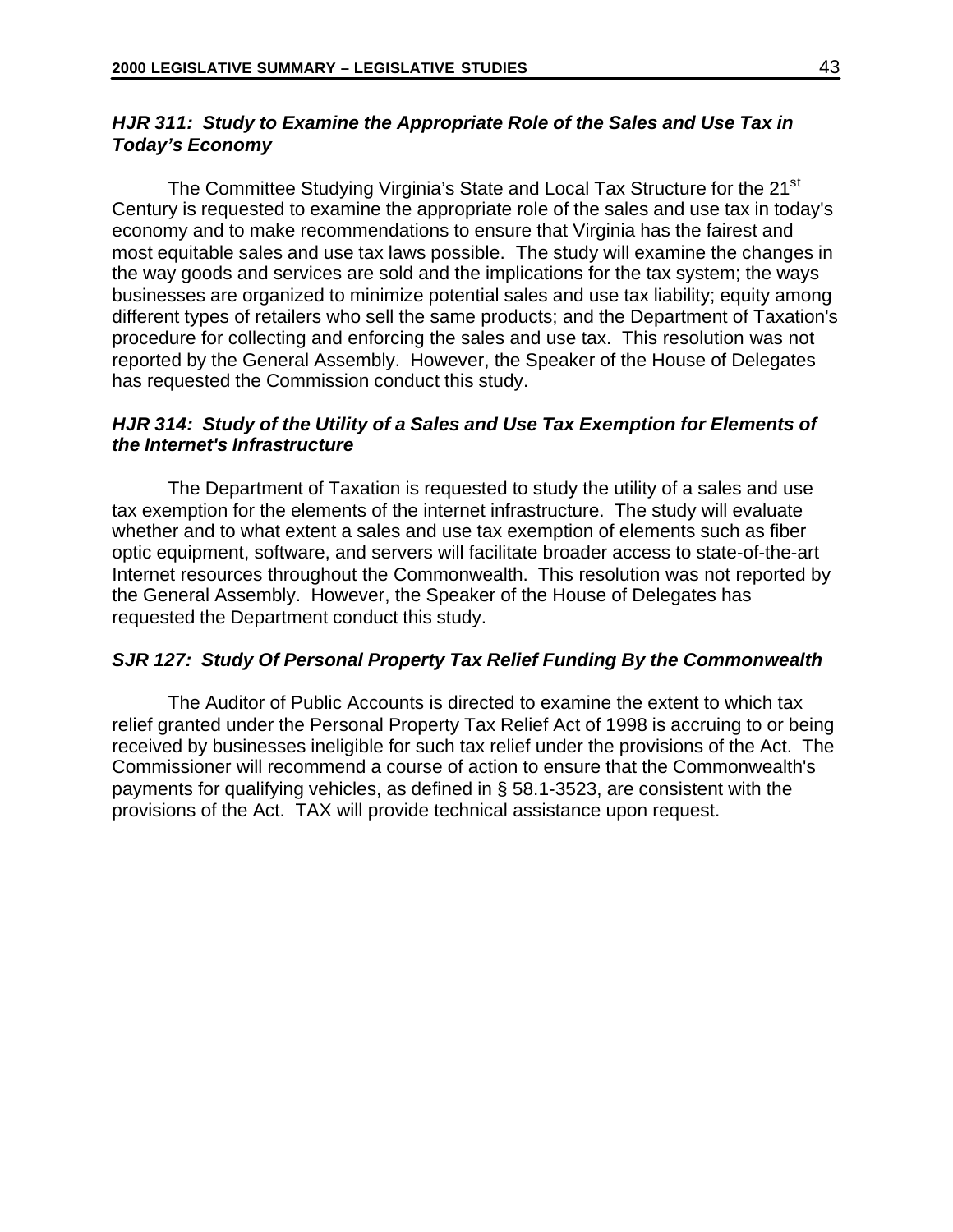## <span id="page-49-0"></span>*SJR 146: Study of the Feasibility of Offering Tax Incentives to Technology Companies as a Means to Create Employment Opportunities for Disabled Workers*

The Disability Commission is requested to study the feasibility of offering tax incentives to technology companies as a means to create employment opportunities for disabled workers (those persons under a disability as defined under the Americans with Disabilities Act) in positions that require an education or training in computer programming, engineering, electronics, or other technology fields. In particular, the Commission will study whether (i) tax credits made available to technology companies are an effective means for promoting employment opportunities for disabled persons in such positions; (ii) the structure of any such tax credit; (iii) the number of years for which such tax credits would be available; (iv) the minimum employment requirements that must be met by technology companies in order to be eligible for such tax credits; and (v) the employment of those disabled workers for which credit is to be made available. TAX will provide technical assistance upon request. This resolution was not reported by the General Assembly. However, the Speaker of the House of Delegates has requested the Commission conduct this study.

## *SJR 177: Continues the Joint Subcommittee Studying Economic Incentives to Promote the Growth and Competitiveness of Virginia's Shipbuilding Industry*

The Joint Subcommittee Studying Economic Incentives to Promote the Growth and Competitiveness of Virginia's Shipbuilding Industry is continued. Among many of the industry's issues, the joint subcommittee will continue to examine the Commonwealth's tax structure and its impact on the shipyard industry, and incentive grants for capital investments by shipyards. TAX will provide technical assistance upon request.

## *SJR 219: Study of the Ongoing or Permanent Commercial Activities of Not-For-Profit Organizations and the Effects of Such Activities on State Revenues*

The Commonwealth Competition Council is requested to study the ongoing or permanent commercial activities of not-for-profit organizations and the effects of such activities on state revenues. TAX will provide technical assistance upon request. This resolution was not reported by the General Assembly. However, the Speaker of the House of Delegates has requested the Council conduct this study.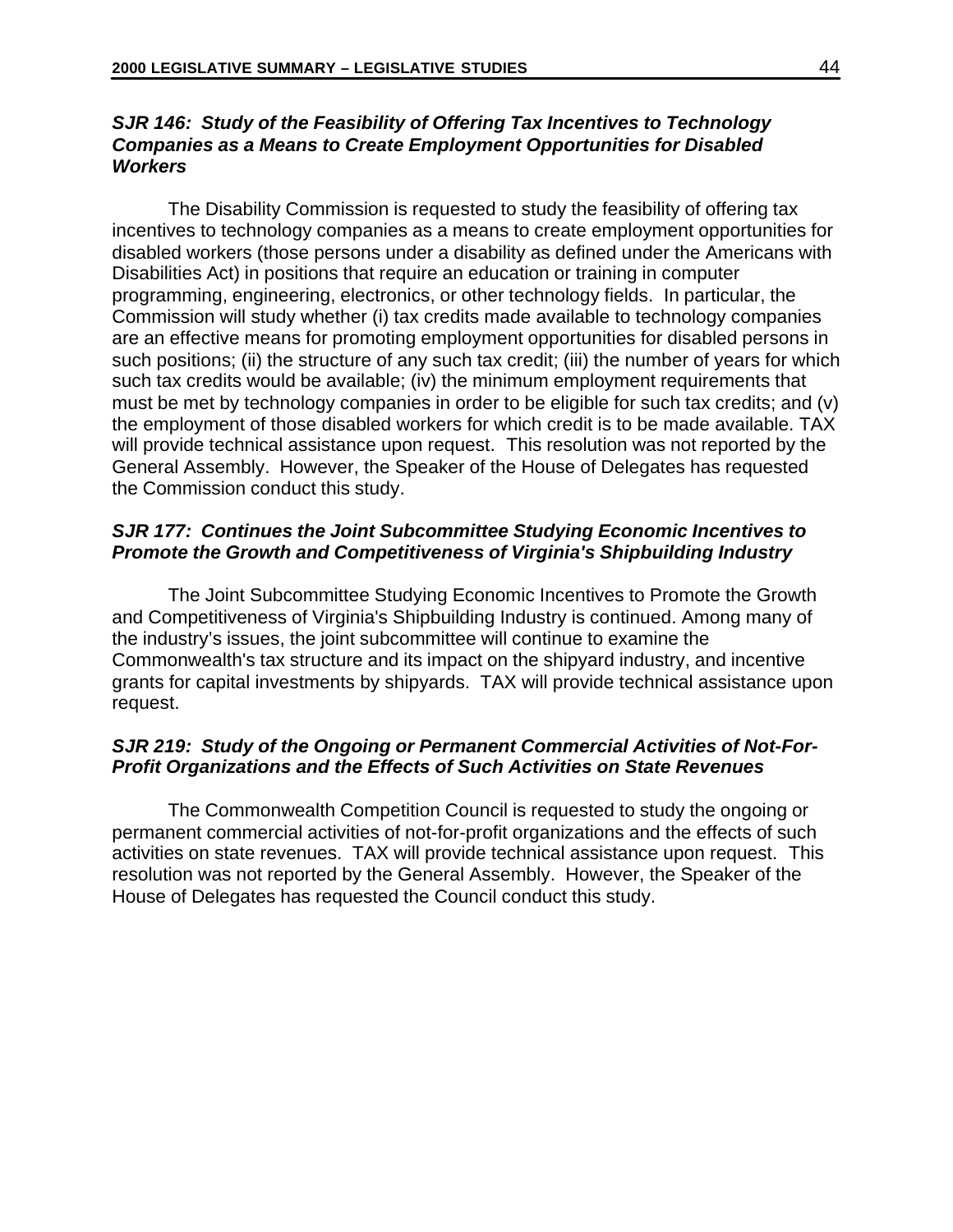## <span id="page-50-0"></span>**INDEXES**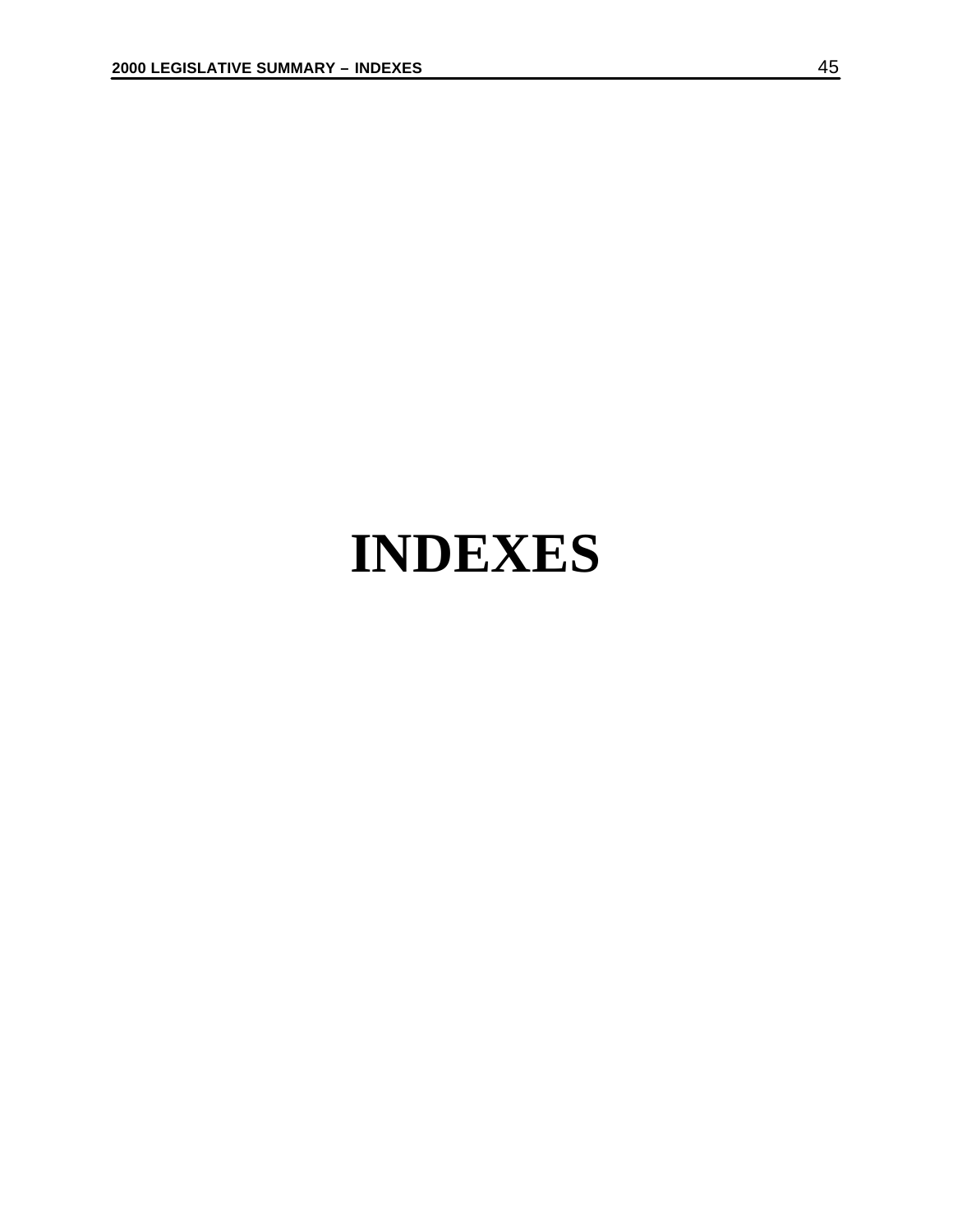## **INDEX BY BILL NUMBER**

| <b>BILL#</b>  | <b>CHAPTER</b> | <b>SUBJECT MATTER</b>                                                 | <b>PAGE</b>    |
|---------------|----------------|-----------------------------------------------------------------------|----------------|
| <b>HB 30</b>  | 1073           | Item 266d: Study of Taxation of Property to Provide Internet Services | 41             |
| <b>HB 30</b>  | 1073           | Item 506 #6: Study of Teleworking                                     | 41             |
| <b>HB 30</b>  | 1073           | Item 281 E: Unpaid Fines and Court Costs Pilot Program                | 41             |
| <b>HB 30</b>  | 1073           | Item 281 F: Study of Tax Exemptions, Credits, and Policy              | 41             |
| <b>HB37</b>   | 515            | <b>Real Estate Reporting Requirement</b>                              | 35             |
| <b>HB 51</b>  | 470            | Gloucester and Stafford Allowed to Impose Additional Tax              | 37             |
| <b>HB70</b>   | 516            | Family and Children's Trust Fund of Virginia Check-off                | 9              |
| <b>HB 94</b>  | 553            | Additional Withholding Allowances Deferred                            | 10             |
| <b>HB 99</b>  | 346            | Exemption for the Maintenance of Nuclear Power Plants                 | 11             |
| <b>HB 101</b> | 393            | Exemption for the City of Lynchburg Habitat for Humanity              | 27             |
| <b>HB 106</b> | 493            | Various Nonprofit and Miscellaneous Exemptions                        | $12 - 22$      |
| <b>HB 119</b> | 394            | Subtraction for Taxpayers with Permanent Disabilities                 | 8              |
| <b>HB 160</b> | 397            | Tax Credit for Low Income Families                                    | $\overline{7}$ |
| <b>HB 176</b> | 1039           | <b>Tobacco Settlement Payment Subtraction</b>                         | 5              |
| <b>HB 176</b> | 1039           | Subtraction for Income Received by Holocaust Victims                  | $\overline{7}$ |
| <b>HB 190</b> | 472            | <b>Commercial Fishing Equipment Reclassified</b>                      | 34             |
| <b>HB 255</b> | 626            | Uniform Definition of Food Adopted                                    | 37             |
| <b>HB 279</b> | 706            | <b>Taxation of Natural Gas Utilities</b>                              | 24-26          |
| <b>HB 402</b> | 1042           | Technology Investments Credit in Tobacco-Dependent Localities         | 4              |
| <b>HB 402</b> | 356            | Research & Development Credit in Tobacco-Dependent Localities         | 5              |
| <b>HB 408</b> | 399            | Abatement of Local Real Estate Taxes on Damaged Buildings             | 35             |
| <b>HB 416</b> | 450            | Prohibition from Imposing New Taxes on Alcoholic Beverages            | 30             |
| <b>HB 438</b> | 400            | Virginia Education Savings Trust Deduction                            | 8              |
| <b>HB 438</b> | 400            | Deduction for the Purchase of a Prepaid Education Contract            | 10             |
| <b>HB 444</b> | 474            | Return of Hampton Convention Center Sales Tax to Hampton              | 11             |
| <b>HB 474</b> | 228            | Payment of Taxes by Credit Card                                       | $\overline{2}$ |
| <b>HB 498</b> | 402            | <b>Electronic Transmission of Assessments</b>                         | $\overline{2}$ |
| <b>HB 527</b> | 602            | Exemption for the Transfer of Vehicles to Beneficiaries of a Trust    | 23             |
| <b>HB 527</b> | 602            | Exemption on the Transfer of Real Property to Trust Beneficiaries     | 27             |
| <b>HB 568</b> | 524            | Open Space Recreation and Conservation Fund Check-off                 | 9              |
| <b>HB 598</b> | 409            | Privately-Owned Travel Trailers Used for Recreational Purposes        | 32             |
| HB 617        | 410            | <b>Taxation of Real Estate Dedicated to Various Uses</b>              | 35             |
| <b>HB 628</b> | 316            | Payment of Taxes and Fees with Debit Cards                            | 30             |
| <b>HB 684</b> | 413            | Tangible Personal Property Employed in a Trade or Business            | 33             |
| <b>HB 706</b> | 525            | Children of America Finding Hope Check-off                            | 9              |
| <b>HB 727</b> | 356            | <b>Historic Rehabilitation Tax Credit</b>                             | 3              |
| <b>HB 732</b> | 91             | <b>Coalfield Employment Enhancement Tax Credit</b>                    | 3              |
| <b>HB 737</b> | 415            | <b>Estimated Taxes Filing Date for Merchant Seamen</b>                | 8              |
| <b>HB 740</b> | 358            | Sunset Date of the Neighborhood Assistance Act Program                | 5              |
| <b>HB 751</b> | 453            | Process for Collection of Local Taxes and Fees                        | 39             |
| <b>HB 751</b> | 453            | <b>Administrative Costs of Collecting Delinquent Fees</b>             | 39             |
| <b>HB 778</b> | 746            | <b>Enterprise Zones</b>                                               | 6              |
| <b>HB 781</b> | 604            | Tangible Personal Property Used to Provide Internet Services          | 32             |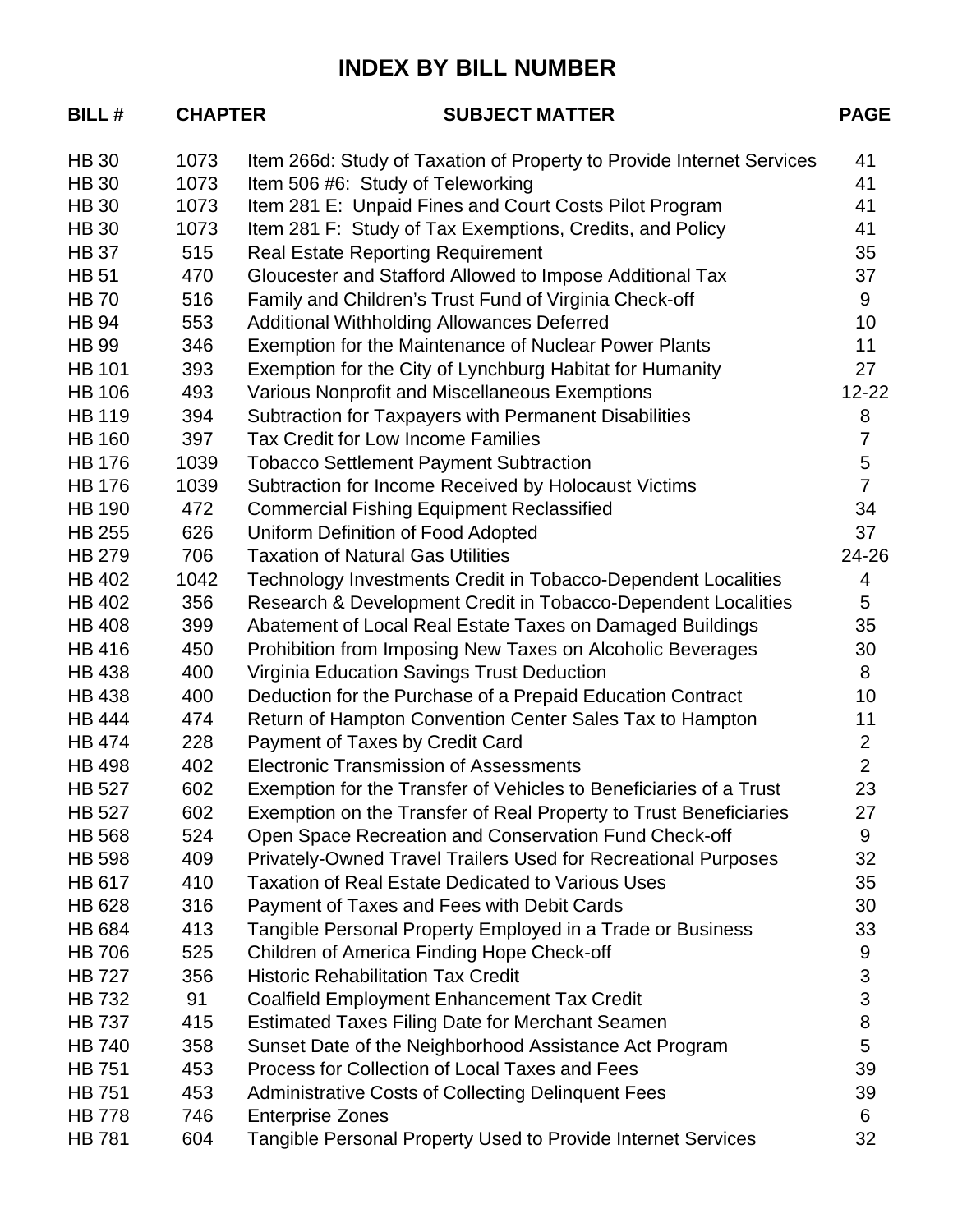## **INDEX BY BILL NUMBER**

| <b>BILL#</b>   | <b>CHAPTER</b>           | <b>SUBJECT MATTER</b>                                                | <b>PAGE</b>    |
|----------------|--------------------------|----------------------------------------------------------------------|----------------|
| <b>HB 906</b>  | 172                      | Information Filing Requirement for Sales Tax Exemptions              | 12             |
| <b>HB 911</b>  | 419                      | Elimination of the Excess Cost Recovery Program                      | 6              |
| <b>HB 1094</b> | 425                      | <b>Taxation of Modular Buildings</b>                                 | 11             |
| <b>HB 1134</b> | 427                      | <b>Electric Utility Consumption Tax</b>                              | 26             |
| HB 1135        | 929                      | <b>Coalfield Employment and Production Incentive Tax Credit</b>      | 3              |
| <b>HB 1142</b> | 428                      | <b>Rent Reductions Credit</b>                                        | $\overline{4}$ |
| HB 1173        | 429                      | <b>Historic Rehabilitation Tax Credit</b>                            | $\overline{4}$ |
| HB 1216        | 756                      | <b>Administration of Real Estate Taxes</b>                           | 36             |
| HB 1219        | 717                      | Release of Owner Information to Owner's Associations                 | 30             |
| <b>HB 1247</b> | 433                      | Tangible Personal Property Tax Payment Due Date                      | 33             |
| <b>HB 1306</b> | 607                      | <b>Riparian Buffer Credit</b>                                        | 5              |
| <b>HB 1387</b> | 880                      | Prohibition of the Distribution of Cigarettes into Virginia          | 28             |
| <b>HB 1444</b> | 329                      | Motor Vehicles Property Tax Exemption                                | 34             |
| <b>HB 1494</b> | 557                      | <b>BPOL - Member of an Affiliated Group</b>                          | 36             |
| <b>HJR 35</b>  | $\blacksquare$           | Study of Biotechnology Venture Capital                               | 42             |
| <b>HJR 152</b> | $\overline{\phantom{a}}$ | Study of Changing the Remittance of the State and Local Sales Tax    | 42             |
| <b>HJR 158</b> | $\overline{\phantom{a}}$ | Study of Virginia's Sales & Use Tax on Federal Government            | 42             |
|                |                          | Contractors                                                          |                |
| <b>HJR 247</b> | $\overline{\phantom{a}}$ | Continuing the Commission on the Condition and Future of Virginia's  | 42             |
|                |                          | <b>Cities</b>                                                        |                |
| <b>HJR 311</b> | $\overline{\phantom{a}}$ | Study to Examine the Role of the Sales and Use Tax in Today's        | 43             |
| <b>HJR 314</b> | $\overline{\phantom{a}}$ | Economy<br>Study of a Sales and Use Tax Exemption for the Internet's | 43             |
|                |                          | Infrastructure                                                       |                |
| <b>SB12</b>    | 367                      | <b>Historic Rehabilitation Tax Credit</b>                            | 3              |
| <b>SB46</b>    | 501                      | <b>Additional Withholding Allowances Deferred</b>                    | 10             |
| <b>SB 47</b>   | 208                      | Payment of Taxes by Credit Card                                      | $\overline{2}$ |
| <b>SB48</b>    | 487                      | Various Nonprofit and Miscellaneous Exemptions                       | $12 - 22$      |
| <b>SB 53</b>   | 368                      | <b>Period to Correct Gross Receipts</b>                              | 28             |
| <b>SB 55</b>   | 369                      | <b>Electronic Transmission of Assessments</b>                        | $\overline{2}$ |
| <b>SB 95</b>   | 441                      | <b>Habitat for Humanity Exemption</b>                                | 33             |
| <b>SB 115</b>  | 442                      | Privately-Owned Motor Homes Used for Recreational Purposes           | 32             |
| <b>SB 148</b>  | 1064                     | E-911 Surcharge                                                      | 38             |
| <b>SB 157</b>  | 505                      | Exemption for the Maintenance of Nuclear Power Plants                | 11             |
| <b>SB 163</b>  | 614                      | <b>Electric Utility Consumption Tax</b>                              | 27             |
| <b>SB 178</b>  | 1021                     | <b>Tobacco Settlement Payment Subtraction</b>                        | 5              |
| <b>SB 185</b>  | 691                      | <b>Taxation of Natural Gas Utilities</b>                             | 24-26          |
| <b>SB 198</b>  | 507                      | Withholding of Payment of Interest on Refunds                        | 31             |
| SB 233         | 375                      | Imposition of Telecommunications Consumer Utility Tax in Towns       | 38             |
| <b>SB 281</b>  | 695                      | <b>Enterprise Zones</b>                                              | 6              |
| SB 346         | 381                      | Prohibition from Imposing New Taxes on Alcoholic Beverages           | 30             |
| SB 359         | 382                      | Virginia Education Savings Trust Deduction                           | 8              |
| SB 359         | 382                      | Deduction for the Purchase of a Prepaid Education Contract           | 10             |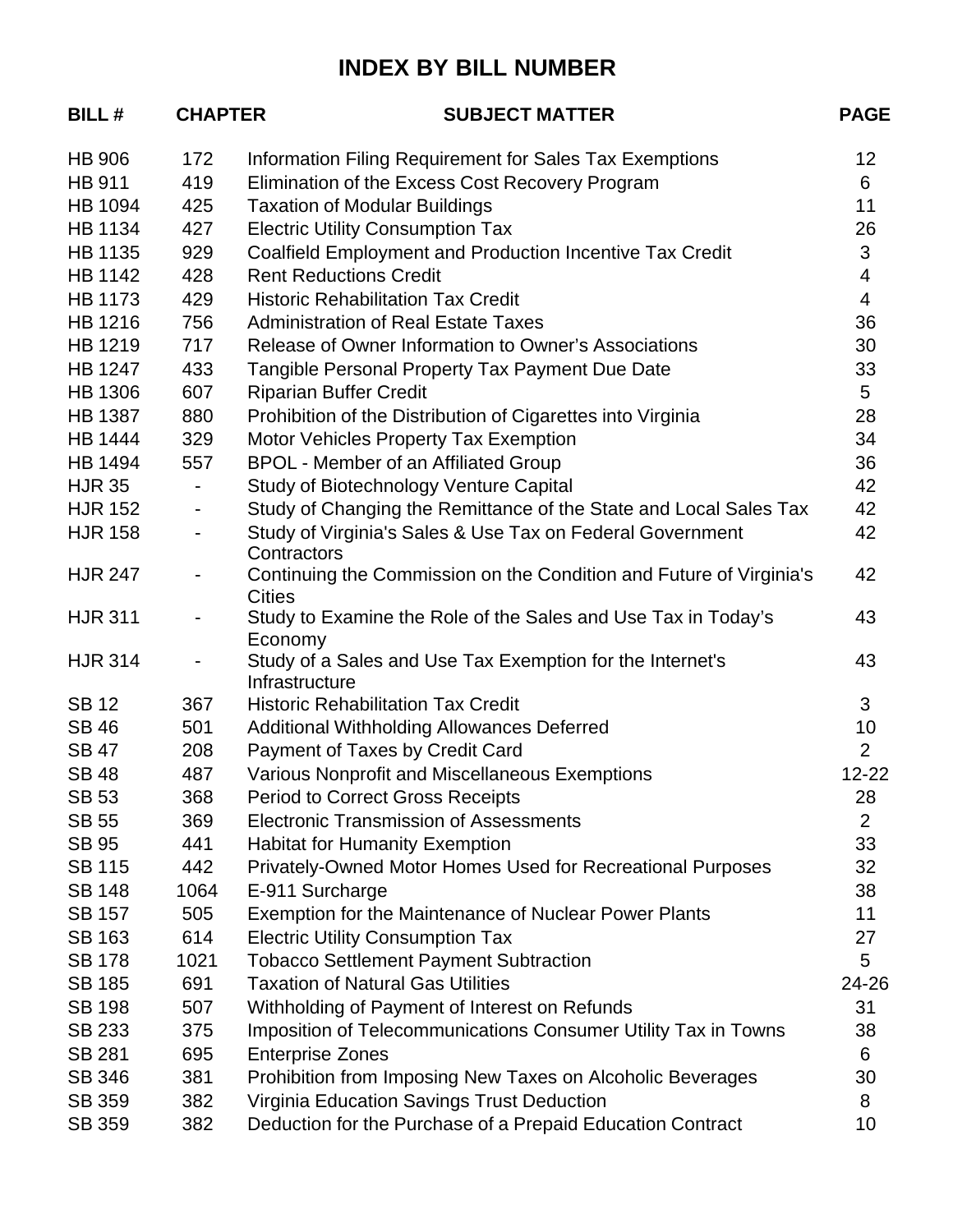## **INDEX BY BILL NUMBER**

| <b>BILL#</b>   | <b>CHAPTER</b> | <b>SUBJECT MATTER</b>                                                               | <b>PAGE</b>    |
|----------------|----------------|-------------------------------------------------------------------------------------|----------------|
| <b>SB 374</b>  | 656            | <b>Number of Permitted Enterprise Zones</b>                                         | 6              |
| <b>SB 381</b>  | 383            | Notice of the Sitting of Boards of Equalization                                     | 31             |
| SB 421         | 1066           | <b>Coalfield Employment Enhancement Tax Credit</b>                                  | 3              |
| <b>SB 495</b>  | 387            | Congressional Medal of Honor Recipient Military Pay Subtraction                     | 8              |
| <b>SB 537</b>  | 388            | <b>Income Annualization Computation</b>                                             | 10             |
| <b>SB 558</b>  | 389            | <b>Administrative Costs of Collecting Delinquent Fees</b>                           | 39             |
| SB 634         | 550            | Open Space Recreation and Conservation Fund Check-off                               | 9              |
| SB 653         | 901            | Prohibition of the Distribution of Cigarettes into Virginia                         | 28             |
| SB 664         | 568            | <b>Riparian Buffer Credit</b>                                                       | 5              |
| <b>SB 667</b>  | 946            | Neighborhood Assistance Act Tax Credit                                              | $\overline{7}$ |
| <b>SJR 127</b> |                | Study Of Personal Property Tax Relief Funding By the<br>Commonwealth                | 43             |
| <b>SJR 146</b> |                | Study of Offering Tax Incentives to Companies to Create Employment<br>Opportunities | 44             |
| <b>SJR 150</b> |                | Study of Virginia's Sales & Use Tax on Federal Government<br>Contractors            | 42             |
| <b>SJR 177</b> |                | Subcommittee Studying Incentives to Promote Virginia's Shipbuilding<br>Industry     | 44             |
| <b>SJR 219</b> |                | Study of Commercial Activities of Not-For-Profit Organizations                      | 44             |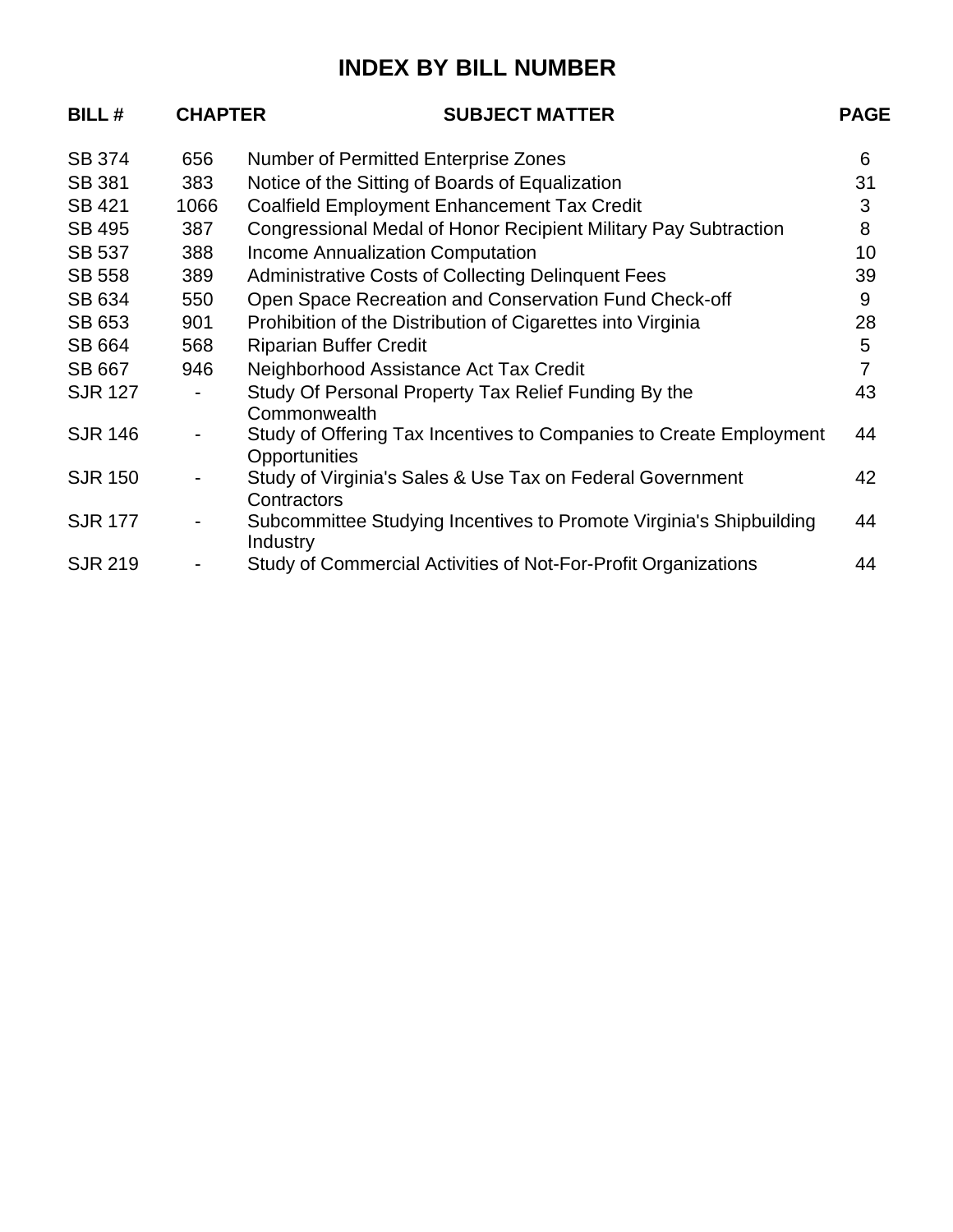| VA CODE §      | <b>BILL#</b>    | <b>SUBJECT MATTER</b>                                                | <b>PAGE</b>     |
|----------------|-----------------|----------------------------------------------------------------------|-----------------|
| $2.1 - 41.2$   | HB 438, SB 359  | Virginia Education Savings Trust Deduction                           | 8, 10           |
| $2.1 - 116$    | HB 438, SB 359  | Virginia Education Savings Trust Deduction                           | 8, 10           |
| 2.1-342.01     | HB 438, SB 359  | Virginia Education Savings Trust Deduction                           | 8, 10           |
| 2.1-342.01     | <b>SB 148</b>   | E-911 Surcharge                                                      | 38              |
| $2.1 - 344$    | HB 438, SB 359  | Virginia Education Savings Trust Deduction                           | 8, 10           |
| $2.1 - 344$    | <b>SB 148</b>   | E-911 Surcharge                                                      | 38              |
| 2.1-563.35:4   | <b>SB 148</b>   | E-911 Surcharge                                                      | 38              |
| $4.1 - 105$    | HB 1387, SB 653 | Prohibition of the Distribution of Cigarettes into Virginia          | 28              |
| $4.1 - 128$    | HB 416, SB 346  | Prohibition from Imposing New Taxes on Alcoholic<br><b>Beverages</b> | 30              |
| 8.01-225       | <b>SB 148</b>   | E-911 Surcharge                                                      | 38              |
| $9 - 6.14:4.1$ | HB 438, SB 359  | Virginia Education Savings Trust Deduction                           | 8, 10           |
| $9 - 6.25:2$   | <b>SB 148</b>   | E-911 Surcharge                                                      | 38              |
| 9-385          | <b>HB 402</b>   | Credit for Technology Investments in Tobacco-Dependent<br>Localities | 4               |
| 9-385          | <b>HB 402</b>   | Credit for Investments and R&D Expenses in Certain<br>Localities     | 5               |
| $11 - 35$      | HB 438, SB 359  | Virginia Education Savings Trust Deduction                           | 8, 10           |
| 23-38.75       | HB 438, SB 359  | Virginia Education Savings Trust Deduction                           | 8, 10           |
| 23-38.76       | HB 438, SB 359  | Virginia Education Savings Trust Deduction                           | 8, 10           |
| 23-38.77       | HB 438, SB 359  | Virginia Education Savings Trust Deduction                           | 8, 10           |
| 23-38.78       | HB 438, SB 359  | Virginia Education Savings Trust Deduction                           | 8, 10           |
| 23-38.80       | HB 438, SB 359  | Virginia Education Savings Trust Deduction                           | 8, 10           |
| 23-38.81       | HB 438, SB 359  | Virginia Education Savings Trust Deduction                           | 8, 10           |
| 23-38.83       | HB 438, SB 359  | Virginia Education Savings Trust Deduction                           | 8, 10           |
| 23-38.84       | HB 438, SB 359  | Virginia Education Savings Trust Deduction                           | 8, 10           |
| 30-19.05       | <b>HB 906</b>   | Information Filing Requirement for Sales Tax Exemptions              | 12 <sup>°</sup> |
| $30-19.1:3$    | <b>HB 906</b>   | Information Filing Requirement for Sales Tax Exemptions              | 12 <sup>°</sup> |
| 56-235.8       | HB 279, SB 185  | <b>Taxation of Natural Gas Utilities</b>                             | 24-26           |
| 56-484.8       | <b>SB 148</b>   | E-911 Surcharge                                                      | 38              |
| 56-484.9       | SB 148          | E-911 Surcharge                                                      | 38              |
| 56-484.10      | <b>SB 148</b>   | E-911 Surcharge                                                      | 38              |
| 56-484.11      | <b>SB 148</b>   | E-911 Surcharge                                                      | 38              |
| 56-484.12      | <b>SB 148</b>   | E-911 Surcharge                                                      | 38              |
| 56-484.13      | <b>SB 148</b>   | E-911 Surcharge                                                      | 38              |
| 56-484.14      | <b>SB 148</b>   | E-911 Surcharge                                                      | 38              |
| 56-484.15      | <b>SB 148</b>   | E-911 Surcharge                                                      | 38              |
| 56-484.16      | <b>SB 148</b>   | E-911 Surcharge                                                      | 38              |
| 56-484.17      | <b>SB 148</b>   | E-911 Surcharge                                                      | 38              |
| $58.1 - 3$     | HB 1219         | Release of Owner Information to Owner's Associations                 | 30              |
| $58.1 - 3$     | HB 1387, SB 653 | Prohibition of the Distribution of Cigarettes into Virginia          | 28              |
| 58.1-13.1      | HB 474, SB 47   | Payment of Taxes by Credit Card                                      | $\overline{2}$  |
| 58.1-302       | HB 438, SB 359  | Virginia Education Savings Trust Deduction                           | 8, 10           |
| 58.1-322       | HB 176, SB 178  | <b>Tobacco Settlement Payment Subtraction</b>                        | 5               |
| 58.1-322       | <b>HB 176</b>   | Subtraction for Income Received by Holocaust Victims                 | $\overline{7}$  |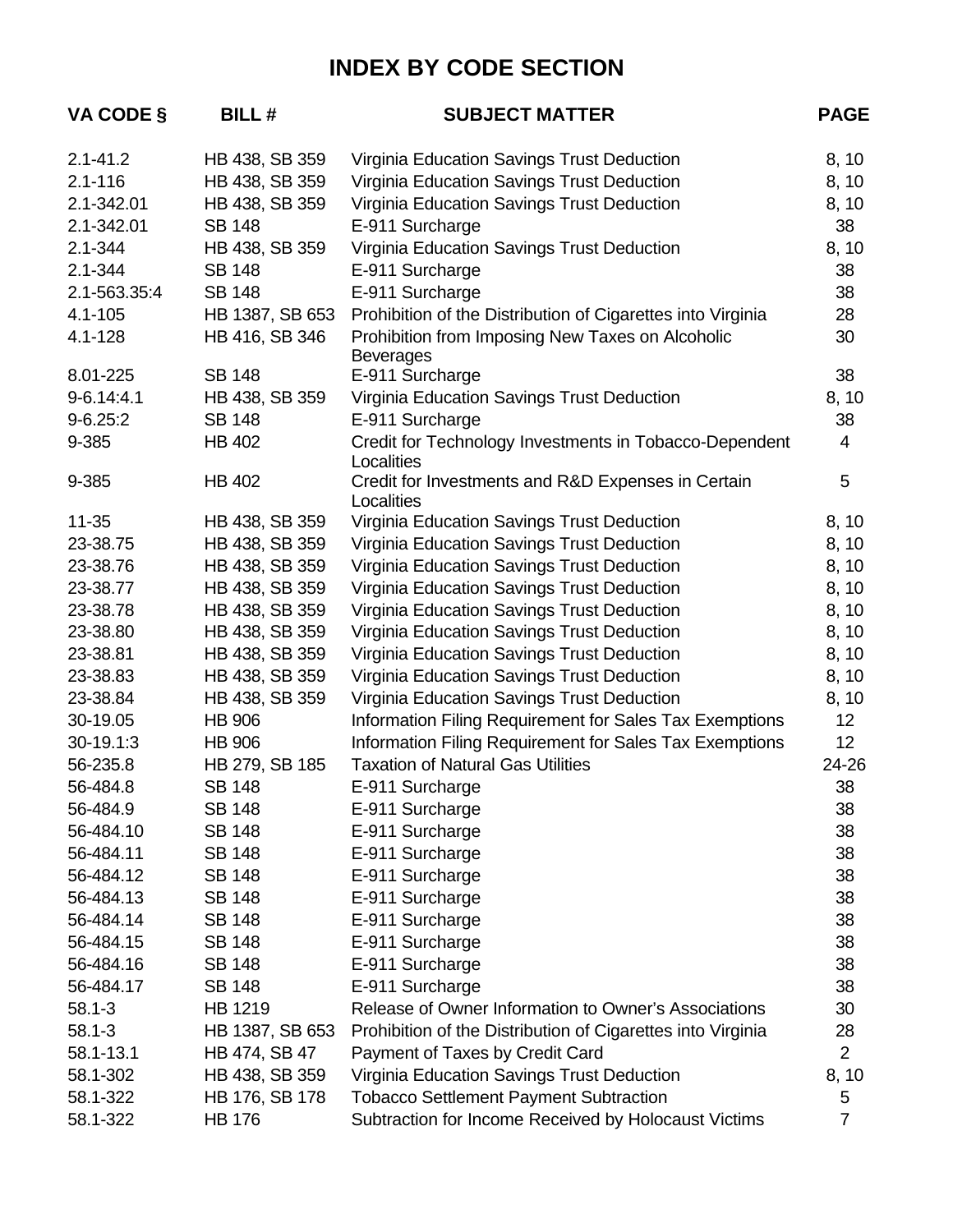| VA CODE §    | <b>BILL#</b>    | <b>SUBJECT MATTER</b>                                                | <b>PAGE</b>              |
|--------------|-----------------|----------------------------------------------------------------------|--------------------------|
| 58.1-322     | <b>SB 495</b>   | Congressional Medal of Honor Recipient Military Pay<br>Subtraction   | 8                        |
| 58.1-322     | <b>HB 119</b>   | Subtraction for Taxpayers with Permanent Disabilities                | 8                        |
| 58.1-322     | HB 438, SB 359  | Virginia Education Savings Trust Deduction                           | 8, 10                    |
| 58.1-323     | <b>HB 911</b>   | Elimination of the Excess Cost Recovery Program                      | 6                        |
| 58.1-339.2   | <b>HB 727</b>   | <b>Historic Rehabilitation Tax Credit</b>                            | $\sqrt{3}$               |
| 58.1-339.2   | <b>SB 12</b>    | <b>Historic Rehabilitation Tax Credit</b>                            | 3                        |
| 58.1-339.2   | <b>HB 1173</b>  | <b>Historic Rehabilitation Tax Credit</b>                            | 4                        |
| 58.1-339.8   | <b>HB 1142</b>  | <b>Rent Reductions Credit</b>                                        | $\overline{\mathcal{A}}$ |
| 58.1-339.8   | HB 1306, SB 664 | <b>Riparian Buffer Credit</b>                                        | 5                        |
| 58.1-339.8   | <b>HB 160</b>   | Tax Credit for Low Income Families                                   | $\overline{7}$           |
| 58.1-345.1   | HB 568, SB 634  | Open Space Recreation and Conservation Fund Check-off                | 9                        |
| 58.1-346.3:1 | <b>HB 70</b>    | Family and Children's Trust Fund of Virginia Check-off               | 9                        |
| 58.1-346.15  | <b>HB 706</b>   | Children of America Finding Hope Check-off                           | 9                        |
| 58.1-400.1   | <b>SB 53</b>    | <b>Period to Correct Gross Receipts</b>                              | 28                       |
| 58.1-400.2   | HB 279, SB 185  | <b>Taxation of Natural Gas Utilities</b>                             | 24-26                    |
| 58.1-402     | HB 176, SB 178  | <b>Tobacco Settlement Payment Subtraction</b>                        | 5                        |
| 58.1-402     | <b>HB 911</b>   | Elimination of the Excess Cost Recovery Program                      | 6                        |
| 58.1-403     | HB 279, SB 185  | <b>Taxation of Natural Gas Utilities</b>                             | 24-26                    |
| 58.1-433.1   | <b>HB 1135</b>  | Coalfield Employment and Production Incentive Tax Credit             | 3                        |
| 58.1-439.2   | HB 732, SB 421  | Coalfield Employment Enhancement Tax Credit                          | 3                        |
| 58.1-439.12  | <b>HB 402</b>   | Credit for Technology Investments in Tobacco-Dependent<br>Localities | 4                        |
| 58.1-439.12  | <b>HB 402</b>   | Credit for Investments and R&D Expenses in Certain<br>Localities     | 5                        |
| 58.1-439.12  | HB 1306, SB 664 | <b>Riparian Buffer Credit</b>                                        | 5                        |
| 58.1-439.13  | <b>HB 402</b>   | Credit for Technology Investments in Tobacco-Dependent<br>Localities | 4                        |
| 58.1-439.13  | <b>HB 402</b>   | Credit for Investments and R&D Expenses in Certain<br>Localities     | 5                        |
| 58.1-439.14  | <b>HB 402</b>   | Credit for Technology Investments in Tobacco-Dependent<br>Localities | 4                        |
| 58.1-439.14  | <b>HB 402</b>   | Credit for Investments and R&D Expenses in Certain<br>Localities     | 5                        |
| 58.1-439.15  | HB 402          | Credit for Technology Investments in Tobacco-Dependent<br>Localities | 4                        |
| 58.1-439.15  | HB 402          | Credit for Investments and R&D Expenses in Certain<br>Localities     | 5                        |
| 58.1-439.16  | HB 402          | Credit for Technology Investments in Tobacco-Dependent<br>Localities | 4                        |
| 58.1-439.16  | HB 402          | Credit for Investments and R&D Expenses in Certain<br>Localities     | 5                        |
| 58.1-440.1   | HB 279, SB 185  | <b>Taxation of Natural Gas Utilities</b>                             | 24-26                    |
| 58.1-461     | HB 94, SB 46    | Additional Withholding Allowances Deferred                           | 10 <sup>°</sup>          |
| 58.1-462     | HB 94, SB 46    | Additional Withholding Allowances Deferred                           | 10 <sup>°</sup>          |
| 58.1-470     | HB 94, SB 46    | Additional Withholding Allowances Deferred                           | 10                       |
| 58.1-490     | <b>HB 737</b>   | <b>Estimated Taxes Filing Date for Merchant Seamen</b>               | 8                        |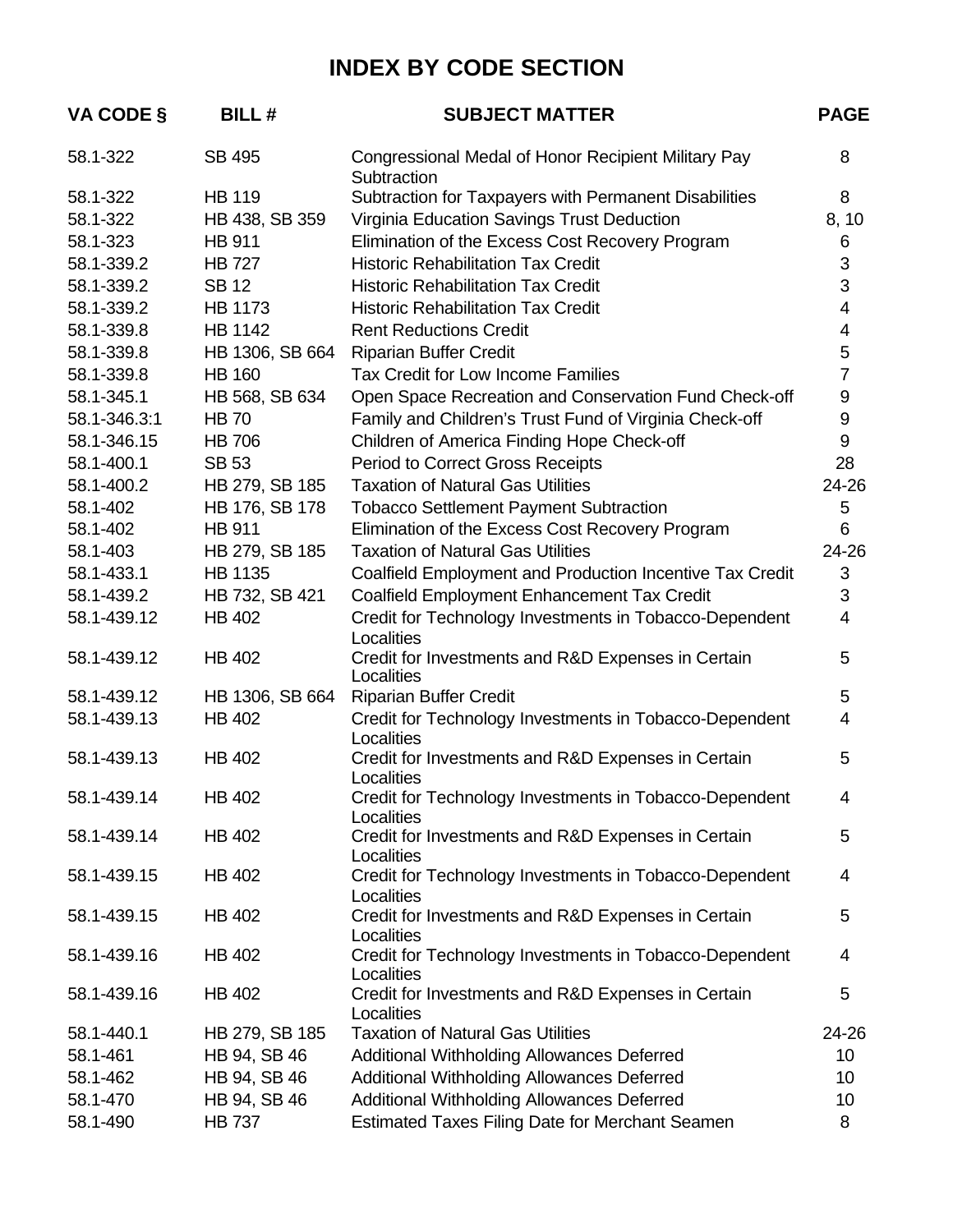| VA CODE §   | <b>BILL#</b>    | <b>SUBJECT MATTER</b>                                                         | <b>PAGE</b>     |
|-------------|-----------------|-------------------------------------------------------------------------------|-----------------|
| 58.1-492    | <b>SB 537</b>   | Income Annualization Computation                                              | 10 <sup>°</sup> |
| 58.1-504    | HB 279, SB 185  | <b>Taxation of Natural Gas Utilities</b>                                      | 24-26           |
| 58.1-602    | <b>HB 1094</b>  | <b>Taxation of Modular Buildings</b>                                          | 11              |
| 58.1-608.3  | <b>HB 444</b>   | Return of Hampton Convention Center Sales Tax to<br>Hampton                   | 11              |
| 58.1-609.1  | HB 106, SB 48   | Nonprofit Sales and Use Tax Exemptions: Governmental                          | 12 <sup>2</sup> |
| 58.1-609.4  | HB 106, SB 48   | Nonprofit Sales and Use Tax Exemptions: Educational                           | $12 - 13$       |
| 58.1-609.7  | HB 106, SB 48   | Nonprofit Sales and Use Tax Exemptions: Medical Related                       | $13 - 14$       |
| 58.1-609.8  | HB 106, SB 48   | Nonprofit Sales and Use Tax Exemptions: Civic and<br><b>Community Service</b> | 14-20           |
| 58.1-609.9  | HB 106, SB 48   | Nonprofit Sales and Use Tax Exemptions: Cultural<br>Organization              | $20 - 22$       |
| 58.1-609.10 | HB 99, SB 157   | Exemption for the Maintenance of Nuclear Power Plants                         | 11              |
| 58.1-609.10 | HB 106, SB 48   | <b>Miscellaneous Exemptions</b>                                               | 22              |
| 58.1-610    | <b>HB 1094</b>  | <b>Taxation of Modular Buildings</b>                                          | 11              |
| 58.1-610.1  | HB 1094         | <b>Taxation of Modular Buildings</b>                                          | 11              |
| 58.1-811    | <b>HB 101</b>   | Exemption for the City of Lynchburg Habitat for Humanity                      | 27              |
| 58.1-811    | <b>HB 527</b>   | Exemption on the Transfer of Real Property to Trust<br><b>Beneficiaries</b>   | 27              |
| 58.1-1009   | HB 1387, SB 653 | Prohibition of the Distribution of Cigarettes into Virginia                   | 28              |
| 58.1-1031   | HB 1387, SB 653 | Prohibition of the Distribution of Cigarettes into Virginia                   | 28              |
| 58.1-1032   | HB 1387, SB 653 | Prohibition of the Distribution of Cigarettes into Virginia                   | 28              |
| 58.1-1033   | HB 1387, SB 653 | Prohibition of the Distribution of Cigarettes into Virginia                   | 28              |
| 58.1-1034   | HB 1387, SB 653 | Prohibition of the Distribution of Cigarettes into Virginia                   | 28              |
| 58.1-1035   | HB 1387, SB 653 | Prohibition of the Distribution of Cigarettes into Virginia                   | 28              |
| 58.1-1036   | HB 1387, SB 653 | Prohibition of the Distribution of Cigarettes into Virginia                   | 28              |
| 58.1-1037   | HB 1387, SB 653 | Prohibition of the Distribution of Cigarettes into Virginia                   | 28              |
| 58.1-1101   | <b>HB 190</b>   | <b>Commercial Fishing Equipment Reclassified</b>                              | 34              |
| 58.1-1404   | <b>HB 527</b>   | Exemption for the Transfer of Vehicles to Beneficiaries of a<br>Trust         | 23              |
| 58.1-1501   | <b>HB 527</b>   | Exemption for the Transfer of Vehicles to Beneficiaries of a<br>Trust         | 23              |
| 58.1-1820   | HB 498, SB 55   | <b>Electronic Transmission of Assessments</b>                                 | 2               |
| 58.1-2035   | <b>SB 53</b>    | <b>Period to Correct Gross Receipts</b>                                       | 28              |
| 58.1-2403   | <b>HB 527</b>   | Exemption for the Transfer of Vehicles to Beneficiaries of a<br>Trust         | 23              |
| 58.1-2626   | HB 279, SB 185  | <b>Taxation of Natural Gas Utilities</b>                                      | 24-26           |
| 58.1-2626.1 | HB 1135         | Coalfield Employment and Production Incentive Tax Credit                      | 3               |
| 58.1-2627.1 | HB 279, SB 185  | <b>Taxation of Natural Gas Utilities</b>                                      | 24-26           |
| 58.1-2660   | HB 279, SB 185  | <b>Taxation of Natural Gas Utilities</b>                                      | 24-26           |
| 58.1-2670   | <b>SB 53</b>    | <b>Period to Correct Gross Receipts</b>                                       | 28              |
| 58.1-2674.1 | <b>SB 53</b>    | <b>Period to Correct Gross Receipts</b>                                       | 28              |
| 58.1-2900   | <b>HB 1134</b>  | <b>Electric Utility Consumption Tax</b>                                       | 26              |
| 58.1-2900   | SB 163          | <b>Electric Utility Consumption Tax</b>                                       | 27              |
| 58.1-2901   | HB 1134         | <b>Electric Utility Consumption Tax</b>                                       | 26              |
| 58.1-2901   | SB 163          | <b>Electric Utility Consumption Tax</b>                                       | 27              |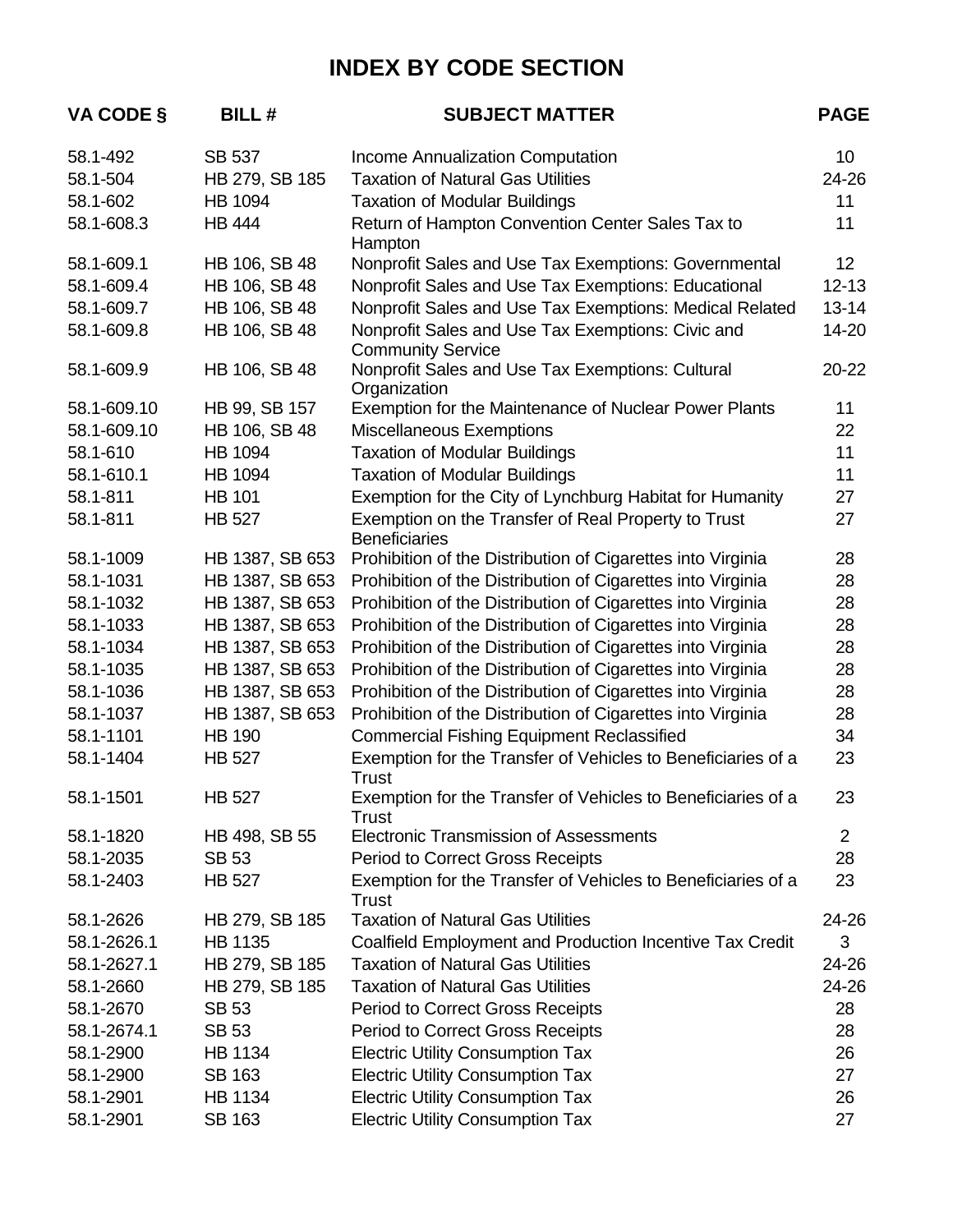| VA CODE §   | <b>BILL#</b>   | <b>SUBJECT MATTER</b>                                                       | <b>PAGE</b> |
|-------------|----------------|-----------------------------------------------------------------------------|-------------|
| 58.1-2904   | HB 279, SB 185 | <b>Taxation of Natural Gas Utilities</b>                                    | 24-26       |
| 58.1-2905   | HB 279, SB 185 | <b>Taxation of Natural Gas Utilities</b>                                    | 24-26       |
| 58.1-2906   | HB 279, SB 185 | <b>Taxation of Natural Gas Utilities</b>                                    | 24-26       |
| 58.1-2907   | HB 279, SB 185 | <b>Taxation of Natural Gas Utilities</b>                                    | 24-26       |
| 58.1-3013   | <b>HB 628</b>  | Payment of Taxes and Fees with Debit Cards                                  | 30          |
| 58.1-3128   | <b>HB 751</b>  | Process for Collection of Local Taxes and Fees                              | 39          |
| 58.1-3222   | <b>HB 408</b>  | Abatement of Local Real Estate Taxes on Damaged<br><b>Buildings</b>         | 35          |
| 58.1-3228   | <b>HB 1216</b> | <b>Administration of Real Estate Taxes</b>                                  | 36          |
| 58.1-3231   | <b>HB 617</b>  | <b>Taxation of Real Estate Dedicated to Various Uses</b>                    | 35          |
| 58.1-3294   | <b>HB 37</b>   | <b>Real Estate Reporting Requirement</b>                                    | 35          |
| 58.1-3378   | SB 381         | Notice of the Sitting of Boards of Equalization                             | 31          |
| 58.1-3506   | <b>HB 781</b>  | Tangible Personal Property Used to Provide Internet<br><b>Services</b>      | 32          |
| 58.1-3506   | <b>HB 598</b>  | Privately-Owned Travel Trailers Used for Recreational<br>Purposes           | 32          |
| 58.1-3506   | <b>SB 115</b>  | Privately-Owned Motor Homes Used for Recreational<br>Purposes               | 32          |
| 58.1-3506   | <b>HB 684</b>  | Tangible Personal Property Employed in a Trade or<br><b>Business</b>        | 33          |
| 58.1-3506   | <b>SB 95</b>   | Habitat for Humanity                                                        | 33          |
| 58.1-3609   | <b>SB 95</b>   | <b>Habitat for Humanity</b>                                                 | 33          |
| 58.1-3617   | <b>HB 1444</b> | Motor Vehicles Property Tax Exemption                                       | 34          |
| 58.1-3622   | <b>SB 95</b>   | <b>Habitat for Humanity</b>                                                 | 33          |
| 58.1-3700.1 | <b>HB 1494</b> | <b>BPOL - Member of an Affiliated Group</b>                                 | 36          |
| 58.1-3703   | <b>HB 1494</b> | <b>BPOL - Member of an Affiliated Group</b>                                 | 36          |
| 58.1-3731   | HB 279, SB 185 | <b>Taxation of Natural Gas Utilities</b>                                    | 24-26       |
| 58.1-3812   | <b>SB 233</b>  | Imposition of Telecommunications Consumer Utility Tax in<br>Towns           | 38          |
| 58.1-3812   | <b>SB 148</b>  | E-911 Surcharge                                                             | 38          |
| 58.1-3813   | <b>SB 148</b>  | E-911 Surcharge                                                             | 38          |
| 58.1-3813.1 | <b>SB 148</b>  | E-911 Surcharge                                                             | 38          |
| 58.1-3814   | HB 279, SB 185 | <b>Taxation of Natural Gas Utilities</b>                                    | 24-26       |
| 58.1-3814   | <b>SB 163</b>  | <b>Electric Utility Consumption Tax</b>                                     | 27          |
| 58.1-3814   | <b>SB 148</b>  | E-911 Surcharge                                                             | 38          |
| 58.1-3819   | <b>HB 51</b>   | Gloucester and Stafford Counties Allowed to Impose<br><b>Additional Tax</b> | 37          |
| 58.1-3833   | <b>HB 255</b>  | Uniform Definition of Food Adopted                                          | 37          |
| 58.1-3840   | <b>HB 255</b>  | Uniform Definition of Food Adopted                                          | 37          |
| 58.1-3916   | <b>SB 198</b>  | Withholding of Payment of Interest on Refunds                               | 31          |
| 58.1-3916   | <b>HB 1247</b> | Tangible Personal Property Tax Payment Due Date                             | 33          |
| 58.1-3918   | <b>SB 198</b>  | Withholding of Payment of Interest on Refunds                               | 31          |
| 58.1-3921   | <b>HB 751</b>  | Process for Collection of Local Taxes and Fees                              | 39          |
| 58.1-3958   | <b>HB 751</b>  | Process for Collection of Local Taxes and Fees                              | 39          |
| 58.1-3958   | HB 751, SB 558 | <b>Administrative Costs of Collecting Delinquent Fees</b>                   | 39          |
| 58.1-3965.1 | <b>HB 1216</b> | <b>Administration of Real Estate Taxes</b>                                  | 36          |